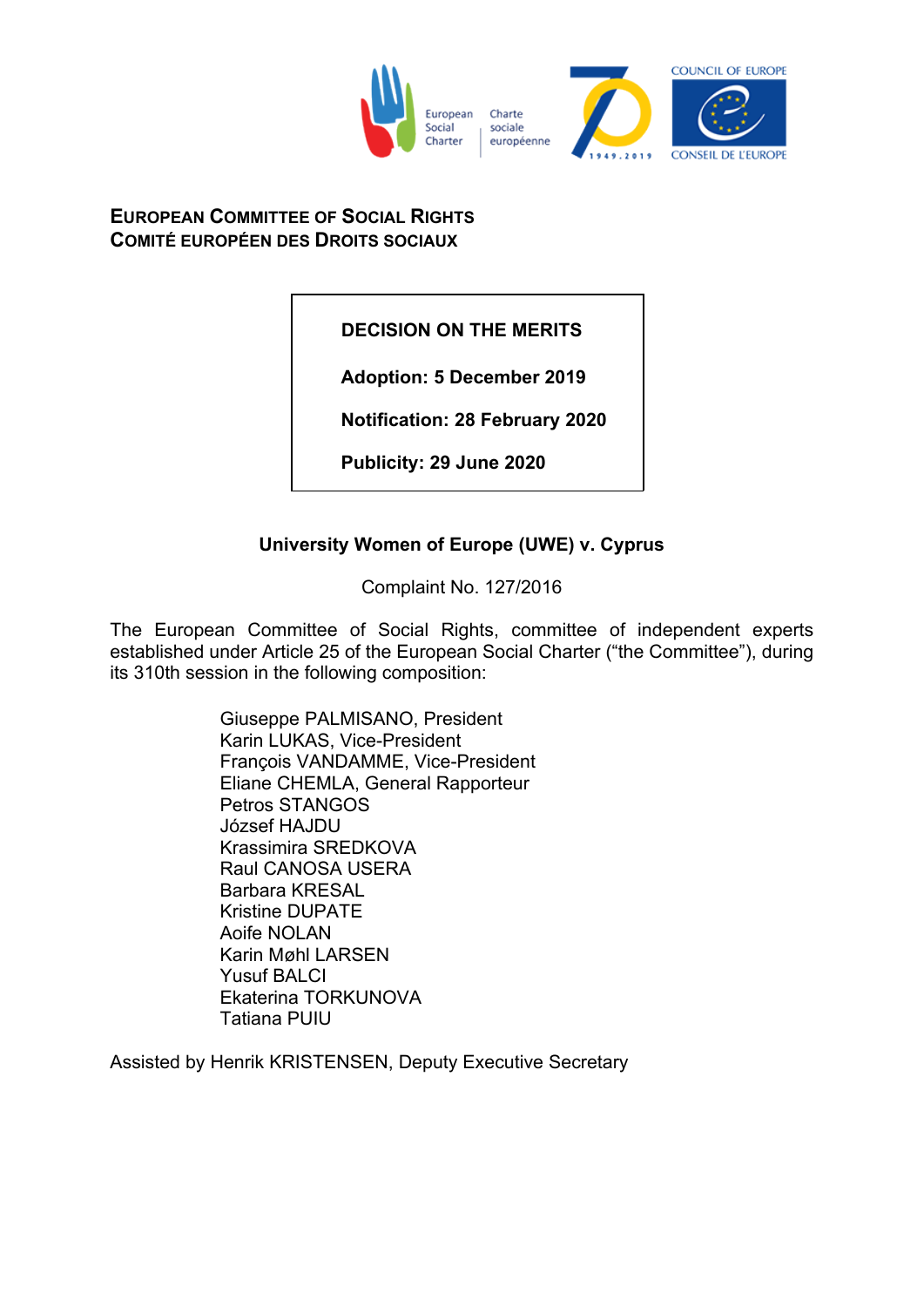Having deliberated on 3 July 2019, 12 September 2019, 16 and 17 October 2019, 3, 4 and 5 December 2019,

On the basis of the report presented by Krassimira SREDKOVA,

Delivers the following decision, adopted on the latter date:

# **PROCEDURE**

1. The complaint lodged by University Women of Europe (UWE) was registered on 24 August 2016.

2. UWE alleges that the situation in Cyprus is in violation of Articles 1, 20 and E of the Revised European Social Charter ("the Charter") having regard to the pay gap between men and women and the under-representation of women in decision-making positions within private companies in Cyprus.

3. On 4 July 2017, referring to Article 6 of the 1995 Protocol providing for a system of collective complaints ("the Protocol") the Committee declared the complaint admissible.

4. In its decision on admissibility, the Committee invited the Government to make written submissions on the merits of the complaint by 13 October 2017.

5. In application of Article 7§1 of the Protocol, the Committee invited the States Parties to the Protocol and the States that had made a declaration in accordance with Article D§2 of the Charter, to submit any observations they wished to make on the merits of the complaint by 13 October 2017.

6. In application of Article 7§2 of the Protocol, the Committee invited the international organisations of employers or workers mentioned in Article 27§2 of the Charter to make observations by 13 October 2017.

7. On 14 September 2017, the European Confederation of Trade Unions (ETUC) asked for an extension of the deadline for presenting its observations on the complaint. The President of the Committee extended this deadline until 3 November 2017. ETUC's observations were registered on 3 November 2017.

8. The Government's submissions on the merits were registered on 13 October 2017.

9. The deadline set for UWE's response to the Government's submissions on the merits was 21 December 2017. On 17 October 2017, UWE asked for an extension of the deadline for presenting its response. The President of the Committee extended this deadline until 12 January 2018. UWE's response was registered on 11 January 2018.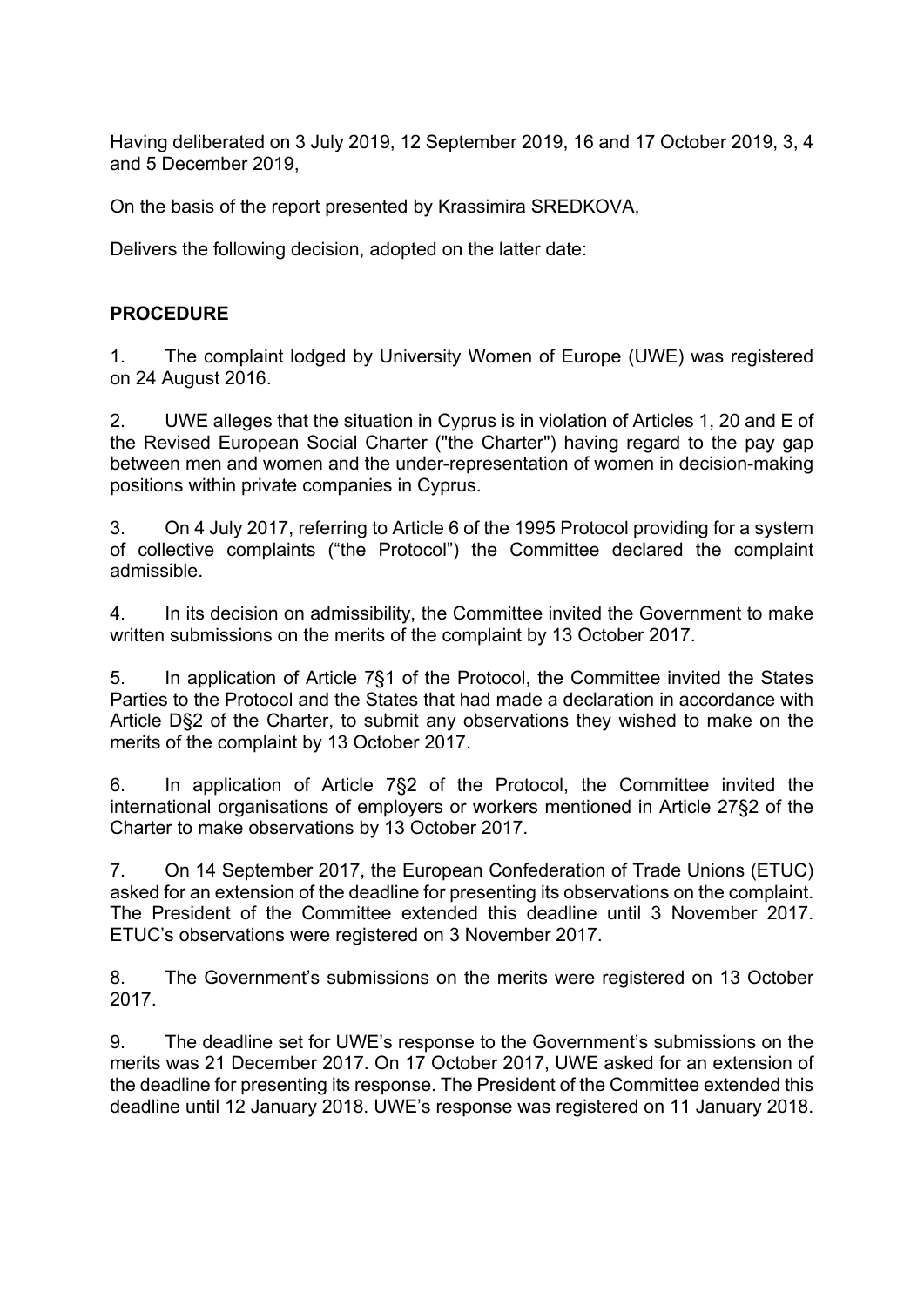10. Pursuant to Rule 31§3 of the Committee's Rules ("the Rules"), the Government was invited to submit a further response by 15 March 2018. On 27 February 2018, the Government asked for an extension of the deadline for presenting its further response. The President of the Committee extended this deadline until 16 April 2018. The Government's further response was registered on 13 April 2018.

11. Pursuant to Rule 32A of the Rules, the President invited the European Network of Equality Bodies (EQUINET) to submit observations by 30 March 2018. EQUINET's observations were registered on 30 March 2018.

12. Pursuant to Rule 32A of the Rules, the President invited the European Union to submit observations by 15 April 2018. On 20 April 2018, the European Union asked for a new deadline for presenting its observations on the complaint. The President of the Committee set 25 May 2018 as a new deadline. The European Union's observations were registered on 28 May 2018.

# **SUBMISSIONS OF THE PARTIES**

# **A – The complainant organisation**

13. UWE alleges that the situation in Cyprus constitutes a violation of Articles 1, 20 as well as Article E on the following grounds:

- Firstly, the pay gap between women and men still persists. Unequal pay is a reality, despite the international obligations entered into and the domestic legislation enacted.
- Secondly, only very small number of women occupy decision-making positions within private companies, since there are no effective legislative measures to ensure the sufficient representation of women in decision-making bodies within private enterprises.

14. In addition, UWE asks for the payment of €10,000 for costs incurred during the proceedings.

### **B – The respondent Government**

15. The Government asks the Committee to find the allegations of UWE manifestly ill-founded.

### **OBSERVATIONS BY WORKERS' ORGANISATIONS**

### **The European Trade Union Confederation (ETUC)**

16. The ETUC, making reference to various instruments of International Law and Eurostat statistics, concludes that it appears that the minimum pay gap between men and women lies above 5.5% in all the countries concerned. The ETUC therefore observes that, as the statistics highlight, the principle of equal pay for work of equal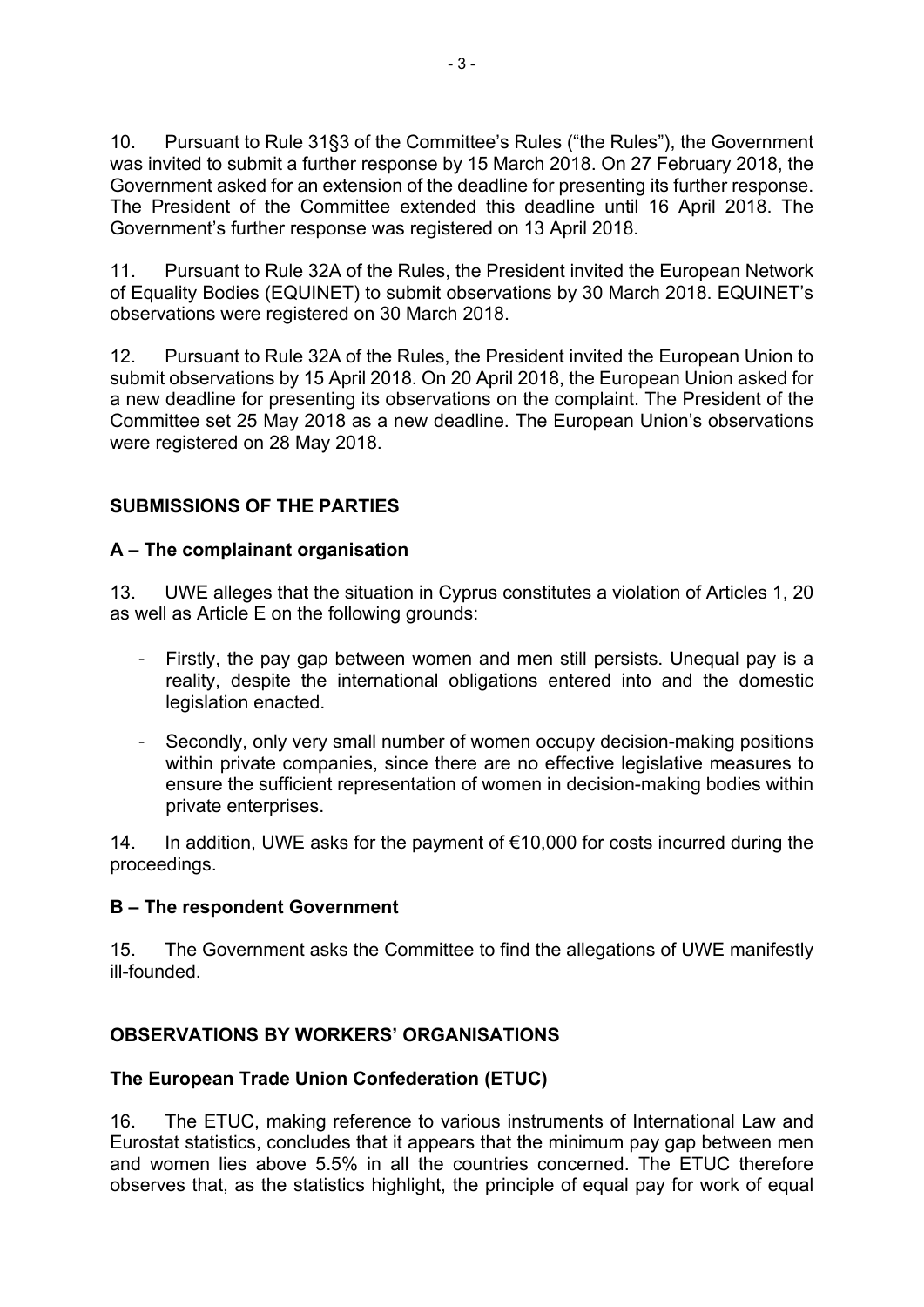value is not guaranteed in practice. It also indicates that this is even more true when the lack of clarity in relation to the calculation is taken into account (for example, to what extent do they reflect other discriminatory elements, such as career differences which can lead to an increase in the pay gap or issues related to the source of data (for instance, in the sectors of undocumented work or the informal economy, where the gender pay gap is probably even higher).

17. The ETUC further refers to data of the European Institute for Gender Equality (EIGE), with regard to the representation of women in decision-making positions in private companies, and concludes that only two countries achieved the European Commission's proposed 40% objective for the representation of women on Boards, namely France and Norway. The ETUC points out in its conclusion, however, that the data in question only refers to the 'largest listed companies', and not to other listed companies and non-listed companies which represent, quantitively, a much higher share. The ETUC therefore assumes that none of the countries concerned reach the threshold of 40%.

18. The ETUC indicates that the two main elements raised in the complaint differ from a legal point of view. Equal pay is a classic fundamental principle, and despite States traditionally providing for it in legislation, they do not sufficiently enforce it. The second ground, which concerns the under-representation of women in decisionmaking boards in private companies, is a fairly new element appearing at international and national level as a problem to be seriously dealt with. Nevertheless, both elements are covered by Article 20 of the Charter which guarantees "the right to equal opportunities and equal treatment in matters of employment and occupation without discrimination on the grounds of sex".

19. With respect to the pay gap between men and women, the ETUC raises the point that, in order to assess the conformity or non-conformity of the situation in each country with regard to the Charter, it is necessary to examine both substantive and procedural dimensions.

20. At the substantive level, there is a quantitative and a qualitative dimension to be considered. According to the ETUC, only a 'zero' pay gap should be permitted. However, on the basis that the interpretation of 'equal' does not apply in the strict sense of the word, a reasonable threshold could be a maximum of 5%. With respect to the qualitative dimension, as the statistics show, the pay gap between men and women continues to exist. The ETUC considers that it is no longer sufficient that States are free to choose the means by which they ensure equal pay, and point to the need to go further by taking into account the evolution of international case law. Accordingly, it would appear important to require a clear and comprehensive legislation, which should at least ensure that:

- the coverage of all workers is guaranteed;
- the general legal concept also includes indirect discrimination;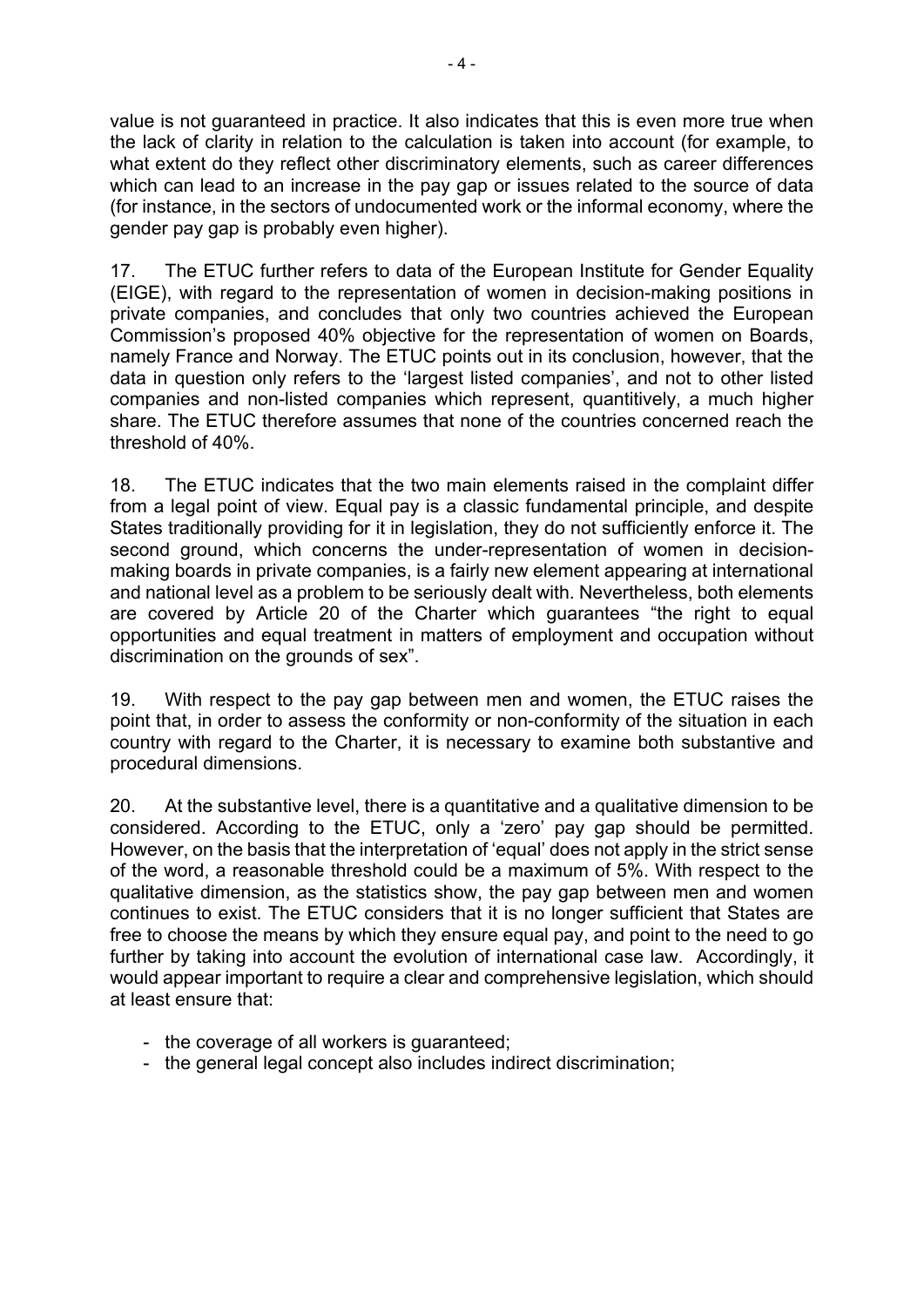- the term 'pay' contains all elements of remuneration as well as supplementary pension;
- the comparison comprises as a minimum:
	- transparency;
	- the reach of comparison between jobs performed by women and men being construed as wide as possible;
	- a wide definition of 'equal value', also encompassing work that is of an entirely different nature, which is nevertheless of equal value;
	- the necessity to evaluate the respective jobs with criteria excluding any kind of discrimination, even indirect;
	- the assessment concerned is followed by effective consequences in cases where the results show that there is discrimination.

21. With respect to the under-representation of women in decision-making positions in companies, as a consequence of the decision of admissibility of the Committee, it follows that this aspect falls within the scope of Article 20.

22. At the substantive level, the ETUC considers that it is necessary to provide for a minimum threshold for representation of both sexes in decision-making positions. Although perfect equality, that is to say 50% of representation of both sexes, would not be a requirement, the ETUC nevertheless considers that a percentage close to this, for example 40%, would be appropriate, as proposed by the European Commission.

23. As regards Cyprus, ETUC considers that despite the existing regulatory framework concerning equal pay, there still exists a gender pay gap. Moreover, there exists no regulatory framework on representation of women in decision-making positions in private enterprises.

24. According to the ETUC, the fact that a phenomenon is prohibited does not, however, automatically mean that it ceases or disappears. Pay discrimination between women and men still exists despite the fact that it is prohibited and that there are a number of tools both in legislation and collective agreements that are intended to even out pay differences. From a substantive perspective, the ETUC believes that there are elements which should (at least in combination) lead to a violation of Article 20, such as the existence of the pay gap (statistical evidence) and the fact that the official statistics are still excluding small (micro) sized enterprises, which makes it most probable that the gender pay gap is even higher in these enterprises.

25. As regards a procedural perspective (i.e. a general framework to ensure a satisfactory application and enforcement/supervision of the principle of equal pay), the result of eliminating the gender pay gap is not yet fully achieved. From the point of view of the ETUC this illustrates that there still is a violation of Article 20 of the Charter also from the procedural perspective.

26. Concerning the under-representation of women in decision-making positions within private companies this problem has only been addressed in more recent years. As regards substance, statistical evidence shows that there is still an underrepresentation of women in decision-making bodies within private companies. Even if there might be relevant legislation and even if the degree of representation of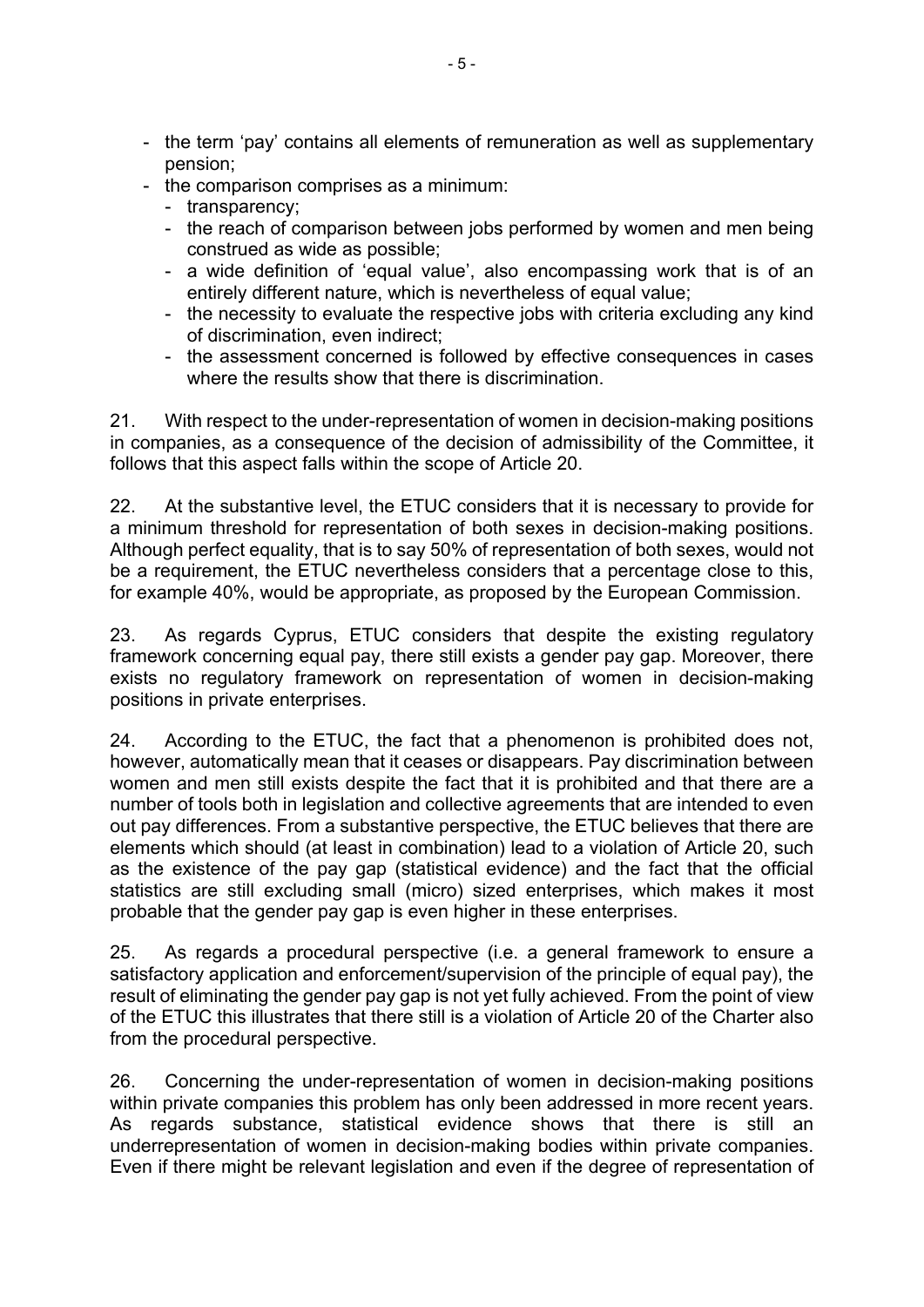women would have increased it is not to be disputed that women are not sufficiently represented within these bodies. From the point of view of the ETUC this illustrates that there is a violation of Article 20 of the Charter from the substantive perspective.

27. As regards procedure, it would appear that there are no effective legislative measures in order to ensure the sufficient representation of women in decisionsmaking bodies within private enterprises. In practice, there is even less supervision and enforcement. From the point of view of the ETUC this illustrates that there is a violation of Article 20 of the Charter also from the procedural perspective.

# **OTHER OBSERVATIONS**

# **A – The European Union**

28. In its observations regarding University Women of Europe (UWE) v. Belgium, Bulgaria, Croatia, Cyprus, Czech Republic, Finland, France, Greece, Ireland, Italy, the Netherlands, Norway, Portugal, Slovenia and Sweden (Complaints Nos. 124- 138/2016), the European Union, through the European Commission, highlights the European Union's legal framework and policy action of relevance to the matters raised in the complaints.

29. As regards the legal framework, the European Commission recalls that the principle of equal pay between women and men has been enshrined in the Treaties since 1957. The principle of equal pay for men and women for equal work and work of equal value was laid down in the original European Economic Community Treaty of 1957, more precisely in its Article 119, which later became Article 141 of the European Community Treaty. Since the entry into force of the Treaty of Lisbon (2009)3, the principle is embodied in Article 157 of the Treaty on the Functioning of the European Union (TFEU).

30. As regards non-legislative policy initiatives, according to the European Commission, closing the gender pay gap remains a major objective to achieve gender equality and it is a political priority. The gender pay gap in the EU still averages around 16%. This is socially unfair as well economically inefficient, equal pay being an obvious prerequisite for equal participation in the labour market. Across the EU, women have better educational outcomes than men (44% of women aged 30-34 in the EU attained tertiary education, compared with 34% of men). This factor does not prevent, however, women in the EU from being overrepresented in industries with low pay levels. Sectoral segregation continues to be one of the most important contributing factors to the gender pay gap in the EU.

31. In November 2017, the Commission adopted a Communication: EU Action Plan 2017-2019, tackling the gender pay gap. The Action Plan presents ongoing and upcoming measures taken by the Commission to combat the gender pay gap in 2018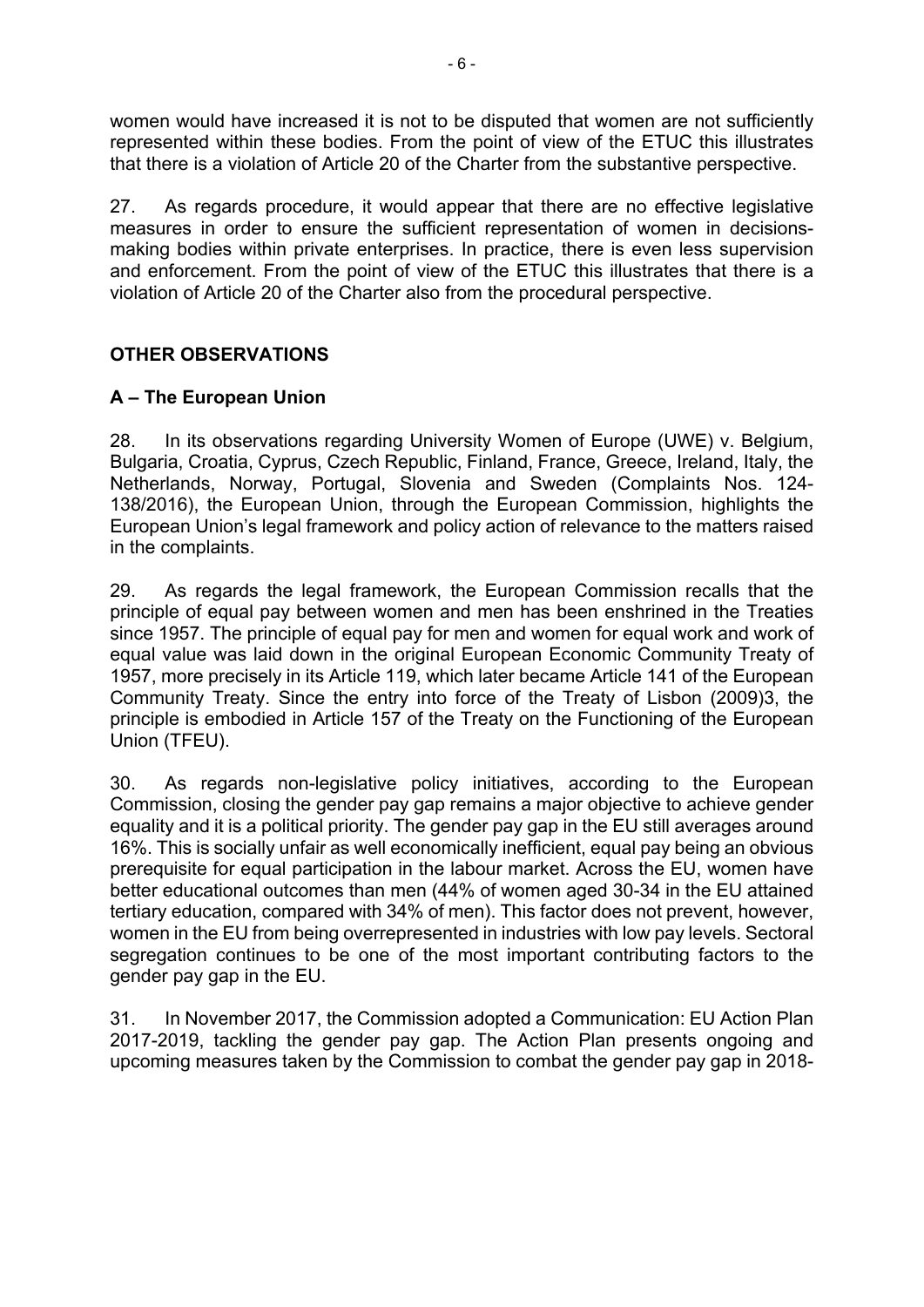2019. It identifies eight areas for action:

- Improving the application of the equal pay principle
- Combating segregation in occupations and sectors
- Breaking the ceiling: initiatives to combat vertical segregation
- Tackling the care penalty
- Better valorising women's skills, efforts and responsibilities
- Fighting the fog: unveiling inequalities and stereotypes
- Alerting and informing about the gender pay gap
- Enhancing partnerships to tackle the gender pay gap

32. Moreover, several other Commission actions relate directly to some of the elements of the complaints, such as combating segregation in occupation and sectors, by supporting transnational projects to tackle stereotypes and segregation in education, and patriarchal attitudes. Besides, the European Commission monitors the national legislation and policies of Member States regarding the gender pay gap and raises awareness about it. The Commission reports regularly about the evolution of the gender pay gap, the earnings and pensions gap in Europe. The Commission aims at combating vertical segregation, by working towards the adoption of a proposal for a Directive in this field.

33. The Commission considers that one way of determining work of equal value is by using gender-neutral job evaluation and classification systems. However, Directive 2006/54/EC does not oblige Member States to put such systems in place and their availability at national level varies significantly. To attain its purpose, Directive 2006/54/EC requires that Member States ensure that any laws, regulations and administrative provisions contrary to the principle of equal treatment are abolished.

34. The European Commission concludes by indicating that the complexity of the issues in question and the numerous elements that, in the end, lead to the gender pay gap can be seen from many different angles, from the sociological to economic and legal. Therefore, according to the European Commission, it is necessary to take all of these into account.

# **B – European Network of Equality Bodies (EQUINET)**

35. In its observations EQUINET states that the Office of the Commissioner for Administration and Human Rights (the Commissioner) is an institution of extra judicial control but not a quasi-judicial body. Therefore, it cannot bring cases before the Cyprus courts or any court. After the transposition of the EU Directives into national laws, the Commissioner was assigned to act also as the Equality Body.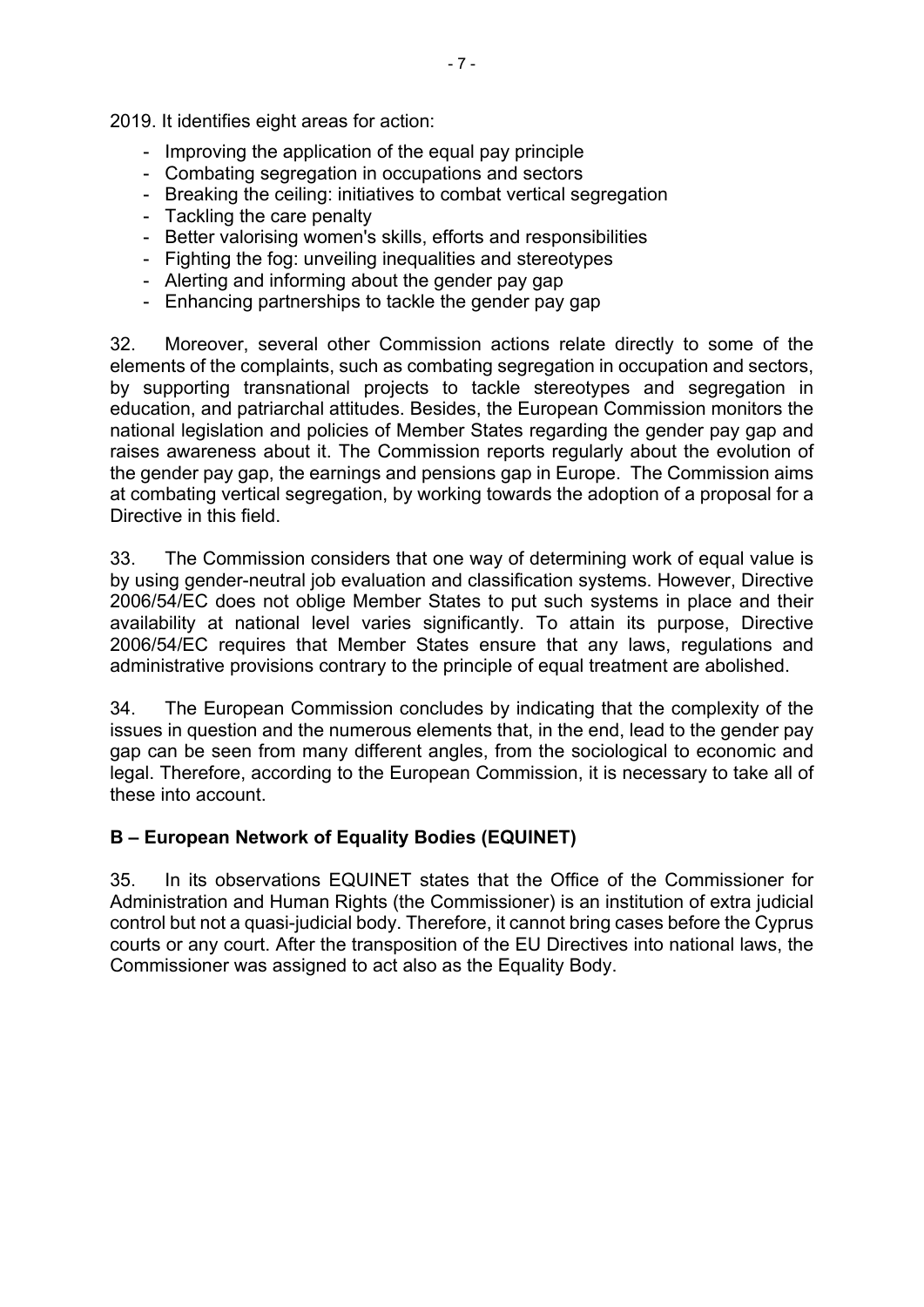36. As the Equality Body, the Commissioner, examines complaints related to discrimination on the basis of The Combating of Racial and other forms of Discrimination Law (L. 42(I)/2004). However, gender is not included in the L.42(I)/2014.

37. Nevertheless, the competences to combat discrimination on the ground of gender are provided by the Equal Treatment of Men and Women in Employment and Vocational Training Law (L.205(I)/2002). This Law provides a framework for equal treatment of men and women. The provisions cover any discrimination based on sex (including sexual harassment and harassment) and protects mothers from facing discrimination due to pregnancy, childbirth, nursing, maternity or sickness due to pregnancy or childbirth.

38. The Commissioner's competences relating to equal pay are only limited to the investigation of complaints. The Law L. 177(I)/2002 on Equal Pay of Men and Women for Equal Work or Work of Equal Pay Law provides the legal basis to investigate the complaints in accordance to the Combating of Racial and other forms of Discrimination Law. EQUINET also states that the Law L. 177(I)/2002 has no provisions for any ex officio interventions, any promotion functions (e.g. campaigns or publications) or any other actions to promote equal pay between women and men.

39. The Commissioner may advise and assist the government, the parliament and other relevant stakeholders on any matter related to the promotion and protection of human rights. Besides complaint handling, the Commissioner carries out advisory functions (e.g. participation in the parliamentary committees' discussions), monitoring functions (submitting concrete recommendations and suggestions to the authorities), public education (e.g. raising awareness on human rights issues, publications) and promotion functions.

40. According to EQUINET, in the last eight years, only two complaints were submitted concerning the violation of the right to equal pay. Submitted in 2011, the first complaint claimed that the salary terms differed between women and men at the Cyprus Broadcasting Corporation. The Commissioner, after initiating the investigation, decided to refer the case to the Labour Inspectorates to proceed with the comparative assessment of work (as provided in the national legislation).

41. Submitted in 2012, the second complaint claimed unequal pay between employees of two different departments (radiodiagnostic and radiotherapy sections) of the Bank of Cyprus Oncology Centre. After investigation of the complaint, it was found that the unequal pay was not related to the gender of employees but it was based on the employment schemes of the positions of each section.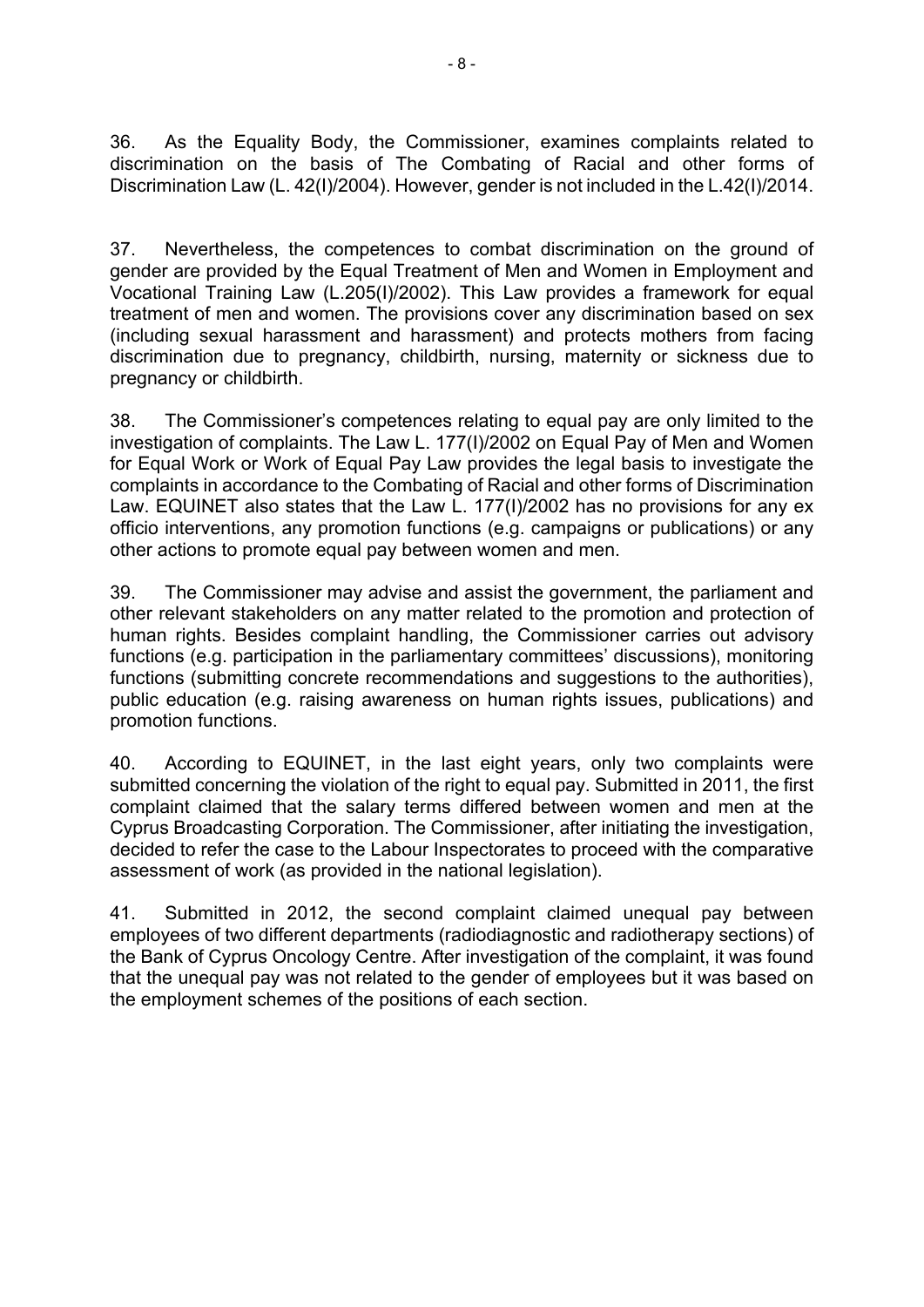### **RELEVANT DOMESTIC LAW**

42. Law No. 177(I)/2002 on equal pay for men and women for similar work or work of equal value, amending Law No. 193(I)/2004, transposed the relevant provisions of the Recast Directive. The following provisions are relevant:

43. In Article 2 of the Law as amended, the definition of direct discrimination is the same as that in Article 2 of Directives 2002/73/EC and 2006/54/EC. Article 2 as amended also defines "pay" as the usual basic contribution and any other additional contributions paid directly or indirectly, either in money or in kind, by the employer to the employee in exchange for work provided. Article 3 of Law No. 177(I)/2002 provides that the purpose of this law is to ensure that the principle of equal pay between men and women for the same work or for work of equal value is applied.

#### **Article 2**

"direct sex discrimination" means unfair treatment, directly and clearly related to a person's sex;

pay" includes the usual basic contribute on and any other additional contributions paid directly or indirectly, either in money or in kind, by the employer to the employee, in exchange for work provided;

"employment" means the paid provision of work or services based on a personal contract of employment, an employment or apprenticeship relationship or other personal contract or relationship under private or public law, in any sector or branch of economic activity, private or public, including the Public Service, the Judicial Service, the Public Education Service, the Local Authorities, the legal persons or the organisations governed by public or private law, the Armed Forces and the Security Forces. "

#### **Article 3**

"The purpose of this Law is to ensure that the principle of equal pay between men and women for equal work or equal value work is applied."

44. Article 5 of Law No. 177(I)/2002 as amended provides that any discrimination on grounds of sex is prohibited, with regards to all terms and conditions of pay for the same work or for work of equal value. Under Article 5 (1) and (2), every employer must provide equal pay to men and women for the same work or for work to which equal value is attributed, irrespective of the sex of the employee. Further, where a system of professional classification is used for the determination of pay, such a system must be designed in such a manner to ensure the exclusion of sex discrimination.

#### **Article 5**

"(1) Every employer must provide equal pay to men and women for the same work or for work to which equal value is attributed, irrespective of the sex of the employee.

(2) Without prejudice to the generality of subsection of this section, in particular, where a system of professional classification is used for the determination of pay, such a system must be based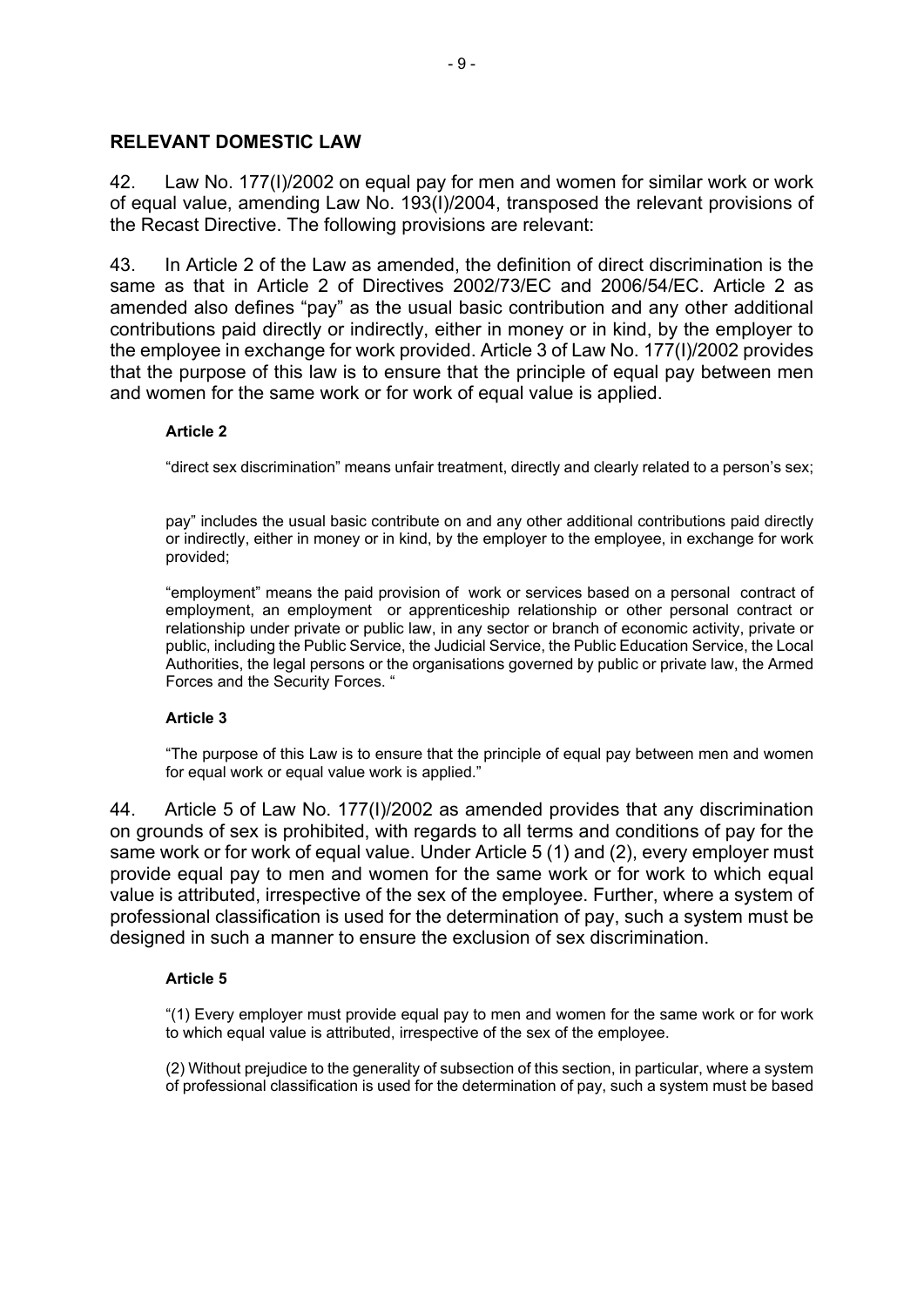on common criteria for male and female employees, and must be designed in such a manner that discrimination based on sex is excluded.

(3) The comparison between employees shall be made with reference to employees who are employed or were employed by the same employer, or in a business controlling the employer during the last previous or following years."

#### **Article 7**

"(1)(a) Any existing legislative provision, which is contrary to the provisions of this Law, shall be repealed at the part where it directly or indirectly discriminates against one sex.

(b) If the discrimination referred to in paragraph (a) of this subsection regards the granting of a right or other benefit only to persons of one sex, such right or benefit shall be extended by right, to persons of the other sex.

(2) The competent authority may revoke or amend accordingly any individual or regulatory administrative action that is contrary to the provisions of this Law."

#### **Article 10**

"The Minister shall be responsible for the application of this Law. He shall appoint the Inspectors necessary for the effective application of the provisions of this Law or other officers, who shall carry out the powers and duties provided for in section 11, 12 and 13 of this Law."

#### **Article 11**

"The major task of the Inspectors shall be

(a) To ensure the full and effective application of the provisions of this Law, either by carrying out investigation on their own volition for the control of the application thereof, or by examining complaints submitted for violations of this Law;

(b) to provide information, advice and suggestions to employers and employees as regards more effective ways to comply with the provisions of this Law;

(c) report problems to the Minister, arising from the application of this Law and submit recommendations concerning measures that may be taken to tackle them."

45. The power of the Labour Inspectors is defined in Article 12 of the Law and in Article 13 the actions that Inspectors should take when a complaint is submitted are stated.

#### **Article 13**

"(a) In exercise of the powers conferred upon him/her by this Law, he/she shall investigate the complaints using a fruitful manner and in particular he/she shall call the person against whom the complaint has been made, any other person referred to in section 14 of this Law, and any other person responsible for the complaints, to provide information, clarifications or any evidence he/she may have or control which help or facilitate the investigation of the complaints and attempts to settle the dispute;

(…)

(c) If the dispute is not settled, the dispute shall be forwarded to the Committee ex officio or through a request of any of the interested parties;"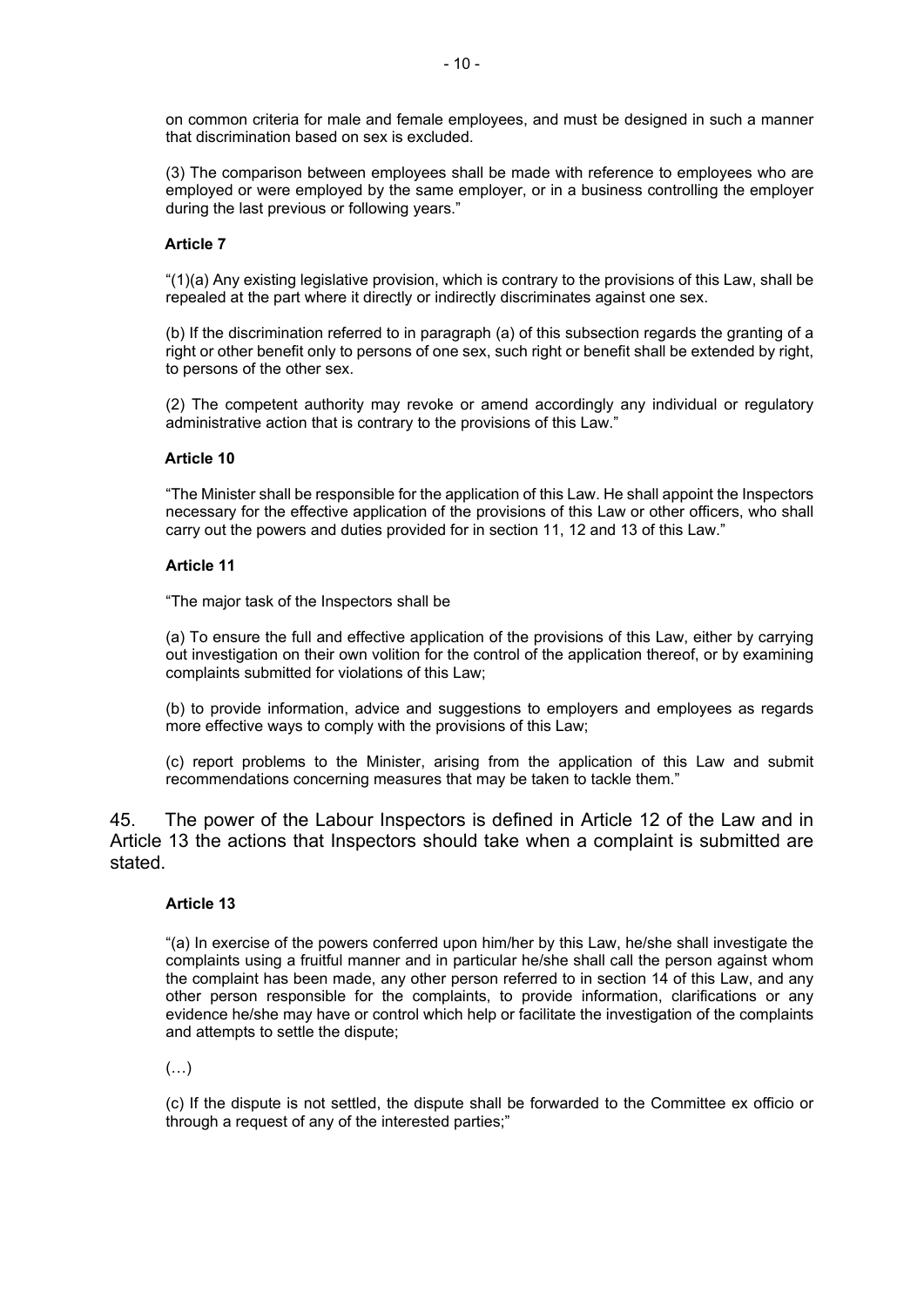46. The Commissioner's competences arise from Article 23A of the legislation regarding extrajudicial protection and the burden of proof. According to this Article, any person who believes that he/she has been offended by a contravention of the Law, may submit a complaint to the Commissioner, who has the authority to investigate the said complaint in accordance with the Combating of Racial and other Forms of Discrimination Law. The law also states that if a person who considers that there was a violation of the law and can establish facts from which it may be presumed that there has been discrimination, then the Commissioner can oblige the respondent to prove that there has been no violation.

47. Article 2 of Law No. 205(I)/2002 the Equal Treatment of Men and Women in Employment and Vocational Training Law defines positive action as measures which, for the purposes of ensuring full and substantial equality between men and women in professional life., The measures provide specific advantages for the underrepresented sex in posts or levels of occupational hierarchy or sectors of vocational training, and especially for women, and include measures that prevent or balance the disadvantages of the professional life of such persons.

# **RELEVANT INTERNATIONAL MATERIALS**

# **A – Council of Europe**

# **1. Committee of Ministers**

48. The Committee of Ministers adopted several recommendations, such as Recommendation No. Rec(1985)2 on legal protection against sex discrimination, in which it exhorts member states to take or reinforce measures for the promotion of equality between women and men, including through legislation in the field of employment, social security and pensions, taxation, civil law, the acquisition and loss of nationality and political rights. In its Recommendation No. Rec(1996)51 on reconciling work and family life the Committee of Ministers further calls on member states to take action to enable women and men to better reconcile their working and family lives. In its Recommendation Rec(98)14 on gender mainstreaming, the Committee sets out the conceptual framework for gender mainstreaming and a methodology for its implementation, accompanied by examples of good practices.

49. More recently, in its Recommendation CM/Rec(2017)9 on gender equality in the audiovisual sector the Committee of Ministers invites the Member States to collect, monitor and publish data on gender equality. In particular, it asks the member States to adopt monitoring methods and performance indicators, highlight causal relationships using qualitative analysis of the data.

# **2. Parliamentary Assembly of the Council of Europe (PACE)**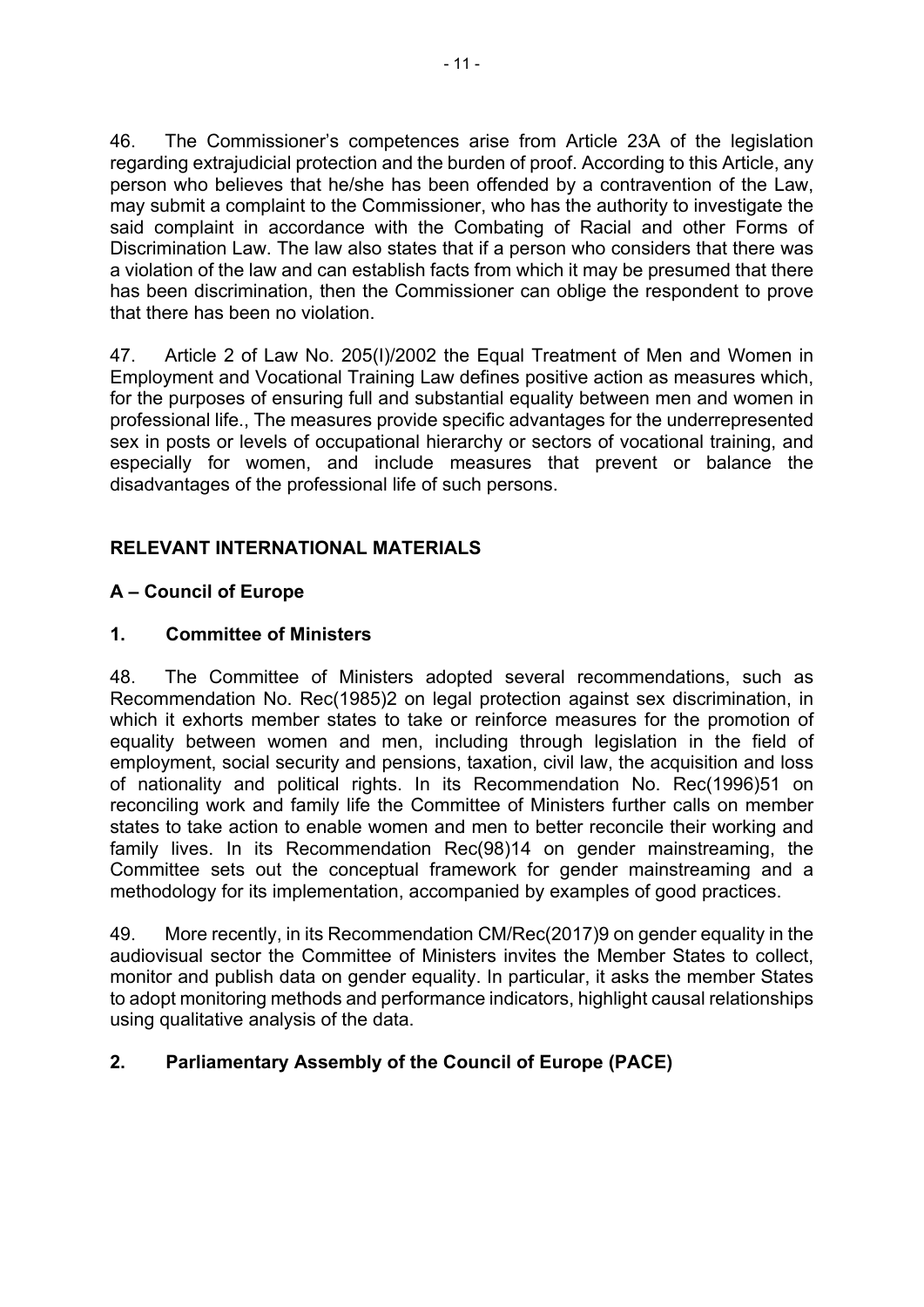50. In its Resolution 1715 (2010), the PACE observed that discrimination against women in the labour market has a long history. Several factors are put forward to explain the pay gap between women and men: horizontal and vertical segregation in the labour market (commonly referred to as "glass walls" and "glass ceilings"), women's supposedly lower qualifications and lesser experience, and their atypical working hours and career structures due to childbirth and care responsibilities.

- 51. The PACE recommends that member states:
	- ensure that the right to equal pay for work of equal value is enshrined in their domestic legislation, if this is not already the case; that employers are obliged to respect this right (and incur penalties if they do not) and that employees can have recourse to the judicial process to pursue their claims with regard to this right, without incurring risks to their employment;
	- collect reliable and standardised statistics on women's and men's wages, not only on the basis of gross hourly earnings, but also over the lifecycle;
	- promote fair job classification and remuneration systems, including in the private sector,
	- aim to increase women's labour market participation rate and work against the pitfall of part-time work by encouraging all measures seeking to improve the care of children and the elderly outside the home, and a more equal sharing of care and household responsibilities between women and men;
	- follow the Norwegian and Icelandic models, and a recent French initiative, which require that a minimum of 40% of members of certain companies' boards be female, as an enabling factor.

52. The PACE calls on the social partners, employers' associations and trade unions, to respect and defend the right to equal pay for work of equal value, *inter alia* by promoting and adopting fair and transparent job classification systems and wage scales.

53. In its Resolution 1921 (2013) Gender equality, reconciliation of private and working life and co-responsibility the PACE observed that although progress has been made along the path towards gender equality, a traditional division of roles between women and men remains widespread in Europe.

# **3. European Court of Human Rights (ECtHR)**

54. Article 14 (prohibition of discrimination) of the European Convention on Human Rights of 4 November 1950 provides:

### **Article 14**

"The enjoyment of the rights and freedoms set forth in this Convention shall be secured without discrimination on any ground such as sex, race, colour, language, religion, political or other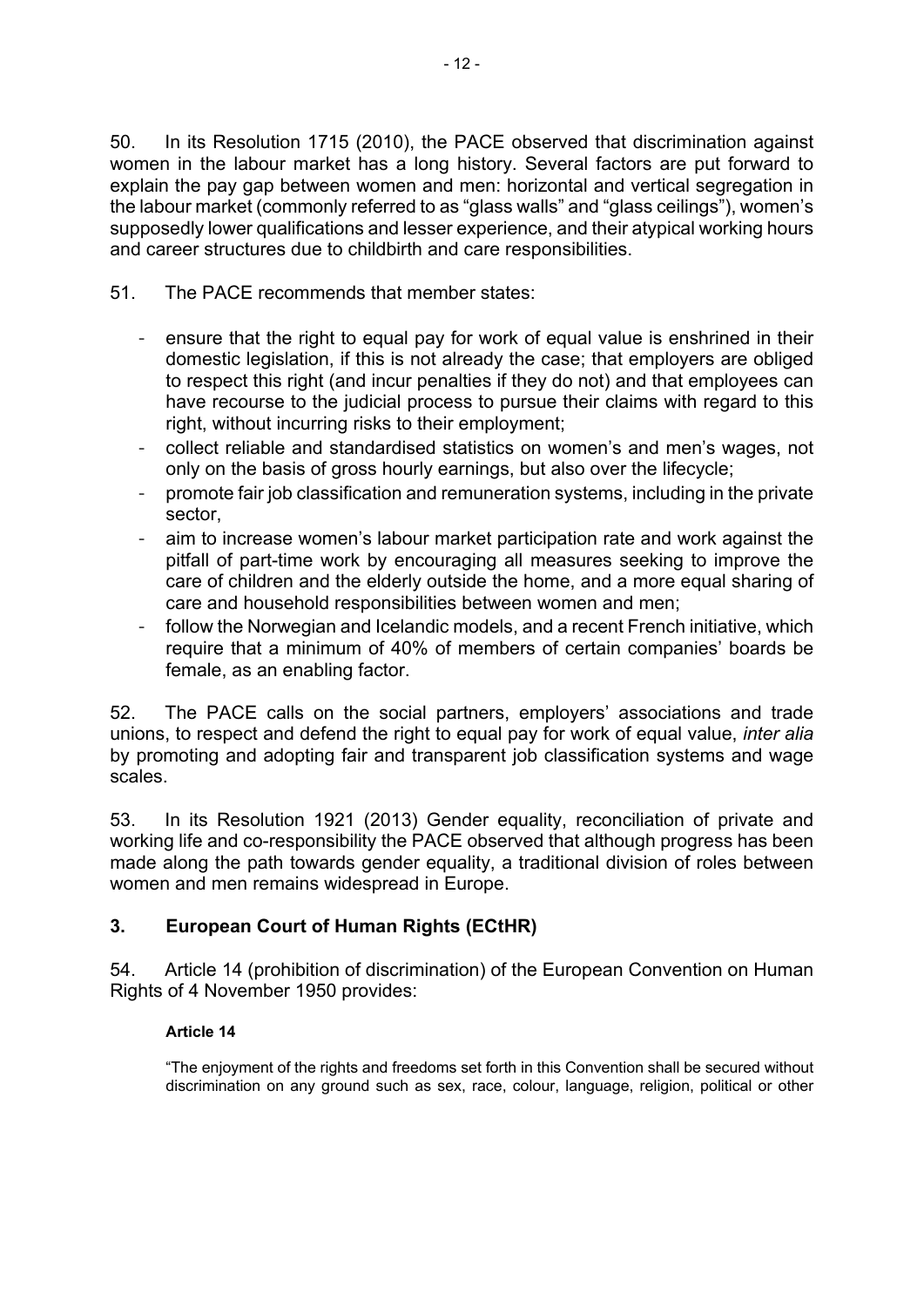opinion, national or social origin, association with a national minority, property, birth or other status."

55. In *Konstantin Markin v. Russia -* Application No. 30078/06, Grand Chamber, judgment of 22 March 2012, the Court has pointed out that:

"127... [T]he advancement of gender equality is today a major goal in the member States of the Council of Europe and very weighty reasons would have to be put forward before such a difference of treatment could be regarded as compatible with the Convention ... In particular, references to traditions, general assumptions or prevailing social attitudes in a particular country are insufficient justification for a difference in treatment on grounds of sex.")

#### **4. Commissioner for Human Rights**

56. In his end-of-the-year statement (December 2017) the Commissioner for Human Rights, Nils Muižnieks, noted that:

"Gender equality in employment is still a distant promise in Europe." (…) Women in Europe effectively worked without pay during the last two months in comparison to men. In addition, they continued to face underrepresentation in decision-making bodies and positions. This is a gross injustice and a human rights violation. European states must tackle it much more forcefully than has been the case so far.

Although the situation varies from country to country, it is clear that women suffer everywhere on our continent from unequal treatment and opportunities in the workplace. It would be wrong to believe that this situation is the result of employment dynamics only. In reality, discrimination against women, be it direct or indirect, in this sphere of life results from deep-rooted societal attitudes that keep women in a subordinate role. Tackling this problem therefore requires a comprehensive approach from Council of Europe member states, from laws to be changed to political, cultural and economic measures to be implemented."

57. In his position on women's rights (2011), the Commissioner underlined that there are widespread and serious violations of the rights of women across Europe. With respect to women's equality in the employment sector, there is a strong need to take steps to ensure that women have equal opportunities in the labour market at all levels, including senior and managerial-level positions, and that the principle of "equal pay for equal work" becomes a reality.

58. Wages in the private sector are often governed by collective agreements between social partners, without much room for state intervention. However, governments should step in and define the frameworks within which negotiations are possible. In order to ensure gender neutral job evaluation and grading systems, they can, for instance, specify the rules for applying the principle of equal pay for equal work between different sectors of employment. Authorities could also make use of awareness raising measures in the private sector, such as providing information to employers, employees and the public about their rights and duties.

### **B – United Nations**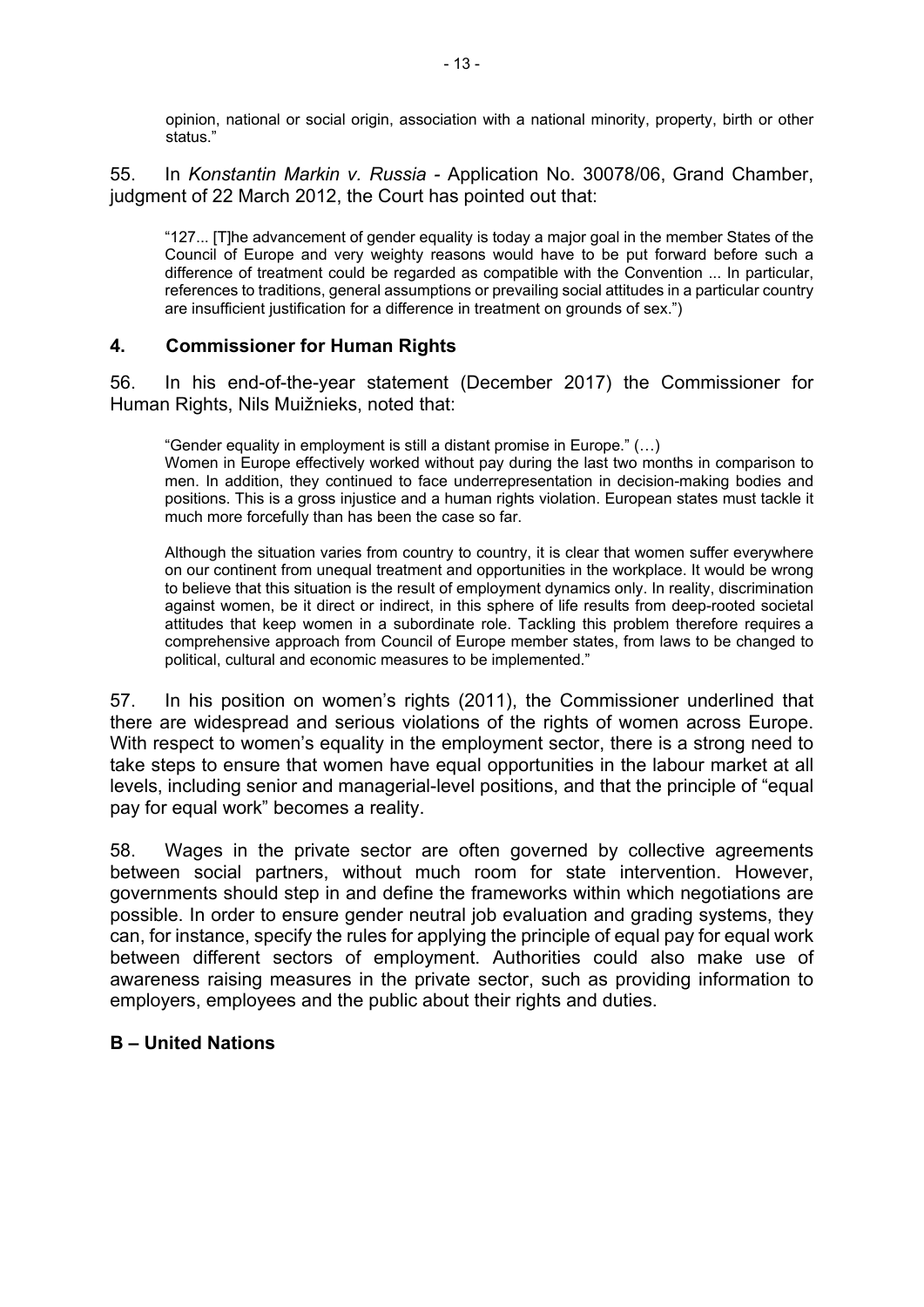# **1. UN Convention on the Elimination of all forms of Discrimination (CEDAW) and its Committee**

### *Gender pay gap*

59. In its General Recommendation No. 1312 1989, the CEDAW defined in more detail the content of 'Equal remuneration for work of equal value' by recommending to the States Parties that:

"2. They should consider the study, development and adoption of **job evaluation systems** based on gender-neutral criteria that would facilitate the comparison of the value of those jobs of a different nature, in which women presently predominate, with those jobs in which men presently predominate, and they should include the results achieved in their reports to the Committee on the Elimination of Discrimination against Women;

3. They should support, as far as practicable, the creation of **implementation machinery** and encourage the efforts of the parties to collective agreements, where they apply, to ensure the application of the principle of equal remuneration for work of equal value."

#### *Women in decision-making boards in enterprises*

60. The CEDAW has also criticised the (under-)representation of women in decision-making bodies in enterprises. Although it has not (yet) provided a 'General Recommendation' on this issue, it has assessed the issue in these 'Concluding Observations': Estonia (2016)29; Slovakia (2015); Spain (2015); Denmark (2015)16.

#### **2. International Covenant on Economic, Social and Cultural Rights (ICESCR) and the Committee on Economic, Social and Cultural Rights**

61. In its General Comment No. 23 concerning Article 7, ICESCR defined in more detail the content of para. (a)(i) as follows:

"11. Not only should workers receive equal remuneration when they perform the same or similar jobs, but their remuneration should also be equal even when their work is completely different but nonetheless of equal value when assessed by objective criteria. This requirement goes beyond only wages or pay to include other payments or benefits paid directly or indirectly to workers. […]

12. The extent to which equality is being achieved requires an ongoing objective evaluation of whether the work is of equal value and whether the remuneration received is equal.

13. Objective job evaluation is important to avoid indirect discrimination when determining rates of remuneration and comparing the relative value of different jobs."

#### **3. Principles relating to the Status of National Institutions (The Paris principles)**

62. Adopted by the General Assembly resolution 48/134 of 20 December 1983, the Paris principles set out six main criteria that National Human Rights Institutions should meet: a) Mandate and competence: a broad mandate, based on universal human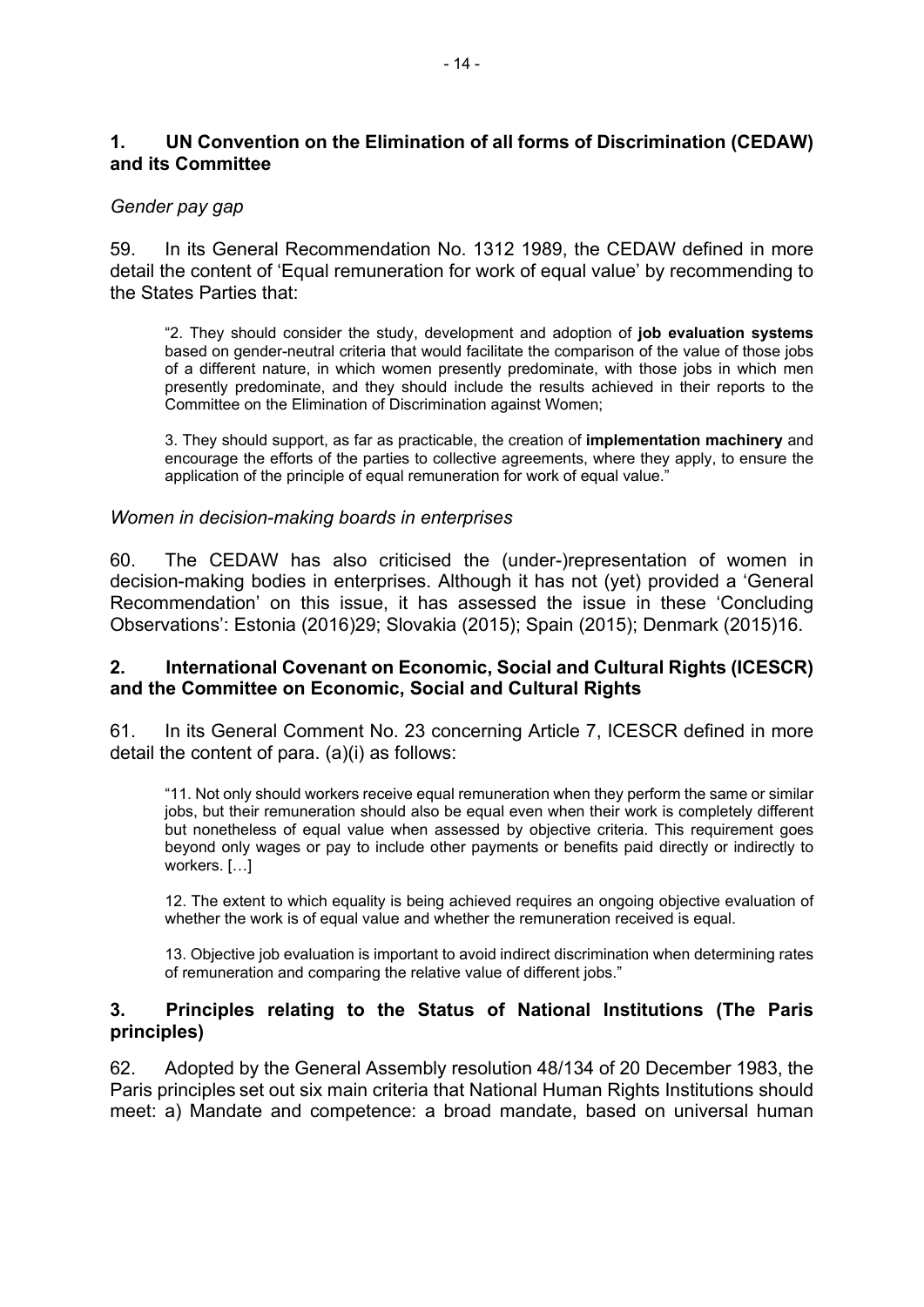rights norms and standards; b) Autonomy from Government; c) Independence guaranteed by statute or Constitution; d) Pluralism; e) Adequate resources; and f) Adequate powers of investigation.

### **C – International Labour Organisation**

#### **ILO Equal Remuneration Convention 100:**

63. In its General Survey 2012, the ILO Committee on the Application of Conventions and Recommendations (CEACR) described the requirements which derive from Convention No. 100 in relation to the gender pay gap as follows:

#### **Pay differentials**

"668. Pay differentials remain one of the most persistent forms of inequality between women and men. Although explicit policies of providing lower pay for women have for the most part been relegated to the past, the gender pay gap remains one of the most obvious examples of structural gender discrimination

669. The continued persistence of significant gender pay gaps requires that governments, along with employers' and workers' organizations, take more proactive measures to raise awareness, make assessments, and promote and enforce the application of the principle of equal remuneration for men and women for work of equal value. Collecting, analysing and disseminating this information is important in identifying and addressing inequality in remuneration. […] "

#### **Equal value**

"673. The concept of "work of equal value" is fundamental to tackling occupational sex segregation in the labour market, which exists in almost every country, as it permits a broad scope of comparison, including, but going beyond equal remuneration for "equal", "the same" or "similar" work, and also encompasses work that is of an entirely different nature, which is nevertheless of equal value.

#### **Comparing jobs, determining value**

"695. The concept of "equal value" requires some method of measuring and comparing the relative value of different jobs. There needs to be an examination of the respective tasks involved, undertaken on the basis of entirely objective and non- discriminatory criteria to avoid the assessment being tainted by gender bias. While the Convention does not prescribe any specific method for such an examination, Article 3 presupposes the use of appropriate techniques for objective job evaluation, comparing factors such as skill, effort, responsibilities and working conditions."

### **D – European Union**

#### **1. Primary Law**

64. After the entry into force of the Treaty of Lisbon in 2009 several sources are relevant:

65. The Treaty on European Union itself:

**Article 2**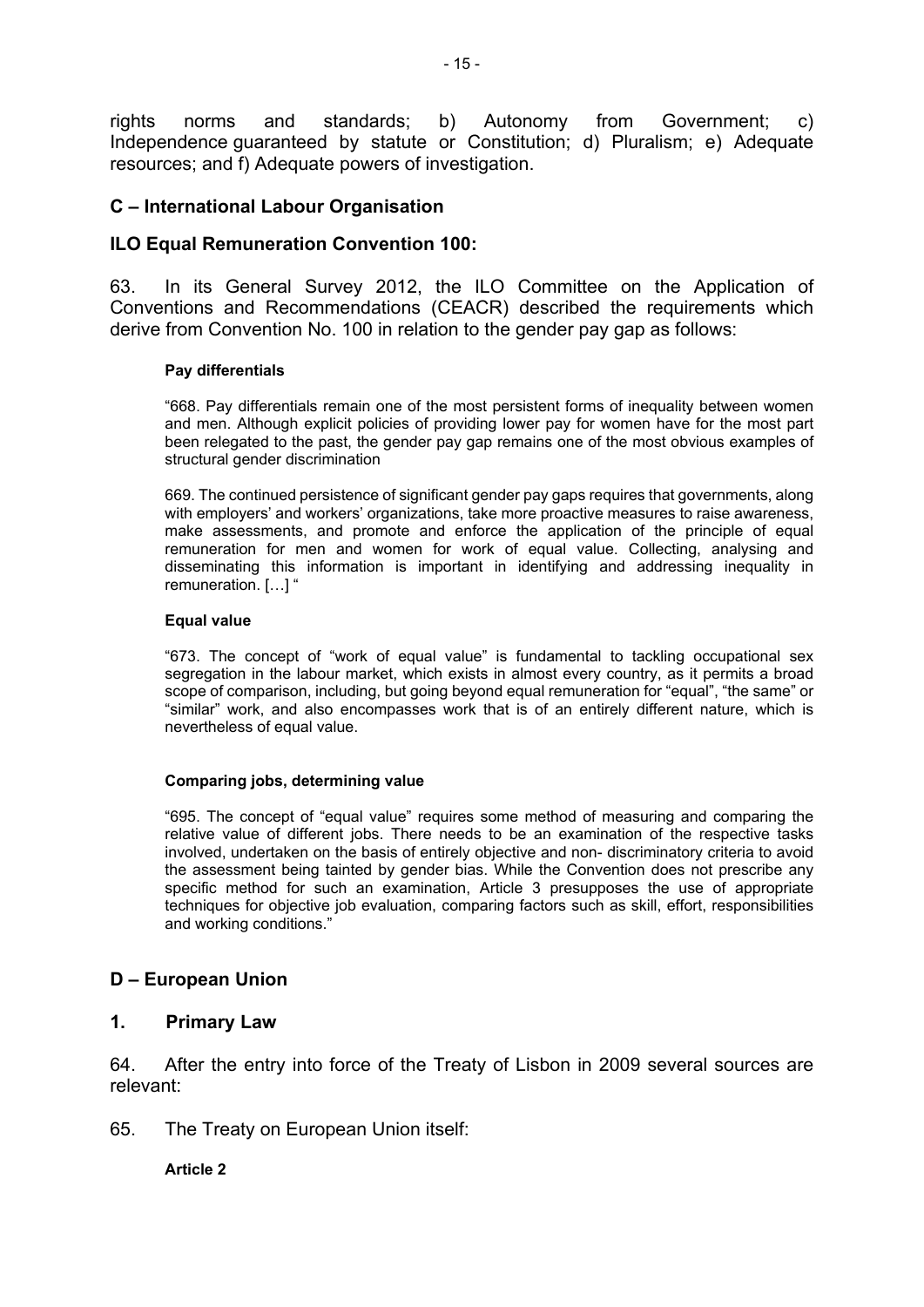"The Union is founded on the values of respect for human dignity, freedom, democracy, equality, the rule of law and respect for human rights, including the rights of persons belonging to minorities. These values are common to the Member States in a society in which pluralism, nondiscrimination, tolerance, justice, solidarity and equality between women and men prevail."

#### 66. The Treaty on the Functioning of the European Union (TFEU):

#### **Article 8**

"In all its activities, the Union shall aim to eliminate inequalities, and to promote equality, between men and women."

#### **Article 157**

"1. Each Member State shall ensure that the principle of equal pay for male and female workers for equal work or work of equal value is applied.

2. For the purpose of this Article, 'pay' means the ordinary basic or minimum wage or salary and any other consideration, whether in cash or in kind, which the worker receives directly or indirectly, in respect of his employment, from his employer.

Equal pay without discrimination based on sex means:

(a) that pay for the same work at piece rates shall be calculated on the basis of the same unit of measurement;

(b) that pay for work at time rates shall be the same for the same job. […]"

67. The Charter of Fundamental Rights of the European Union (CFREU), legally binding on all EU Member States when they apply EU law, by virtue of Article 6(1)(3) of the Treaty on the European Union (TEU), provides:

#### **Article 21 - Non-discrimination**

"1. Any discrimination based on any ground such as sex, race, colour, ethnic or social origin, genetic features, language, religion or belief, political or any other opinion, membership of a national minority, property, birth, disability, age or sexual orientation shall be prohibited. […]"

#### **Article 23 - Equality between women and men**

"Equality between women and men must be ensured in all areas, including employment, work and pay.

The principle of equality shall not prevent the maintenance or adoption of measures providing for specific advantages in favour of the under-represented sex."

#### **2. Secondary law**

68. Directive 2006/54/EC (the Equal Pay directive) of 5 July 2006, Chapter 1 ('Equal pay') of Title II, Article 4 provides:

#### **"Article 4 - Prohibition of discrimination**

For the same work or for work to which equal value is attributed, direct and indirect discrimination on grounds of sex with regard to all aspects and conditions of remuneration shall be eliminated.

In particular, where a job classification system is used for determining pay, it shall be based on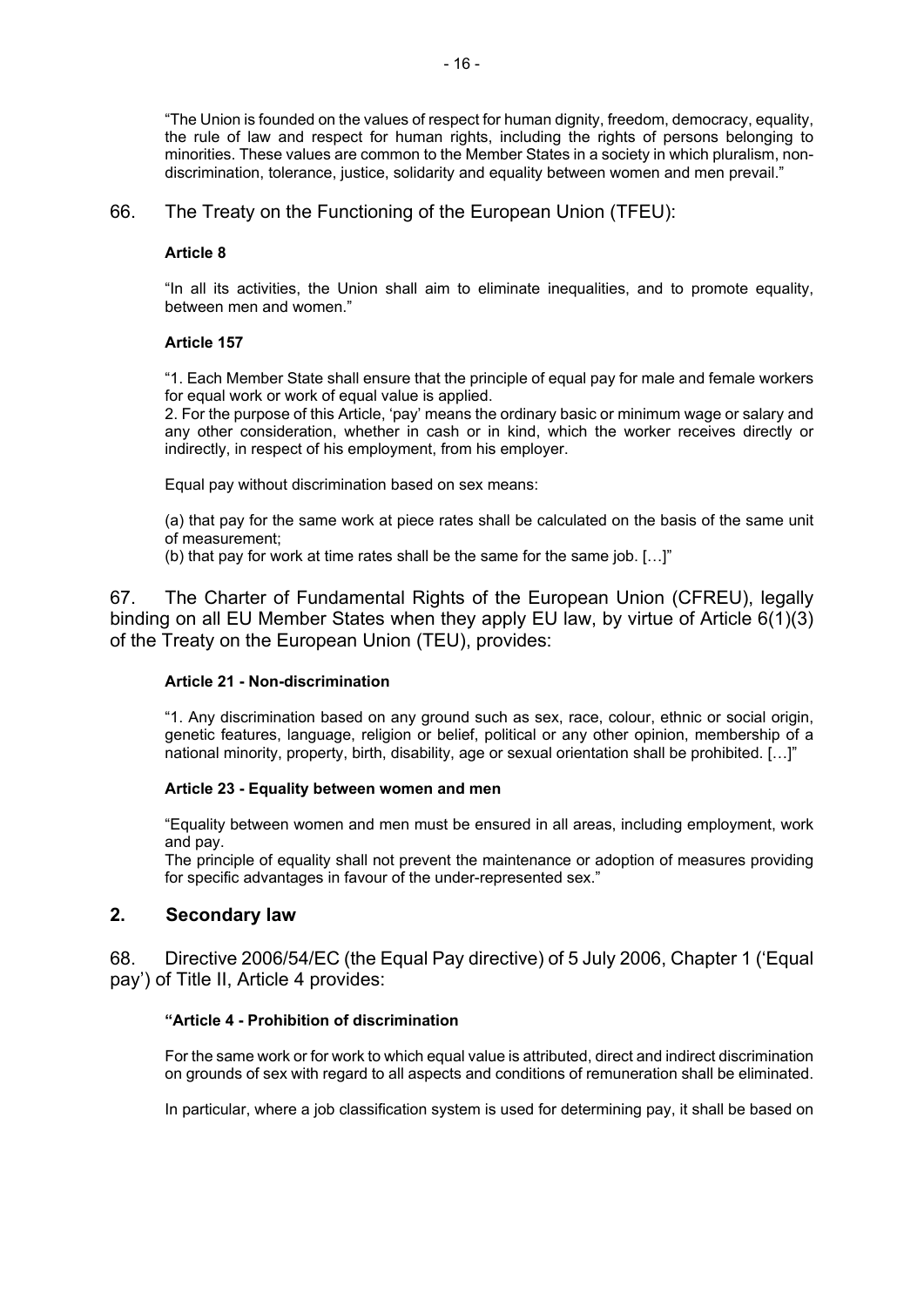the same criteria for both men and women and so drawn up as to exclude any discrimination on grounds of sex."

69. Also, the Directive requires that the Member States shall ensure that all employment-related arrangements, including provisions in individual or collective agreements and contracts, internal company rules, rules governing independent professions and rules governing employees' and employers' organisations contradicting the principle of equal pay shall be or may be declared null and void or may be amended (Article 23).

70. Directive 2008/104/EC on temporary agency work requires that the basic working and employment conditions, including pay, of temporary agency workers shall be, for the duration of their assignment at a user undertaking, at least those that would apply if they had been recruited directly by that undertaking to occupy the same job. In addition, the rules on equal treatment between men and women in force at a user undertaking must be applicable to temporary agency workers.

71. The Capital Requirements Directive (2013/36/EU) legislation addresses directly the female under-representation:

"[*Recital*] 60. […] To facilitate independent opinions and critical challenge, management bodies of institutions should therefore be sufficiently diverse as regards age, gender, geographical provenance and educational and professional background to present a variety of views and experiences. Gender balance is of particular importance to ensure adequate representation of population. In particular, institutions not meeting a threshold for representation of the underrepresented gender should take appropriate action as a matter of priority. […] Therefore, diversity should be one of the criteria for the composition of management bodies […]"

#### **Article 88**

"[…] *2.(a)* […] Furthermore, the nomination committee shall decide on a target for the representation of the underrepresented gender in the management body and prepare a policy on how to increase the number of the underrepresented gender in the management body in order to meet that target. […]"

#### **Article 91** […]

"10. Member States or competent authorities shall require institutions and their respective nomination committees to engage a broad set of qualities and competences when recruiting members to the management body and for that purpose to put in place a policy promoting diversity on the management body."

### **3. European Pillar of Social Rights**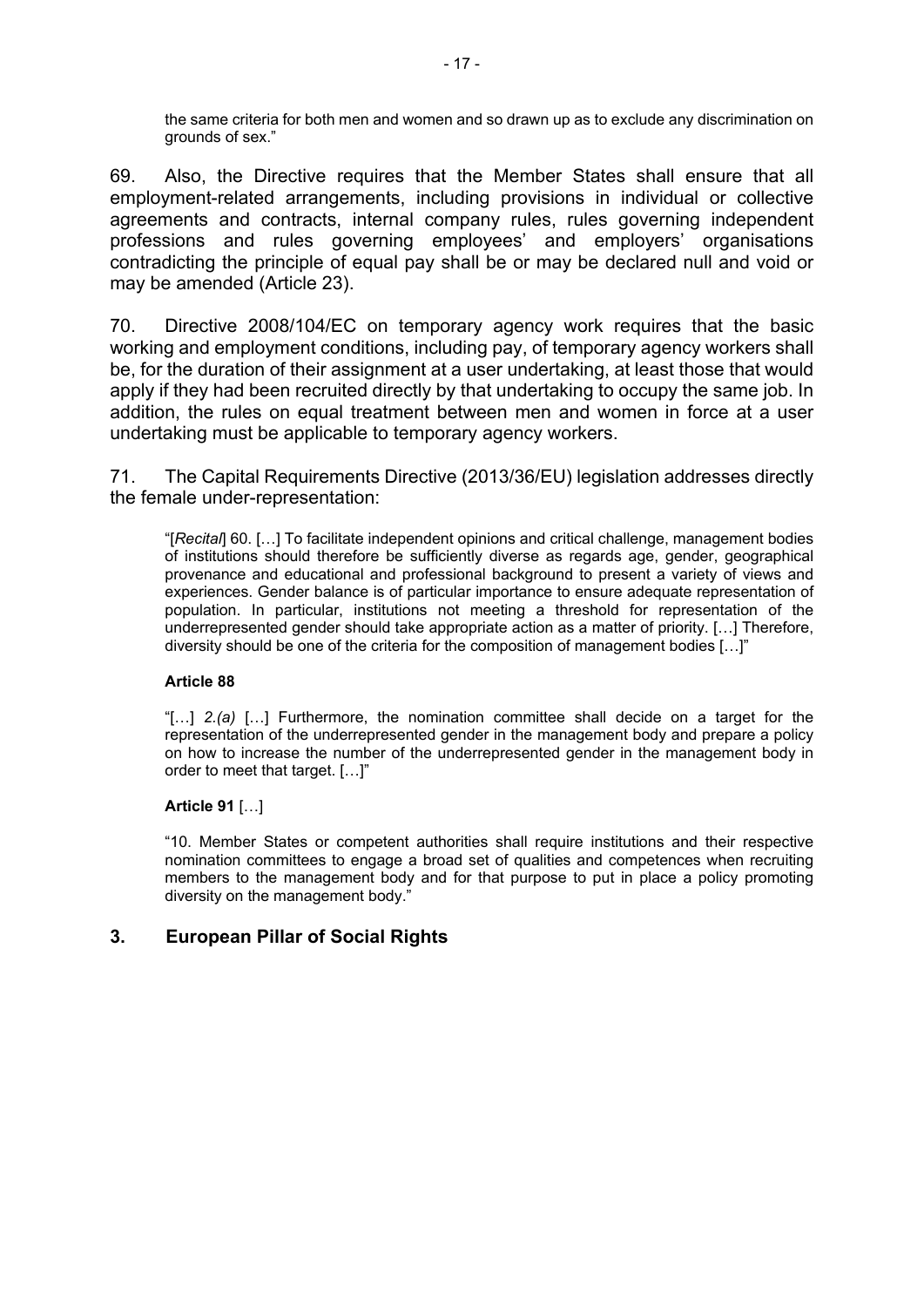72. The European Pillar of Social Rights was proclaimed and signed in November 2017 by the Council of the European Union, the European Parliament and the European Commission during the Göteborg Social Summit for fair jobs and growth.

73. Principle No. 2 of the Pillar refers to:

#### **Gender equality**

"a. Equality of treatment and opportunities between women and men must be ensured and fostered in all areas, including regarding participation in the labour market, terms and conditions of employment and career progression.

b. Women and men have the right to equal pay for work of equal value."

74. The gender pay gap is one of the three indicators for gender equality included in the social scoreboard that the Commission uses to monitor the implementation of the Pillar.

# **4. Other institutions**

# **a) European Commission**

75. Recommendation of the European Commission on strengthening the principle of equal pay between men and women through transparency (2014/124/EU). Also, in its report to the European Parliament and the Council (COM/2013/0861) on the application of Directive 2006/54/EC the Commission concluded:

"Although estimates vary as to how much of the total gender pay gap arises from pay discrimination as prohibited by Article 157 TFEU and Article 4 of the Directive, it appears to be consensual that a considerable part of it can be traced back to discriminatory practices.

Proposed 40% objective for the representation of women on Boards – under Gender balance in decision-making positions."

# **b) Court of Justice of the European Union**

76. The issue of equal pay raises complex legal questions, as demonstrated by the case law before the CJEU. The main findings of the CJEU in this regard are set out below.

77. Article 157(1) of the TFEU and Article 4 of Directive 2006/54/EC provide for the elimination of all discrimination on grounds of sex with regard to all aspects and conditions of remuneration for the same work or for work to which equal value is attributed (see cases C-96/80, EU:C:1981:80, Jenkins, paragraph 22); C-237/85, EU:C:1986:277, Rummler, paragraph 11; C-17/05, EU:C:2006:633, Cadman, paragraphs 27-29).

78. The scope of Article 157(1) TFEU and Directive 2006/54/EC covers not only direct but also indirect discrimination (see to that effect, cases Jenkins, op. cit. paragraphs 14 and 15; C-285/02, EU:C:2004:320, Elsner-Lakeberg, paragraph 12; Cadman,op. cit., paragraph 30).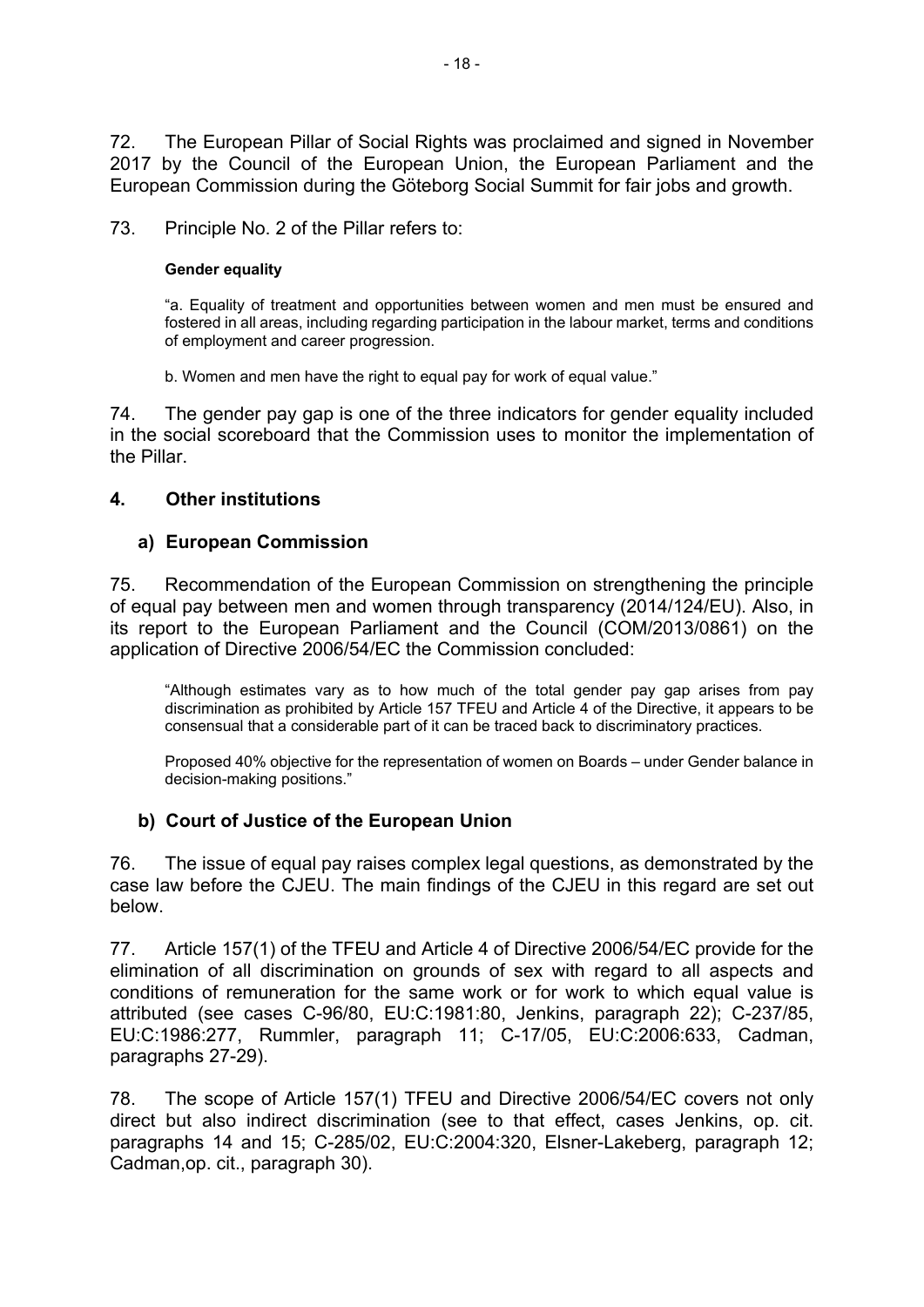79. The fundamental principle laid down in Article 157(1) of the Treaty and elaborated by the Directive precludes unequal pay between men and women for the same job or work of equal value, whatever the mechanism which produces such inequality (see, for example, C-381/99, EU:C:2001:358, Brunnhofer, paragraph 30). The source of discriminatory pay may be: a contract of employment, the legislative provisions, collective agreement (C-400/93, EU:C:1995:155,Royal Copenhagen paragraph 45) or pay provided on a voluntary basis (4557/93, EU:C:1996:33, Lewark paragraph 21,). The source of unequal pay must be unique or single, because if the differences identified in the pay conditions of workers performing the same work or work of equal value cannot be attributed to a single source, there is nobody which is responsible for the inequality and which could restore equal treatment. Such a situation does not come within the scope of Article 157(1) TFEU (Lawrence, C-320/00, EU:C:2002:498, paragraph 18 ; Allonby, C-256/01, EU:C:2004:18, paragraph 46).

80. The concept of equal pay includes any consideration paid immediately or in the future (see, for example, Barber, C-262/88, EU:C:1990:209, point 12 ; Bilka-Kaufhaus, 170/84, EU:C:1986:204, paragraph 15 ; Seymour-Smith, C-167/97, EU:C:1999:60, paragraph 23 ; Garland, 12/81, EU:C:1982:44, paragraph 5 ; Brunnhofer, *op. cit.*, paragraph 34). The concept of pay also includes payments which a worker receives from an employer even not performing any work provided in their contracts of employment (Gillespie, C-324/93, EU:C:1996:46, paragraph 13 ; Bötel, C-360/90, EU:C:1992:246, paragraph 15 ; Rinner-Kühn, 171/88, EU:C:1989:328, paragraph 7). The concept of pay does not include statutory social security benefits (Defrenne, 80/70, EU:C:1971:55, paragraph 7).

81. The terms 'the same work', 'the same job' and 'work of equal value' are entirely qualitative in character in that they are exclusively concerned with the nature of the work actually performed (see Macarthys, 129/79, EU:C:1980:103, paragraph 11 ; Rummler, *op. cit.* , paragraphs 13 et 23 ; Brunnhofer, *op. cit.*, paragraph 42). In order to determine whether the work being done by different persons is the same, it is necessary to ascertain whether, taking account of a number of factors such as the nature of the work, the training requirements and the working conditions, those persons can be considered to be in a comparable situation (see to that effect C-400/93 Royal Copenhagen, op.cit.,paragraphs 32 and 33).

82. As regards the method to be used for comparing the pay of the workers concerned in order to determine whether the principle of equal pay is being complied with genuine transparency permitting an effective review is assured only if that principle applies to each aspect of remuneration granted to men and women, excluding any general overall assessment of all the consideration paid to workers (C-285/02 Elsner-Lakenberg, op. cit., paragraph 13).

83. Pay systems must be based on criteria which are of importance for the performance of specific tasks entrusted to the employee' (C-109/88 Danfoss, paragraph 22).

84. The EU Member States are obliged to take the necessary measures to enable all persons who consider themselves wronged by discrimination, to pursue their claims by judicial process. Such an obligation implies that the measures in question should be sufficiently effective to achieve the objective pursued by the directive and should be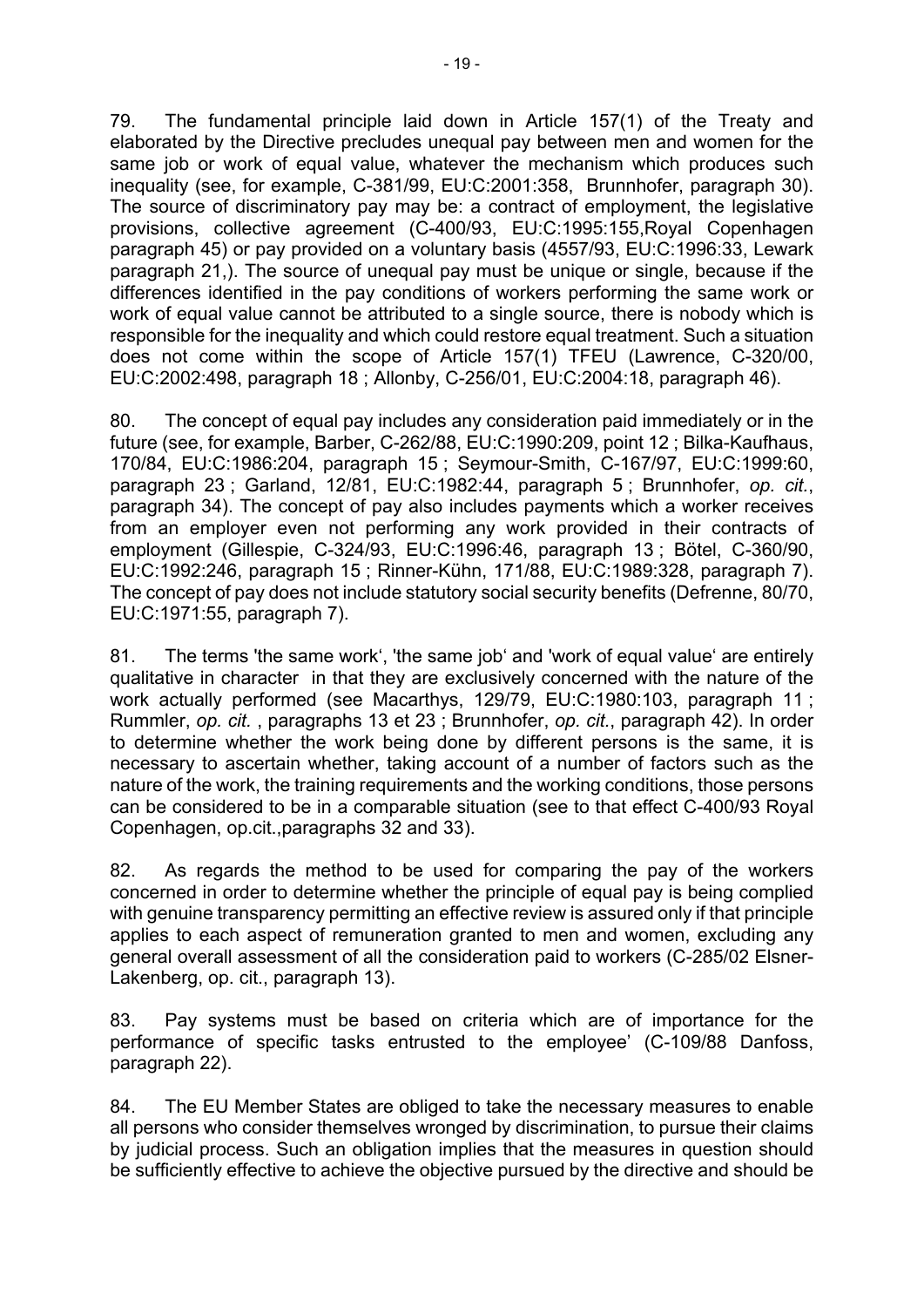capable of being effectively relied upon by the persons concerned before national courts (see judgments in C-271/91 Marshall, C‑271/91, UE:C:1993:335, paragraph 22 et Paquay, C-460/06, EU:C:2007:601, paragraph 43). EU law does not prescribe a specific measure to be taken by Member States, however, the measures appropriate to restore genuine equality of opportunity must guarantee real and effective judicial protection and have a genuine deterrent effect on the employer (see judgments in, von Colson et Kamann, 14/83, UE:C:1984:153, paragraphs 23 et 24 ; Draehmpaehl, C-180/95, EU:C:1997:208, paragraph 25 ; Paquay, C-460/06, EU:C:2007:601, paragraph 45).

85. Whenever there is evidence prima facie of discrimination, it is for the employer to prove that the practice at issue is justified by objective factors unrelated to any discrimination based on sex (C-17/05 Cadman, paragraph 31). However, it is clear from the case law of the CJEU that the burden of proof must shift when this is necessary to avoid depriving workers who appear to be the victims of discrimination of any effective means of enforcing the principle of equal pay (C-381/99 Brunnhofer, op. cit., paragraph 53).

86. According to CJEU case law, where financial compensation is the measure adopted in order to achieve the objective of restoring genuine equality of opportunity, it must be adequate in that it must enable the loss and damage actually sustained as a result of the discriminatory dismissal to be made good in full in accordance with the applicable national rules (see judgments in C-271/91 Marshall, op. cit., paragraph 26 ; Paquay, op. cit., paragraph 46 ; Camacho, C-407/14, EU:C:2015:831, paragraph 33).

87. National law may not limit the time-period for a claim on arrears of pay, if an employee did not have access to the information the level of pay for a colleague of an opposite sex performing the same work (Levez, C-326/96, EU:C:1998:577, paragraph 34). An employer who has not provided the information on the level of pay for work performed by a colleague of opposite sex cannot reasonably rely on the principle of legal certainty (C-326/97 Levez, op. cit., paragraphs 31-33).

# **THE LAW**

# **PRELIMINARY CONSIDERATIONS**

88. The right of workers to a fair remuneration is at the heart of the Charter's guarantee of conditions of work that are reasonable and ensure a fair reward for labour performed. Inadequate pay creates poverty traps, which may affect not just individuals and their families, but whole communities. Inadequate pay is also an obstacle to full participation in society and thus a marker for social exclusion. More broadly, pay which lags significantly behind average earnings in the labour market are incompatible with social justice.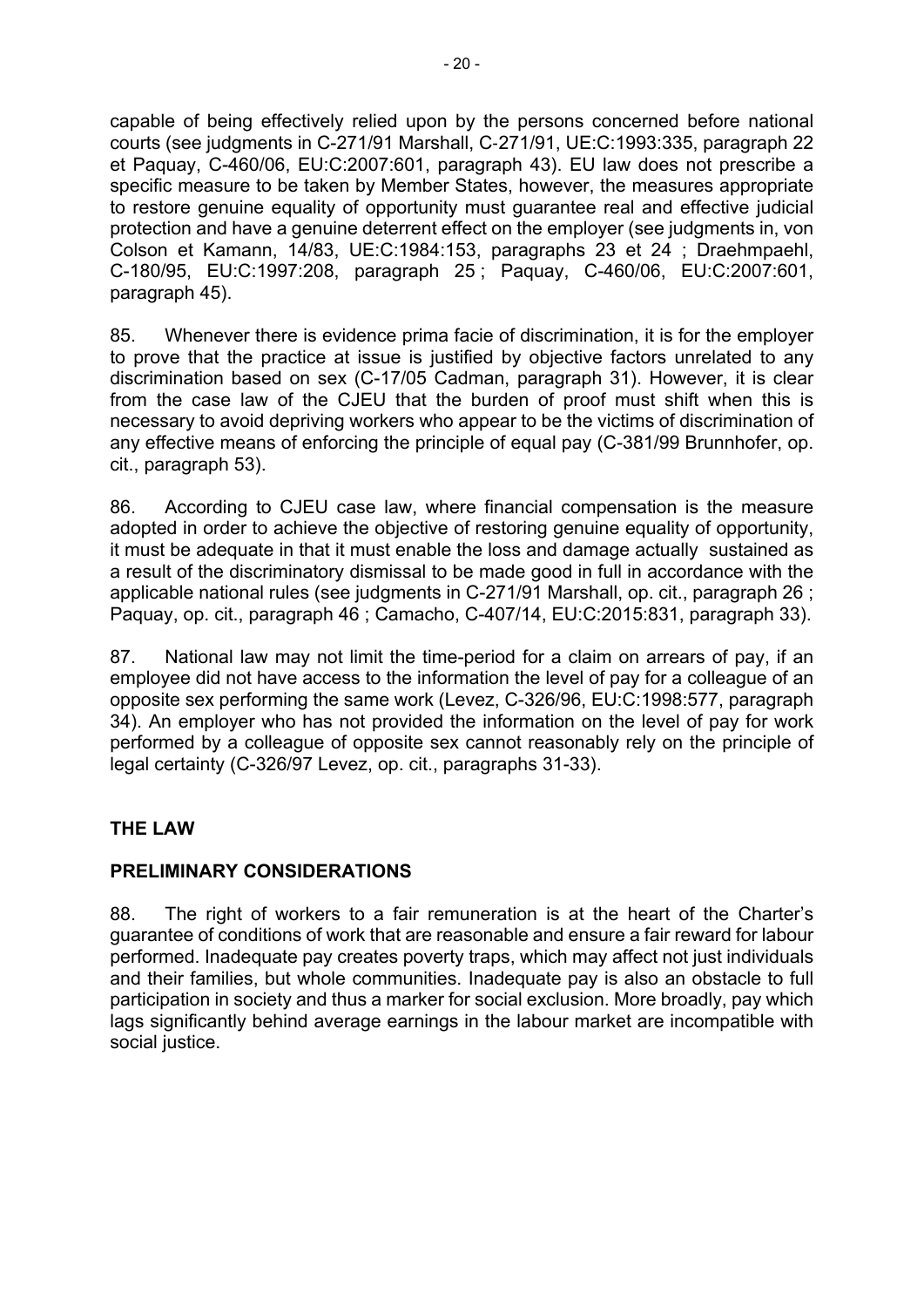89. One of the constituent elements of fair remuneration is the right of women and men to equal pay for equal work or work of equal value. The right of women and men workers to equal pay has a long history in the Charter. Already in the 1961 Charter, under Article 4§3, the States Parties undertook to recognise the right to equal pay, thus going beyond mere promotion of the principle and conferring an absolute character on this provision (Conclusions II (1971)).

90. Article 20 of the Charter (and Article 1 of the 1988 Additional Protocol) guarantees the right to equal opportunities and equal treatment in matters of employment and occupation, without discrimination on the grounds of gender. It embodies the same guarantee of equal pay as Article 4§3, and further encompasses other aspects of the right to equal opportunities and equal treatment in matters of employment, such as access to employment, vocational guidance and career development.

91. All the States Parties to the Charter having accepted Articles 4§3 and/or 20 are aware that this right has to be practical and effective, and not merely theoretical or illusory (International Commission of Jurists (ICJ) against Portugal, Complaint No. 1/1998, decision on the merits of 9 September 1999, §32).

92. The Committee notes that UWE invokes both Article 1 and 4§3 of the Charter, but it also notes that Cyprus has not accepted to be bound by Article 4§3. It considers that in accordance with its well-established case law the assessment in substance is more appropriate under Article 20 of the Charter. As regards Article E, which is also invoked by UWE, it is clear from the very wording of Article 20 of the Charter that its scope includes the prohibition of discrimination. The Committee therefore considers that it is not necessary to examine whether there has been a violation of Article E in conjunction with Article 20 of the Charter.

93. Despite the obligations deriving from the Charter and other international and European instruments to recognise and ensure the right to equal opportunities and equal pay for women and men for equal work or work of equal value, the gender pay gap still persists today. The available statistics reveal both downward and upward trends in gender pay gap indicators in European States as well as insufficient results of States' efforts to ensure a balanced representation of women in decision-making positions.

94. In this respect, the Committee draws attention to the main statistical indicators which it will take into account in the examination of the instant complaint. Firstly, the unadjusted gender pay gap, which is defined as the difference between the average gross hourly earnings of men and women expressed as a percentage of the average gross hourly earnings of men (indicator published by Eurostat). Secondly the gender overall earnings gap measures the impact of three combined factors - the average hourly earnings, the monthly average of the number of hours paid before adjustment for part-time work and the employment rate - on the average earnings of all women of working age, whether employed or not, compared to men (also published by Eurostat). Finally, with respect to the representation of women in decision-making positions, the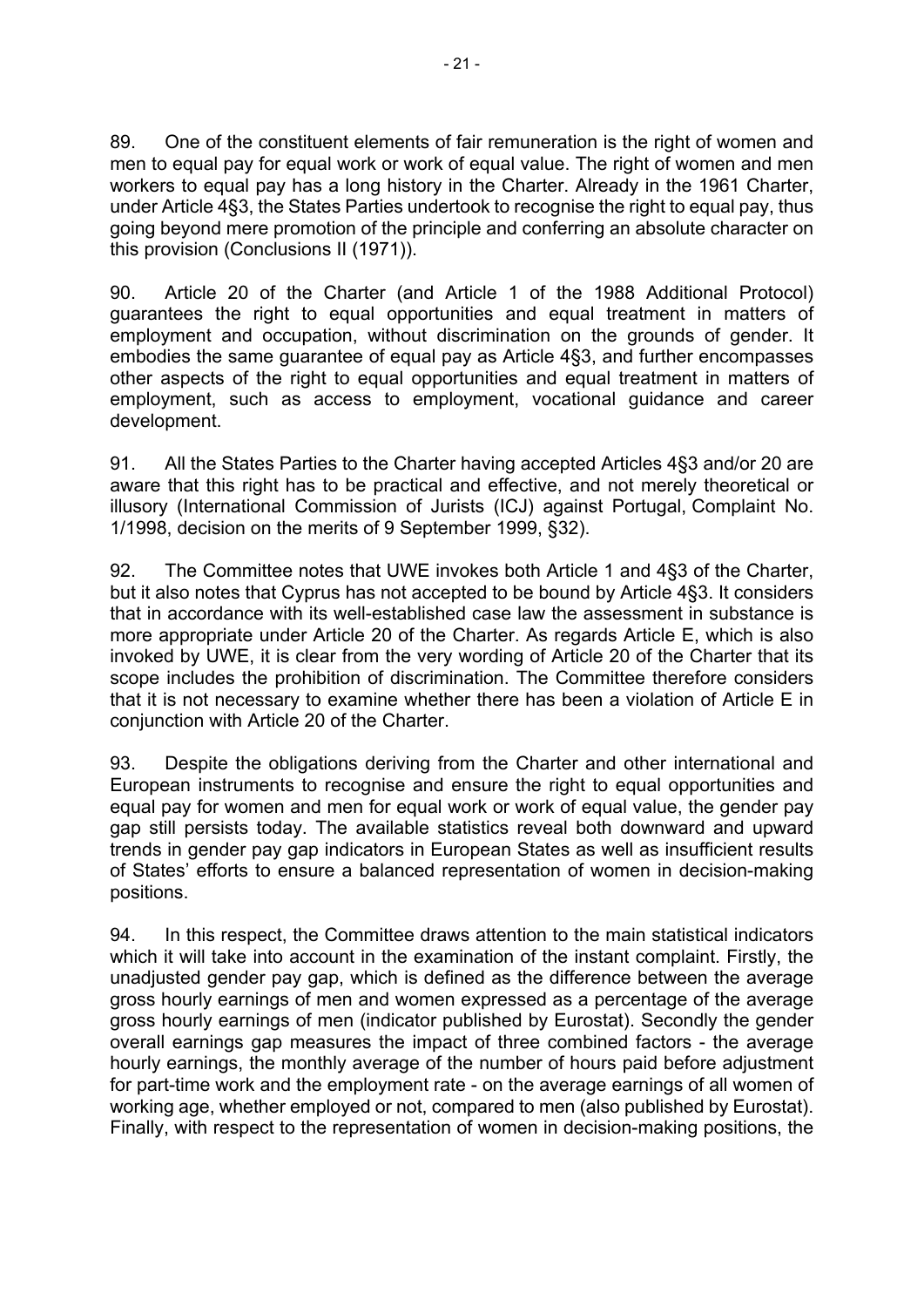Committee will rely mainly on statistics on the share of women on the supervisory boards of the largest publicly listed companies in a country (indicator published by the European Institute for Gender Equality).

95. The Committee wishes to emphasise that gender pay gap indicators do not measure discrimination as such, rather they reflect a combination of differences in the average pay of women and men. The unadjusted gender pay gap, for example, covers both possible discrimination between men and women (one component of the "unexplained " pay gap) and the differences in the average characteristics of male and female workers (the "explained" pay gap). Differences in the average characteristics result from many factors, such as the concentration of one sex in certain economic activities (sectoral gender segregation) or the concentration of one sex in certain occupations (occupational gender segregation), including the fact that too few women occupy the better paid decision-making positions (vertical segregation).

96. The situation concerning the gender pay gap as well as the diversity of the solutions that the States have proposed to promote women's right to equal pay, together with a varying degree of success in achieving the ultimate goal – guaranteeing gender equality in practice - have prompted the Committee to take a fresh look at the provisions of the Charter with a view to analysing and clarifying the State obligations arising from in Articles 4§3 and 20 in the light of the current state of international and European law and practice in the area.

97. In this respect, the Committee wishes to recall its approach to the interpretation of the Charter. Thus, in interpreting the provisions of the Charter, it has to take into account not only current conditions and relevant international instruments, but also emerging new issues and situations. In other words, the Charter is a living instrument and therefore the Committee interprets the rights of the Charter in a dynamic manner having regard to present day requirements

98. In the light of the above considerations and taking into account the allegations presented and the information submitted by the parties as well as the information received from other sources, the Committee will consider the issues at stake in the following order:

- (a) First, the Committee will assess UWE's allegations concerning the respect for the right of equal pay for equal work or work of equal value from two angles:
	- The obligations of the State as regards the recognition and the enforcement of the right to equal pay under Article 20.c of the Charter. These obligations include the following:
		- recognition in legislation of the right to equal pay for equal work or work of equal value;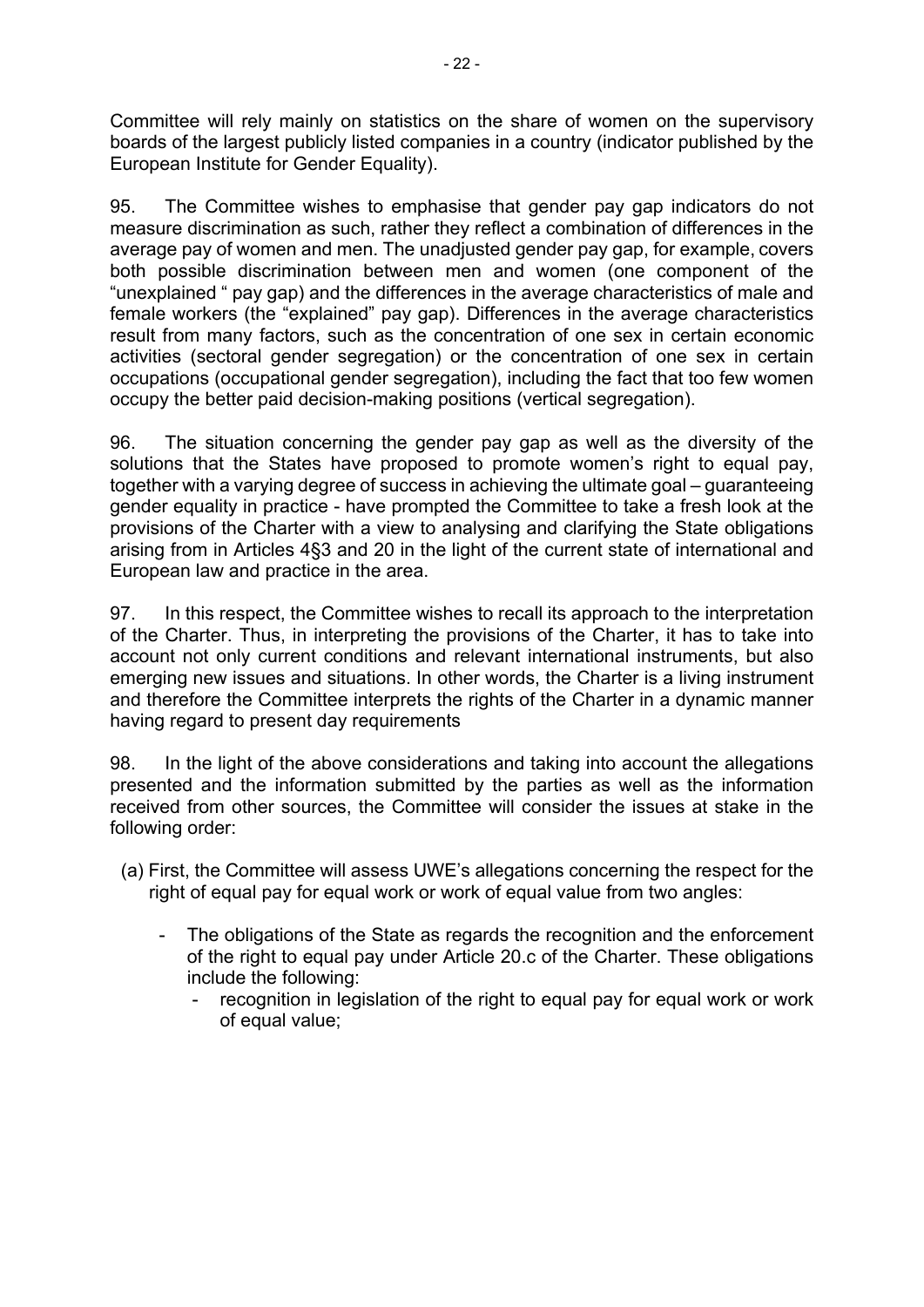- ensuring access to effective remedies when the right to equal pay for equal work or work of equal value has not been quaranteed:
- ensuring pay transparency and enabling job comparisons;
- maintaining effective equality bodies and other relevant institutions;
- The obligations of the State to adopt measures to promote the right to equal pay for equal work or work of equal value, under Article 20.c of the Charter. These obligations include the following:
	- collection of reliable and standardised data with a view to measuring the gender pay gap;
	- adoption of measures to promote equal opportunities through gender mainstreaming.
- (b) Secondly, the Committee will assess the issues arising in relation to the representation of women in decision-making positions within private companies under Article 20.d of the Charter, according to which States Parties have undertaken to ensure and promote the right to equal opportunities and equal treatment in the field of career development, including promotion.

### **I. ALLEGED VIOLATION OF ARTICLE 20.C OF THE CHARTER AS REGARDS RECOGNITION AND ENFORCEMENT OF THE RIGHT TO EQUAL PAY**

99. Article 20.c of the Charter reads as follows:

#### **Article 20 – Right to equal opportunities and equal treatment in employment and occupation without sex discrimination**

Part I: "All workers have the right to equal opportunities and equal treatment in matters of employment and occupation without discrimination on the grounds of sex."

Part II: "With a view to ensuring the effective exercise of the right to equal opportunities and equal treatment in matters of employment and occupation without discrimination on the grounds of sex, the Parties undertake to recognise that right and to take appropriate measures to ensure or promote its application in the following fields: (…)

…

c. terms of employment and working conditions, including remuneration;"

### **A – Arguments of the parties**

#### **1. The complainant organisation**

*Recognition of the right to equal pay in legislation*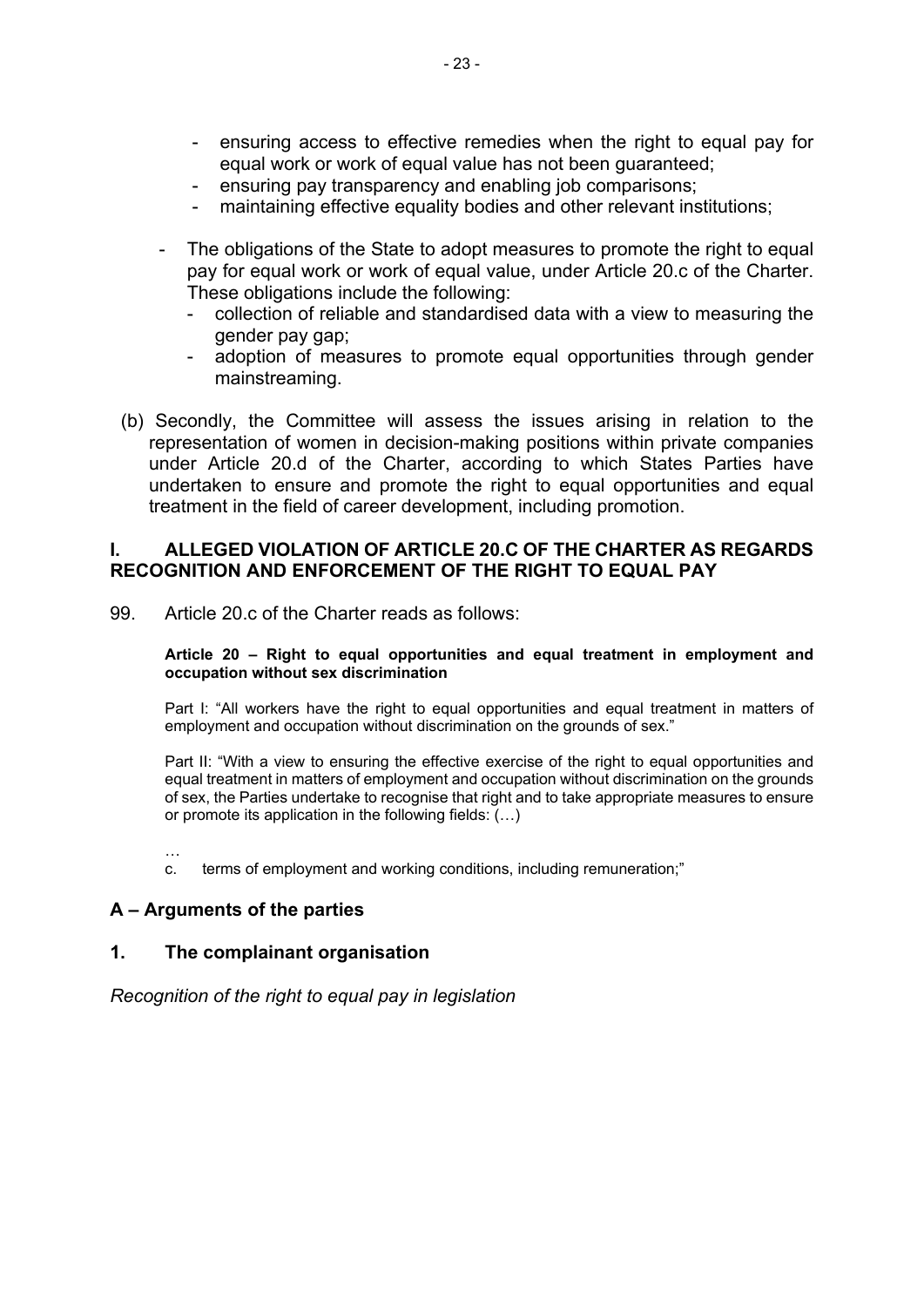100. According to UWE, the fact that a set of relatively formal legal documents prohibit gender discrimination and provide that equal treatment must be ensured in practice, does not mean that the relevant provisions are actually implemented. The legislation must produce sufficient effects, through appropriate monitoring and administrative supervision mechanisms that are reasonably regular and effective, which is not the case in Cyprus.

# *Effective remedies*

101. UWE states that despite the fact that the Equality Committee provides free of charge independent assistance (legal aid) to the victims of discrimination on the grounds of sex, covering the costs for legal proceedings, in order for them to present their case before the court and claim damages, there have only been 16 cases since the Equality Committee has been active.

102. Furthermore, UWE considers that there remains a final obstacle, which is the limitation period that applies in the area of pay disputes, which can be somewhat short when a woman has been discriminated against over a long career, meaning that any back pay will be limited. Therefore, embarking on such proceedings is an extremely hazardous process, producing a very uncertain result.

# *Job comparisons and pay transparency*

103. UWE claims that the Government does not provide any information about the component elements or characteristics of job evaluation/classification systems or the pay gap calculation method for firms.

104. According to UWE, the assessment base must not just be an individual company but must be extended to entities forming a working environment or a technical unit for a group of workers employed by several companies. UWE assumes that the Government is not aware of the concept of technical unit and nothing is said about checks on the implementation of company reports. Likewise, according to UWE, the size of companies is a key assessment criterion and a whole range of issues is still to be addressed by many companies not covered by the legal provisions on equal pay.

# *Equality bodies and other institutions*

105. UWE contends that the information provided by the Government merely takes the form of a description of the legal and institutional framework and there is a general lack of clarifications which could serve to determine whether the policies followed conform to the requirements of the Charter. In particular, it is not possible to assess whether supervisory bodies have sufficient powers and funding, whether judicial regulations are efficient, what is the scale of awareness-raising policies and the relevance and accuracy of the figures and statistics supplied.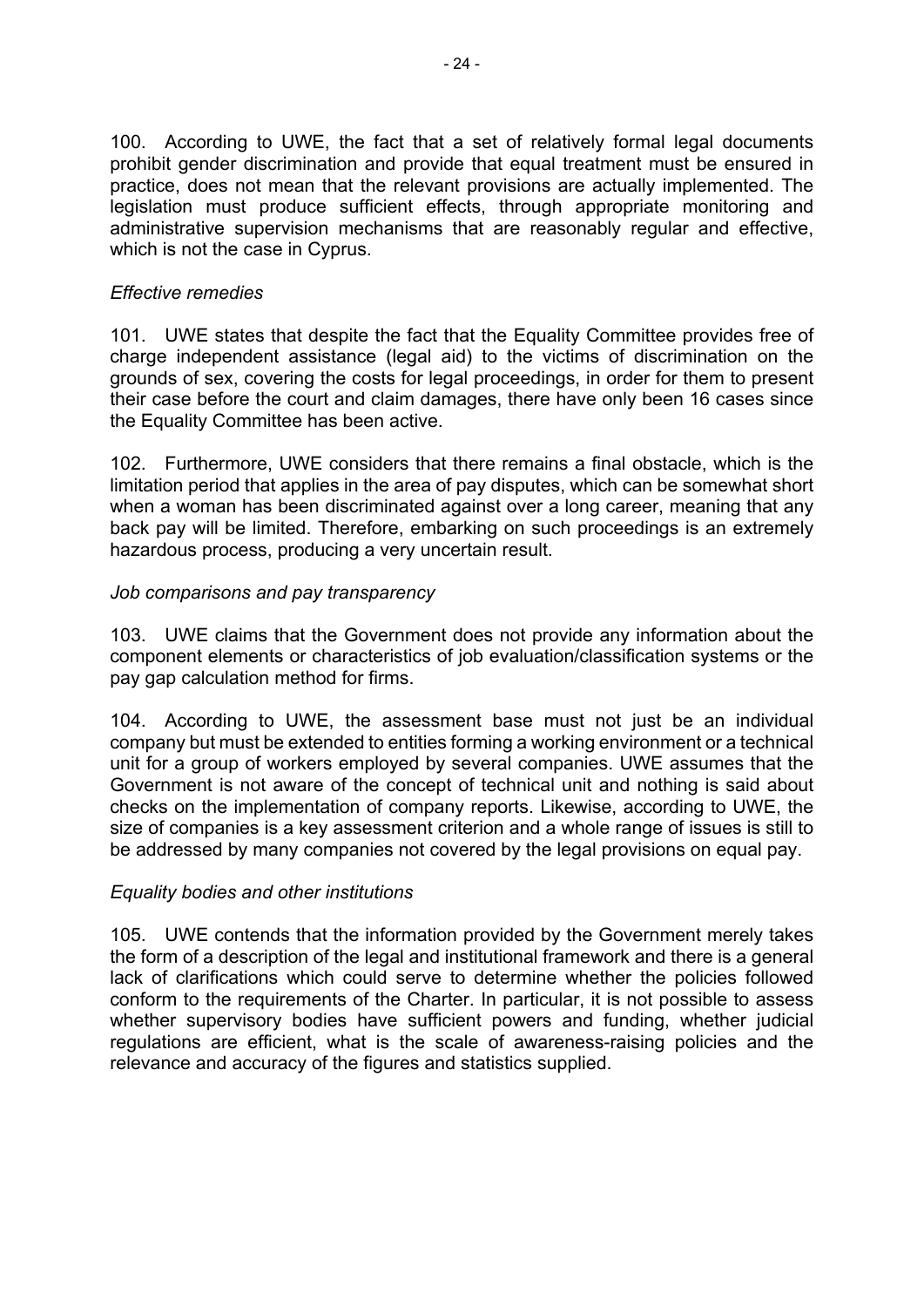106. According to UWE, the 2004 legislation grants the Commissioner for Administration (Ombudsman) extended powers to combat and eliminate discrimination in the private and public sectors. However, according to UWE so far combating unequal pay for the same work does not appear to be the Commissioner's priority.

107. In addition, UWE notes from the Government's submissions that only two complaints have been submitted to the Office of the Commissioner since 2010 and both have been dealt with within the remit of the Ombudsman's mandate. However, the Ombudsman is not mandated to act on his own accord in investigations relating to equal pay between women and men for the same work or work of equal value. In this connection, UWE considers that two complaints submitted in seven years do not prove that the system is effective.

108. UWE refers to the European Network of Legal Experts in Gender Equality and Non-Discrimination, Country Report on gender equality: Cyprus 2018, according to which the limited resources allocated to the Equality Body has led to delays in investigation of complaints of up to three to four years. Moreover, no binding decision was ever issued by the Equality Body and no sanction has ever been imposed. In the majority of cases, the equality body prefers to use its mediation function, as sanctions are too low to act as a deterrent.

109. Moreover, UWE contends that there is a lack of evaluation of the action taken, and the Government's submissions provide no clarification. More precisely, the Government does not provide any information about the number of appeals that have been made concerning wage discrimination, the number of investigations that have been conducted in companies or whether the Ombudsman has taken action concerning specific issues.

110. Therefore, UWE claims that the effectiveness of the measures implemented is limited. The additional functions assigned to the Equality Body without an increase in its budget has led to considerable delays in decision-making to the extent that the effectiveness and impact of the institution is now in question. The freezing in recruitments to the public sector imposed as a result of the economic crisis has meant that it cannot hire personnel even if only to replace those who resign from the service. Many of the officers of the Equality Body are not legally trained, which is reflected in the reports published.

111. As regards the General Labour Inspectorate, UWE also claims that equal pay does not appear to be one of the Inspectorate's concerns.

# **2. The respondent Government**

# *Recognition of the right to equal pay in legislation*

112. The Government states that the legislation on Equal Pay between Men and Women for the Same Work or for Work to which Equal Value is Attributed (No.177(1)/2002) and on the Protection of Wages (No.35(1)/2007), have been in place for several years. According to the Government, the right to work for both men and women on equal terms and conditions is quaranteed through the relevant legislation.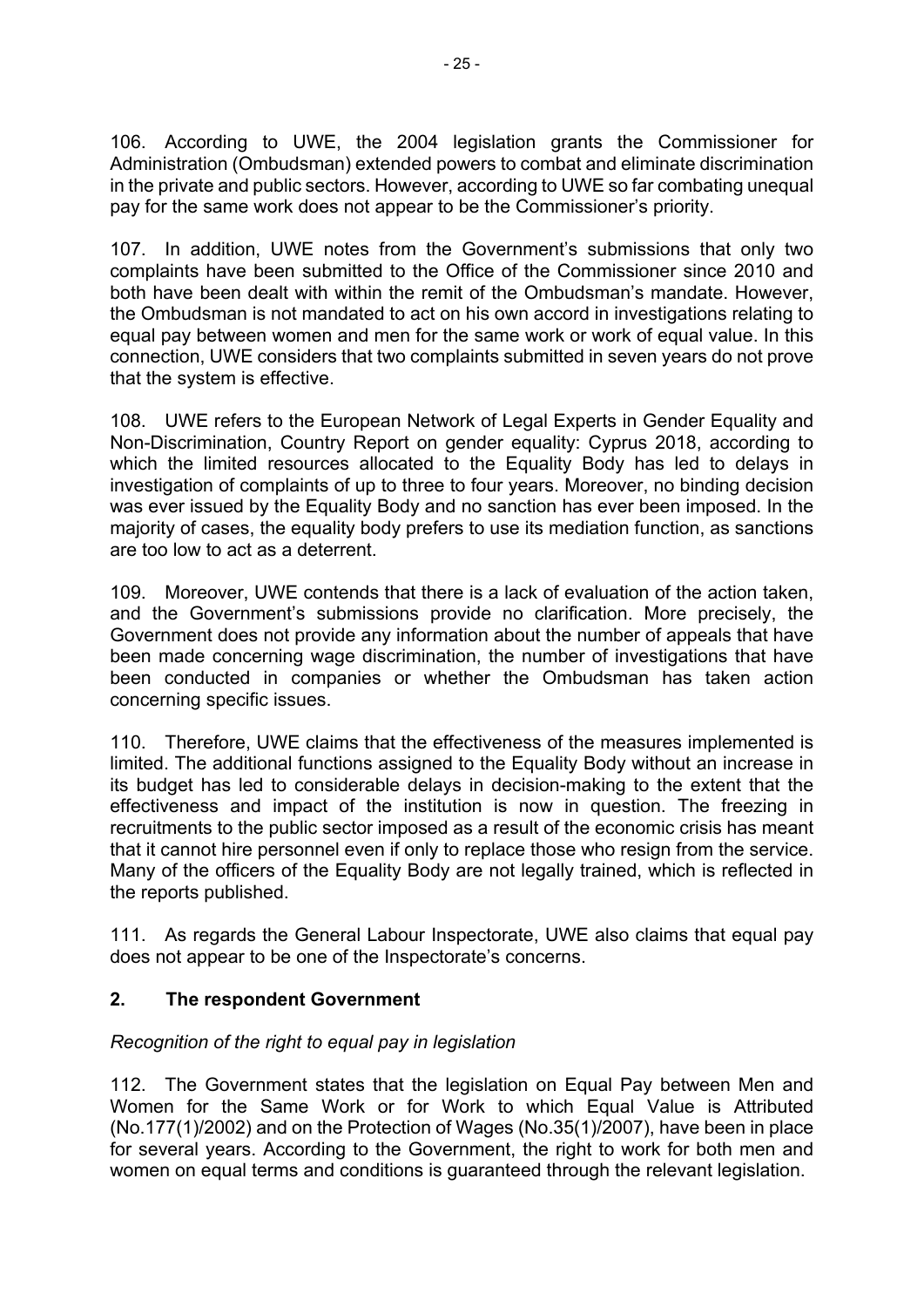113. The Government asserts that the legislation provides that employers are obliged to promote the equal pay principle in a planned and systematic way in the workplace. With this aim in view, employers are encouraged to provide at least once a year, or at intervals agreed between them and their employees' representatives, appropriate information on equal pay between men and women. Such information may include an overview of the proportion of men and women at different levels of the organisation; their pay and pay differentials; and possible measures to improve the situation in cooperation with employees' representatives.

114. The Government further states that according to the provisions of the legislation on equal pay, social partners are obliged to engage in social dialogue with a view to fostering equal pay between men and women. This can be carried out through the monitoring, for example, of practices in the workplace, collective agreements, codes of conduct, encouraging research or exchange of experience and good practice, and by concluding agreements laying down antidiscrimination rules as regards pay, in line with the provisions of the legislation. The Government states that because of the liberal and voluntary nature of the Cypriot industrial relations system, measures for fulfilling the above-mentioned obligation have not been strictly defined in the legislation.

# *Effective remedies*

115. According to the Government, the legislation provides for reversal of the burden of proof, in both judicial and extra-judicial proceedings. Specifically, the legislation stipulates that in any judicial proceedings (except criminal proceedings) the plaintiff who alleges to have been prejudiced by the contravention of the legislative provisions, shall present real facts which substantiate the contravention. The Court shall then oblige the adverse party to prove that there has been no contravention of the Law. Regarding the extra-judicial protection, the legislation provides that when a complaint is submitted to the Ombudsman, and given that the complainant presents real facts which substantiate the contravention, the Ombudsman shall oblige the person against whom the complaint is directed to prove that there has been no contravention of the Law.

116. The Government further contends that UWE's allegation that female workers are at considerable risk of being dismissed, if they demand equal pay for equal work is unsubstantiated. The legislation specifically provides that no person shall be dismissed or subjected to less favourable treatment by his/her employer for having submitted a complaint or contributed to the prosecution of an offender. An employer who does not comply with the law is guilty of an offence and liable to a fine.

117. The Government also indicates that the Labour Disputes Tribunal has jurisdiction to adjudicate disputes arising from various laws, inter alia, the Termination of Employment Law, No. 24/1967, the Equal Pay between Men and Women for the Same Work or for Work to Which Equal Value is Attributed, Law No. 177(I)/2002 and Equal Treatment in Employment and Work Law, No. 58(I)/2004. By virtue of Law 24/1967, the competence of the Labour Disputes Tribunal to award damages arising from the implementation of this law is restricted to earnings of two years. However, Article 30 (2) of the same law provides that the employee may have recourse to the District Court for adjudication and compensatory award if the damages claimed exceed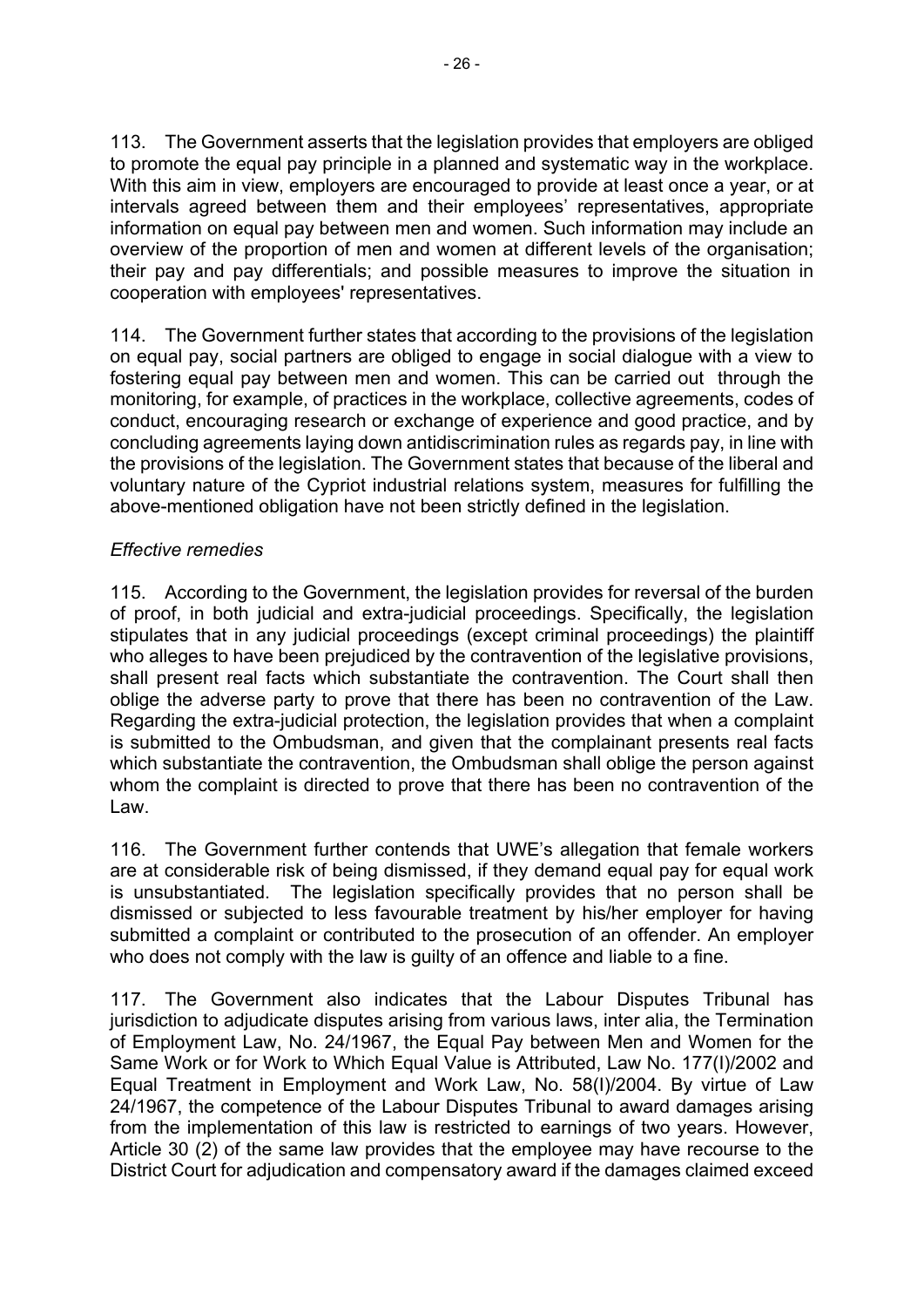the amount of damages the Labour Disputes Tribunal is allowed to award by virtue of Law No. 24/1967.

118. As for Law No.177(I)/2002 and Law No.58(I)/2004, they do not restrict the Labour Disputes Tribunal from awarding the damages that it deems just, in light of the circumstances of the case. In this respect, Article 22(3) of Law No.177(I)/2002 states that the Labor Disputes Tribunal grants just and reasonable compensation, which covers at least all the positive damage, compensation for any non-pecuniary damage plus legal interest. Similarly, Article 12(3) of Law No. 58(I)/2004 provides that the Labour Disputes Tribunal grants just and reasonable compensation which covers at least all the positive damage, plus legal interest.

119. In addition to the above statutory remedies, the Government states that it was established by case law in 2001 that the violation of human rights is an actionable right which can be pursued in civil courts against those perpetrating the violation, for recovering from them, *inter-alia*, just and reasonable compensation for pecuniary and non-pecuniary damage suffered as a result. Therefore a person who, is discriminated against, whether directly or indirectly, in the enjoyment of human rights and freedoms guaranteed by the Constitution can sue the state or private persons for damages and/or other appropriate civil law remedies, for violating his/her constitutional right (under Article 28, prohibition of discrimination) to enjoy the above rights and freedoms without such discrimination.

120. Regarding UWE's comment on the cost of proceedings, Article 23(2) of Law No.205(I)/2002 on Equal Treatment of Men and Women in Employment and Occupation, stipulates that the Equality Committee provides free of charge independent assistance (legal aid) to the victims of discrimination on the grounds of sex. Coverage of the legal proceedings costs enables them to present their case before the court and claim damages. The Committee has provided legal aid in 16 cases since it has been active.

121. As regard extra-judicial protection, the Cyprus Employers and Industrialists Federation (OEB), together with other social partners, has undertaken significant initiatives over the years, with the aim to achieve real gender equality. This includes reviewing Collective Agreements to eliminate provisions deemed to be discriminatory to one sex, carrying out information campaigns and reaching out to employers to raise awareness of their obligations, as well as organising systematic training programmes for business representatives. They also issued several publications, including but not limited to "A Code on the Prevention of Sexual Harassment in the Workplace", "Guide for the Promotion of Equality and Diversity in the Workplace-For Employers" and a "Guide on Work-Life Balance".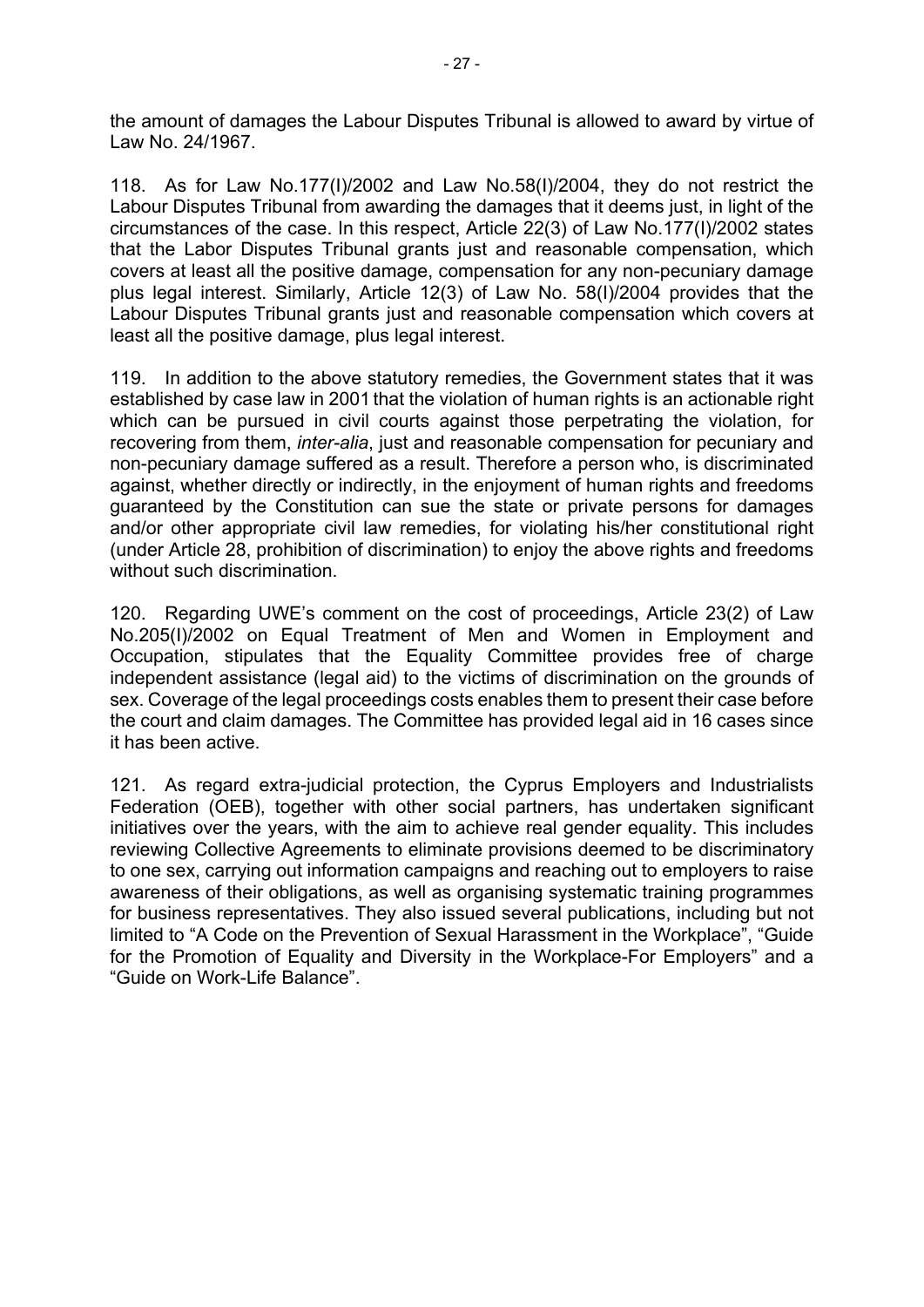### *Pay transparency and job comparisons*

122. The Government indicates that several relevant amendments were put in force. The amendments include granting authorisation for the Ombudsman to investigate relevant complaints, ensuring the harmonisation with EU Directive 2006/54/EC, and extending the possibility of job comparisons outside the company directly concerned, in unequal pay claims.

123. The Government further maintains that granting an employee access to a colleague's contract or pay slip, would most likely be in violation of the national Legislation and the relevant EU Directive 95/46/EC on the Protection of Individuals with Regard to the Processing of Personal Data and on the Free Movement of such Data. According to the Government, even the suggested measures in the European Commission Recommendation 2014/124/EU on "strengthening the principle of equal pay between men and women through transparency", are confined to the obligation of providing, upon request, information on pay levels by gender, the obligation of issuing average/median pay level reports, pay auditing, etc.

# *Equality bodies and other institutions*

The Office of the Commissioner for Administration (Ombudsman)

124. With reference to UWE's allegation that the Ombudsman has failed to fulfill the task of fighting discrimination, the Government states that since 2010, two complaints have been submitted to the Ombudsman's office and both have been dealt with, within the remit of the Ombudsman's mandate. The Ombudsman is not mandated to act on his own accord in investigations relating to the equal pay between women and men for the same work or for work of equal value.

125. The Government also submits the complementary reply to UWE's observations from the Commissioner for Administration and the Protection of Human Rights. The Commissioner, albeit being appointed by the President, on the recommendation of the Council of Ministers and with the prior consent of the majority of the House of Representatives, is an Independent Officer and, as such, according to the relevant legislation, he/she is not accountable either to the Government, the Parliament or any other public authority or body. He/she does not receive any instructions in the exercising of his/her powers. His/her only responsibility towards the Government is, according to the relevant Law, to inform the President of the Republic, the Council of Ministers and the Parliament about its activities, through an annual report. Also, a monthly memorandum in summary form is communicated to the Council of Ministers and the Parliament, referring to each report submitted.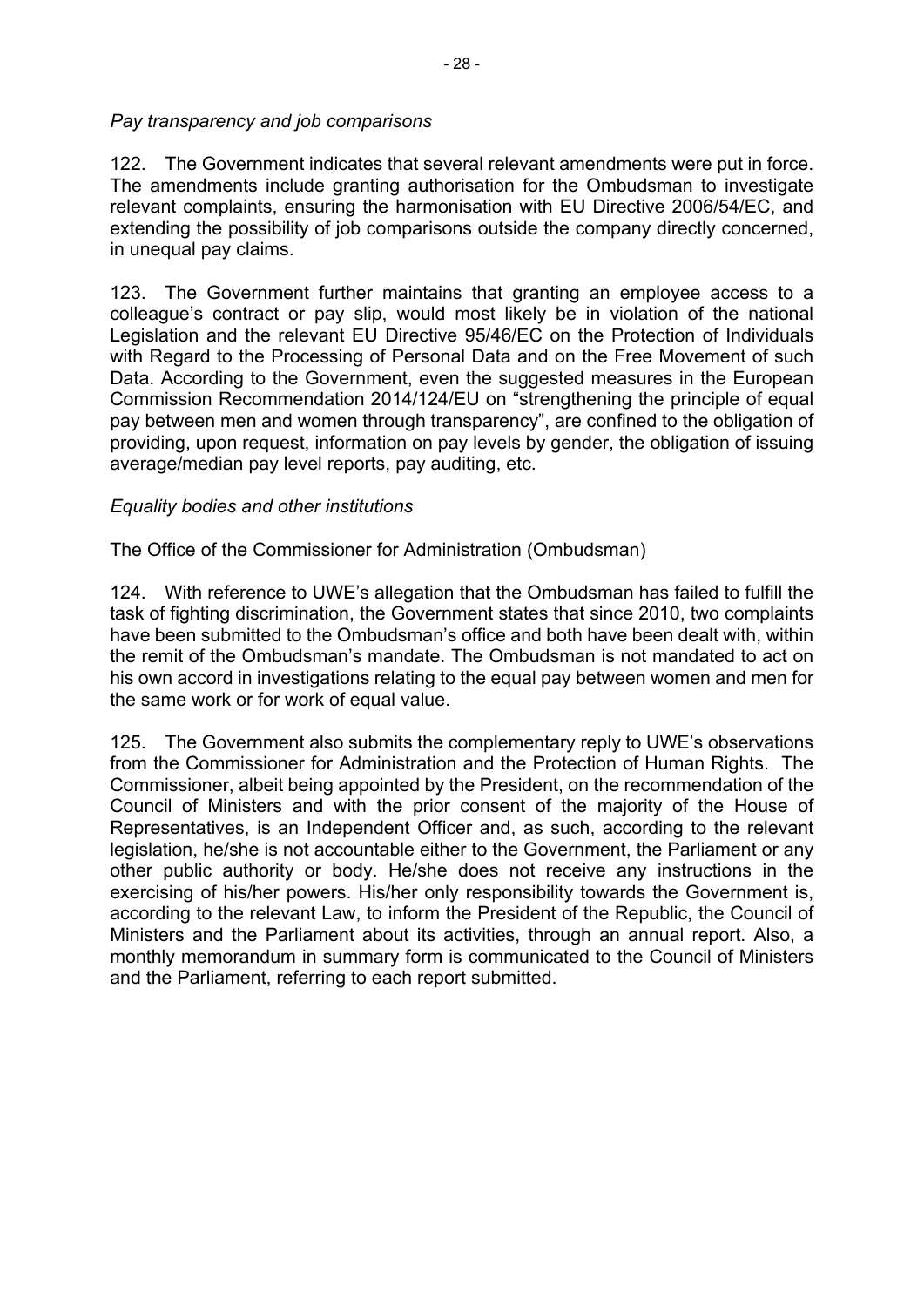126. As a member of EQUINET, the Commissioner has contributed to the preparation of the Handbook on Equal Pay (2016). The Commissioner admits that their experience on unequal pay cases is limited. However, UWE's statement that as the Equality Body, the Commissioner does not work efficiently, independently and effectively for the promotion of equality and non-discrimination, is, according to the Commissioner, unsubstantiated.

127. The Government underlines that the Commissioner's recommendations on discrimination issues are binding, (unlike recommendations regarding maladministration that are non-binding – according to Law No. 3/1991). Nonetheless, the Commissioner uses the mediation function, which is a unique tool that allows him/her to come close to the competent bodies/authorities and, through constructive discussions, achieve compliance with his/her recommendations and opinions, without necessarily needing the submission of a report. This mediation function was introduced following a recent amendment of Law No. 3/1991 and it is considered an additional tool which enhances the Commissioner's effectiveness, as it renders the authorities accountable for non-compliance.

128. In 2014, the Supreme Court confirmed that where the Commissioner (acting as Equality Body) recommends specific measures according to the Combating of Racial and other forms of Discrimination (Commissioner) Law and the Equal Treatment of Men and Women in Employment and Vocational Training law, the Attorney General does not possess the power to reject or ignore those recommendations. Where the Commissioner recommends and informs the Attorney General about the amendment of legislation, due to the fact that the application of a provision leads to discriminatory treatment, then, the Attorney General should proceed to inform the competent authority for further actions.

129. In terms of numbers, since 2004, the Commissioner has investigated 481 complaints regarding gender discrimination in employment. During this period, the Office has issued 80 reports and interventions, through which recommendations were made to public authorities and private companies. The Commissioner cannot bring any claim before the Court.

The Labour Inspectorate

130. In response to UWE's allegation that the Government has made the political choice to not assign responsibility to the inspectorate for monitoring breaches of the principle of equal pay, the Government indicates that UWE's allegation refers solely to the work of the Health and Safety Inspectorate, which handles legislation related only to technical health and safety issues. The Labour Inspectorate which is the competent mechanism for monitoring the enforcement of the labour legislation, including equal pay, has not even been mentioned by UWE. In fact, according to the Government, the Labour Relations Inspectorate is the competent mechanism for inspecting the enforcement of more than 25 legal acts involving terms and conditions of employment. This includes protection of wages, information of employees, organisation of working time, part-time and fixed-term work, equal pay, parental leave, collective redundancies, transfer of undertakings, works councils and others.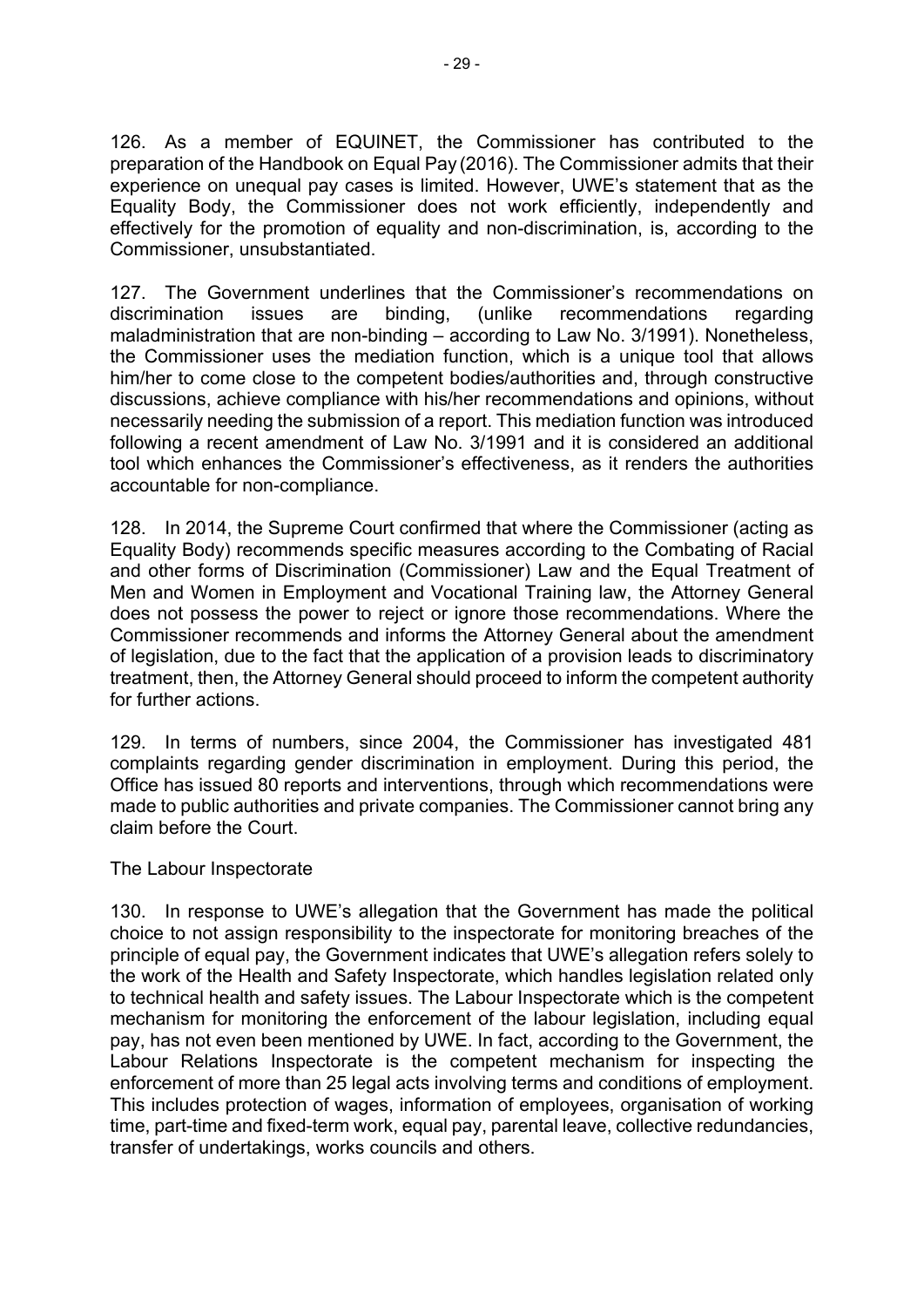131. According to the Government, whilst the Labour Inspectorate committed to the annual target of 200 inspections, it has actually carried out 1,440 inspections on equal pay so far. Reports are prepared for every investigation, allowing for follow up and further action, if needed. Regarding the Inspector's powers and duties, Law No. 177(I)/2002 provides that Inspectors appointed by the Minister of Labour, Welfare and Social Insurance, may either carry out an ex officio investigation or examine complaints for infringement of legal provisions. For this purpose, Article 12 of the Law provides that inspectors possess the necessary powers to enter any premises to inspect and collect information and documents. They can also conduct interrogations, including the contribution of any public authority, in order to effectively carry out their duties. Moreover, the inspector has the powers to require the presentation of any book, record, certificate or any other document or information that he/she may deem necessary for the purpose of investigating the application of the provisions of the Law in order to inspect and examine them and take copies either in whole or in part.

# **B – Assessment of the Committee**

# *The recognition of the right to equal pay in legislation*

132. The Committee recalls that under Article 20.c of the Charter (and Article 1.c of the 1988 Additional Protocol), the right of women and men to equal pay for work of equal value must be expressly provided for in legislation. The equal pay principle applies both to equal work and work of equal or comparable value. The concept of remuneration must cover all elements of pay, that is basic pay and all other benefits paid directly or indirectly in cash or kind by the employer to the worker by reason of the latter's employment.

133. The States Parties are obliged to enact legislation explicitly imposing equal pay. It is not sufficient to merely state the principle in the Constitution. States must ensure that there is no direct or indirect discrimination between men and women with regard to remuneration.

134. The principle of equal pay precludes unequal pay irrespective of the mechanism that produces such inequality. The source of discriminatory pay may be the law, collective agreements, individual employment contracts, internal acts of an employer.

135. Any legislation, regulation or other administrative measure that fails to comply with the principle of equal pay must be repealed or revoked. The non-application of discriminatory legislation is not sufficient for a situation to be considered in conformity with the Charter. It must be possible to set aside, withdraw, repeal or amend any provision in collective agreements, individual employment contracts or internal company regulations that is incompatible with the principle of equal pay (Conclusions XIII-5, Statement of Interpretation on Article 1 of the1988 Additional Protocol).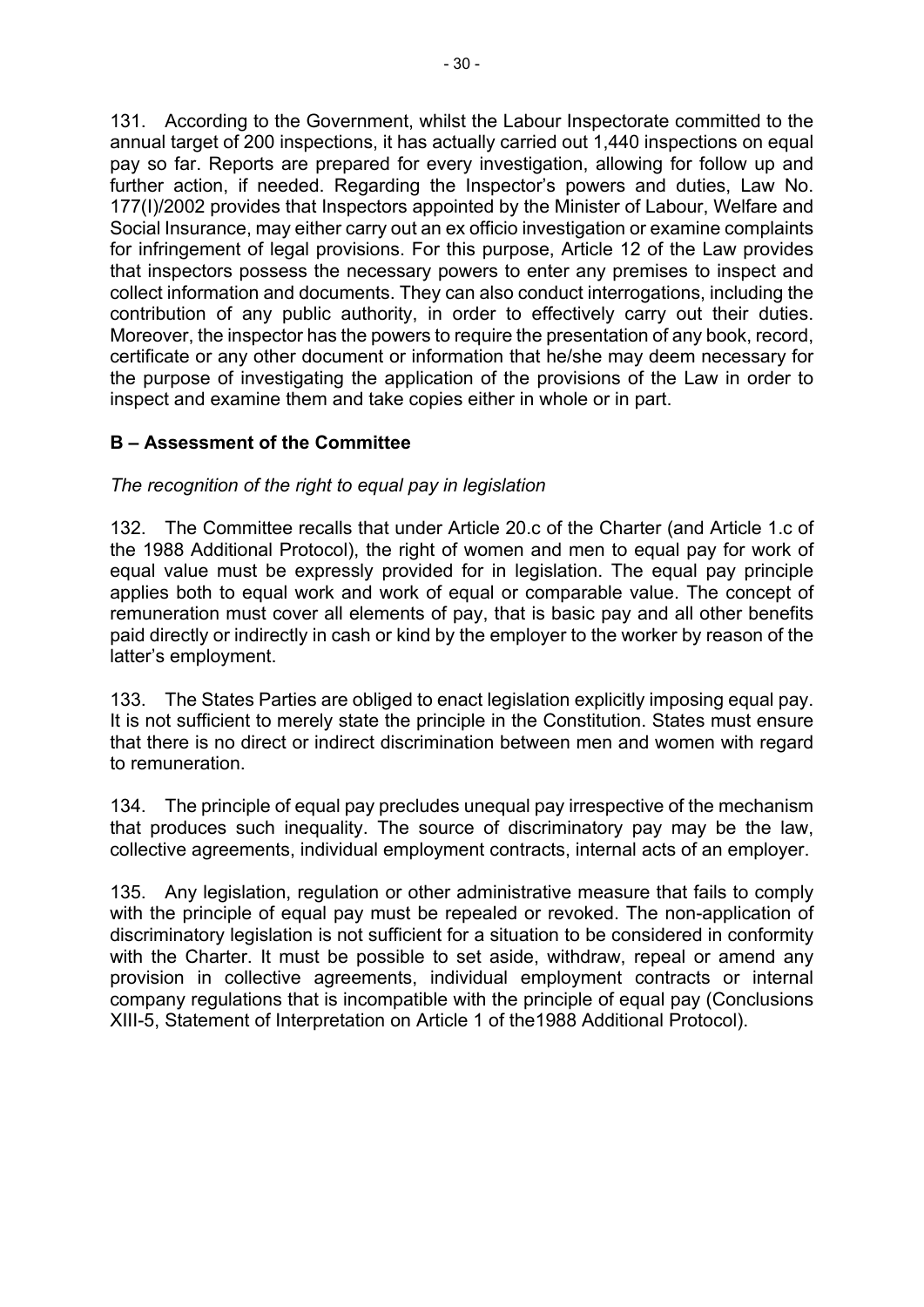136. As regards Cyprus, the Committee observes that Article 5 of Law No. 177(I)/2002 stipulates the right to equal pay for work of equal value, irrespective of gender. It also provides that, when a professional classification system is used for the determination of remuneration, such a system must be based on criteria common to male and female workers and must be designed to exclude any discrimination based on gender. In accordance with Article 7 of the Law, any existing legislative provision contrary to the provisions of this law shall be repealed if it is discriminatory directly or indirectly as regards gender.

137. In view of the above, the Committee considers that the obligation to recognise the right to equal pay for work of equal value has been satisfied.

### *Effective remedies*

138. The Committee recalls that domestic law must provide for appropriate and effective remedies in the event of alleged pay discrimination. Workers who claim that they have suffered discrimination must be able to take their case to court. Effective access to courts must be guaranteed for victims of pay discrimination. Therefore, proceedings should be affordable and timely.

139. Anyone who suffers pay discrimination on grounds of sex must be entitled to adequate compensation, i.e. compensation that is sufficient to make good the damage suffered by the victim and to act as a deterrent. Any ceiling on compensation that may preclude damages from being commensurate with the loss suffered and from being sufficiently dissuasive is contrary to the Charter.

140. The burden of proof must be shifted. The shift in the burden of proof consists in ensuring that where a person believes she or he has suffered discrimination on grounds of sex and establishes facts which make it reasonable to suppose that discrimination has occurred, the onus is on the defendant to prove that there has been no infringement of the principle of non-discrimination (Conclusions XIII-5, Statement of interpretation on Article 1 of the 1988 Additional Protocol).

141. Retaliatory dismissal in cases of pay discrimination must be forbidden. Where a worker is dismissed on grounds of having made a claim for equal pay, the worker should be able to file a complaint for dismissal without valid reason. In this case, the employer must reinstate her/him in the same or a similar post. If reinstatement is not possible, the employer must pay compensation, which must be sufficient to compensate the worker (i.e. cover pecuniary and non-pecuniary damage) and to deter the employer.

142. The Committee notes from the European Network of Legal Experts in Gender Equality and Non-Discrimination, Country Report on gender equality: Cyprus 2018 that access to courts is safeguarded for alleged victims of gender discrimination. Antidiscrimination/gender equality interest groups may introduce cases before courts on pay discrimination. Law No. 24/1967 stipulates that the applicant must submit his/her application to the Industrial Disputes Tribunal no later than one year after the relevant event. The Committee also notes that the Gender Equality Committee in Employment and Vocational Training of the Ministry of Labour, Welfare and Social [Insurance](http://www.mlsi.gov.cy/mlsi/mlsi.nsf/index_en/index_en?OpenDocument)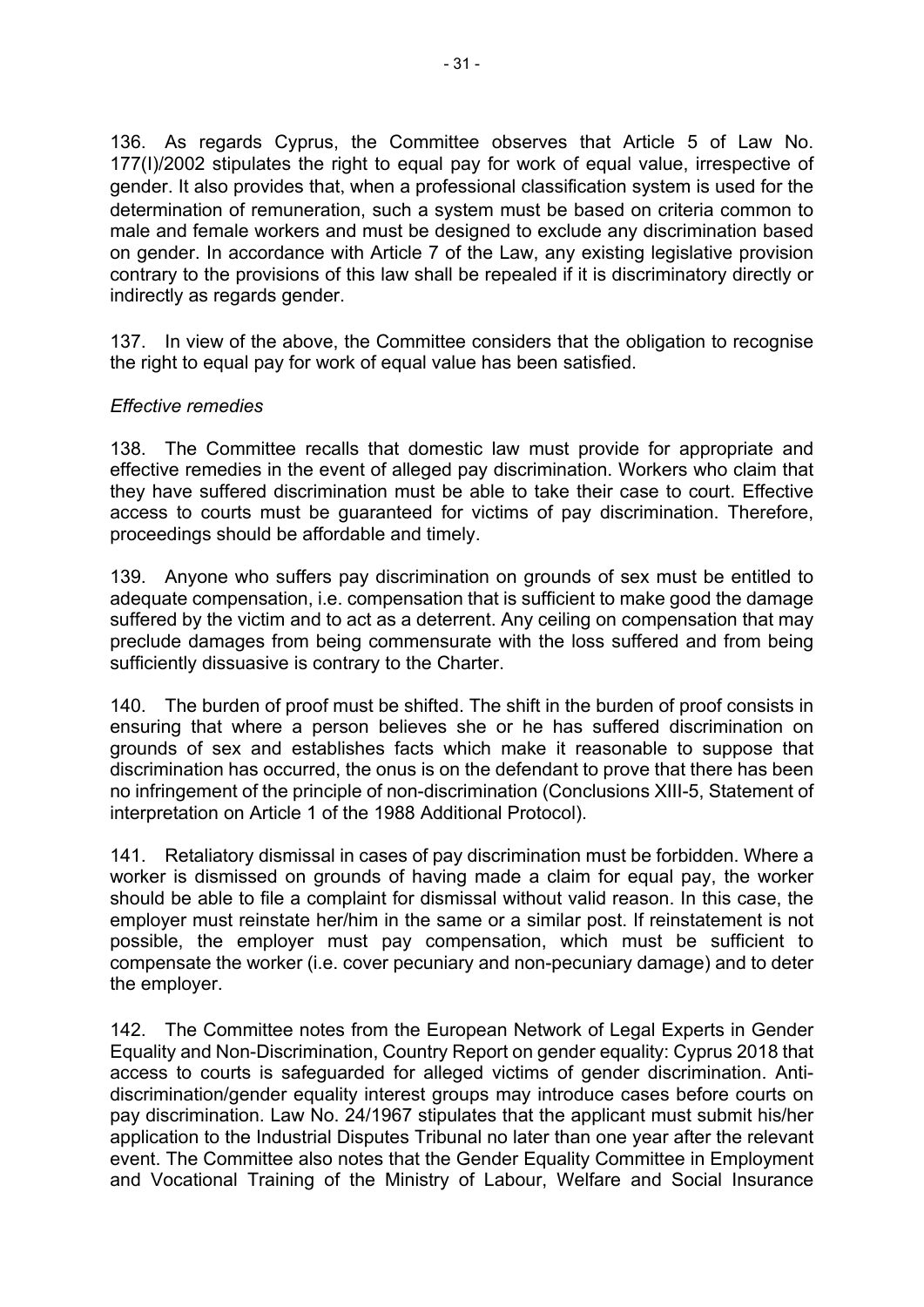provides free of charge independent assistance (legal aid) to victims. The Committee notes that the Equality Committee has dealt with 16 cases of gender discrimination.

143. The Committee also notes from the submissions of the Government that Cypriot law provides for a shift of the burden of proof. Furthermore, it provides that no person shall be dismissed or be subject to less favourable treatment for having claimed equal rights.

144. As regards compensation, the Committee notes that by virtue of Law No. 24/1967, the Industrial Disputes Tribunal may award damages up to the amount of two years' wages. However, the worker concerned may have recourse to the District Court if damages claimed are higher than those awarded by the Industrial Disputes Tribunal.

145. The Committee also notes from the above-mentioned Country Report that under Article 22(2) of Law No. 177(I)/2002 as amended, if the conditions for a fair and reasonable compensation are fulfilled, the competent District Court shall award the beneficiary whichever of the following two amounts is greater:

- the fair and reasonable compensation awarded under paragraph 6 of Article 146 of the Constitution; or
- the total real damage and pecuniary satisfaction for any moral damage of the claimant caused by the decision, action or omission, which was declared void in accordance with Article 146 paragraph 4 of the Constitution.

146. Furthermore, Article 22(3) of the Law No. 177(I)/2002 provides that the Industrial Disputes Tribunal awards a fair and reasonable compensation, covering most of the assessed damage and includes the pecuniary satisfaction for any moral damage caused to the claimant by the offender. As regards sanctions, Article 24(I) provides that whoever intentionally contravenes the provisions of Article 5, which prohibits any gender discrimination on equal pay terms for the same work or for work to which equal value is attributed, shall be guilty of an offence and be punished with a fine not exceeding  $\epsilon$  6,860.74 (CYP 4,000) or by imprisonment not exceeding six months or with both such penalties.

147. In view of the above, the Committee considers that the obligation to ensure access to effective remedies in case of gender pay discrimination has been satisfied.

# *Pay transparency and job comparisons*

148. The Committee considers that pay transparency is instrumental in the effective application of the principle of equal pay for work of equal value. Transparency contributes to identifying gender bias and discrimination and it facilitates the taking of corrective action by workers and employers and their organisations as well as by the relevant authorities.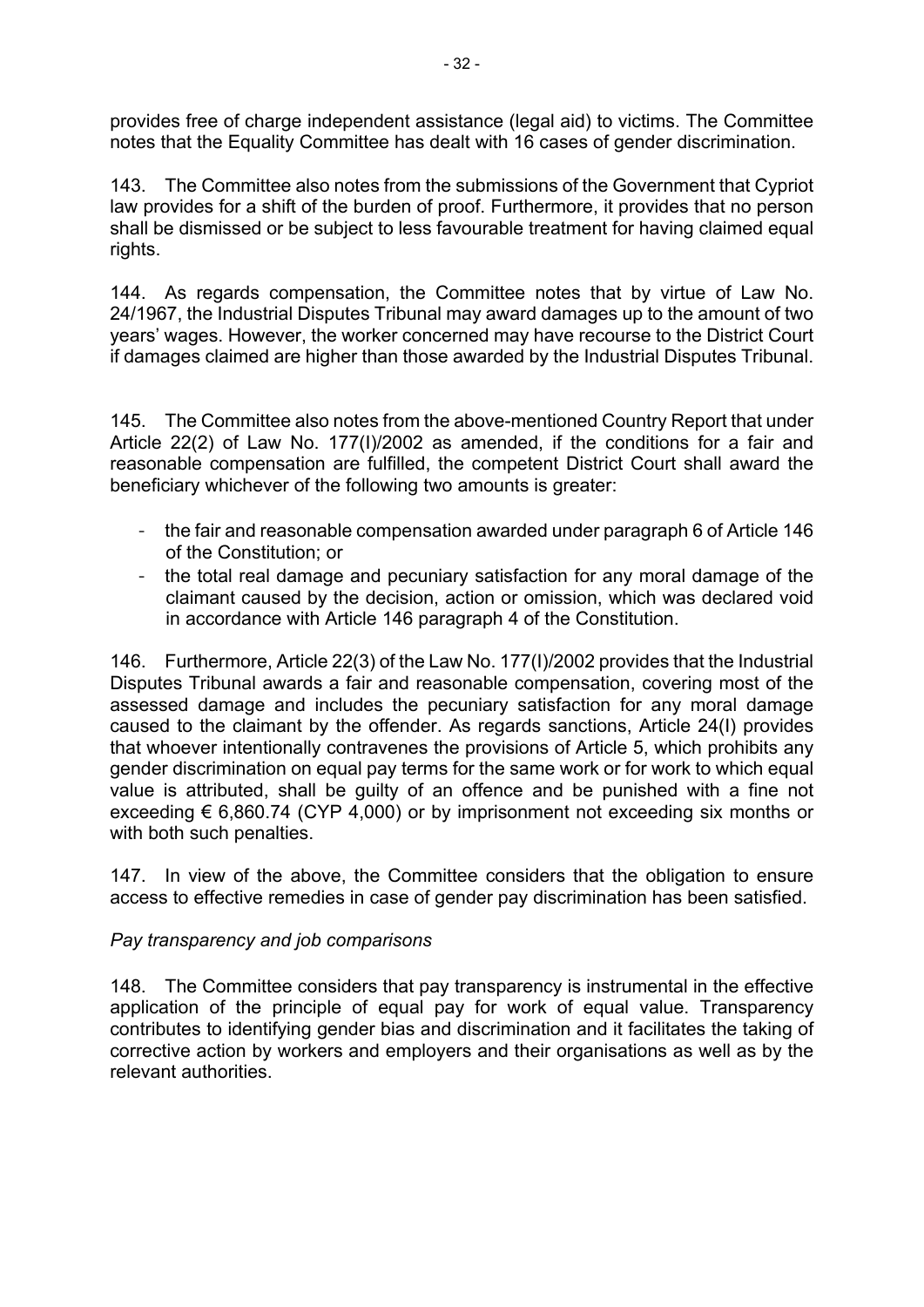149. States should take measures in accordance with national conditions and traditions with a view to ensuring adequate pay transparency in practice, including measures such as those highlighted in the European Commission Recommendation of 7 March 2014 on strengthening the principle of equal pay between men and women through transparency, notably an obligation for employers to regularly report on wages and produce disaggregated data by gender. The Committee regards such measures as indicators of compliance with the Charter in this respect.

150. In order to establish whether work performed is equal or of equal value, factors such as the nature of tasks, skills, educational and training requirements must be taken into account. The Committee further observes that the notion of equal work or work of equal value has a qualitative dimension and may not always be satisfactorily defined, thus undermining legal certainty. States should therefore seek to clarify this notion in domestic law as necessary, either through legislation or case law. In this respect, job classification and evaluation systems should be promoted and where they are used, they must rely on criteria that are gender-neutral and do not result in indirect discrimination. Moreover, such systems must consider the features of the posts in question rather than the personal characteristics of the workers (Conclusions XV-2, Article 4§3, Poland).

151. The Committee considers that the possibility of making job comparisons is essential to ensuring equal pay. Lack of information on comparable jobs and pay levels could render it extremely difficult for a potential victim of pay discrimination to bring a case to court. Workers should be entitled to request and receive information on pay levels broken down by gender, including on complementary and/or variable components of the pay package. However, general statistical data on pay levels may not be sufficient to prove discrimination. Therefore, in the context of judicial proceedings it should be possible to request and obtain information on the pay of a fellow worker while duly respecting applicable rules on personal data protection and commercial and industrial secrecy.

152. Moreover, national law should not unduly restrict the scope of job comparisons, e.g. by limiting them strictly to the same company. Domestic law must make provision for comparisons of jobs and pay to extend outside the company concerned where necessary for an appropriate comparison. The Committee views this as an important means of ensuring that the equal pay principle is effective under certain circumstances, particularly in larger companies or specific sectors where the workforce is predominantly, or even exclusively, of one sex (see Statement of interpretation on Article 20, Conclusions 2012). The Committee considers notably that job comparisons should be possible across companies, where they form part of a group of companies owned by the same person or controlled by a holding or a conglomerate.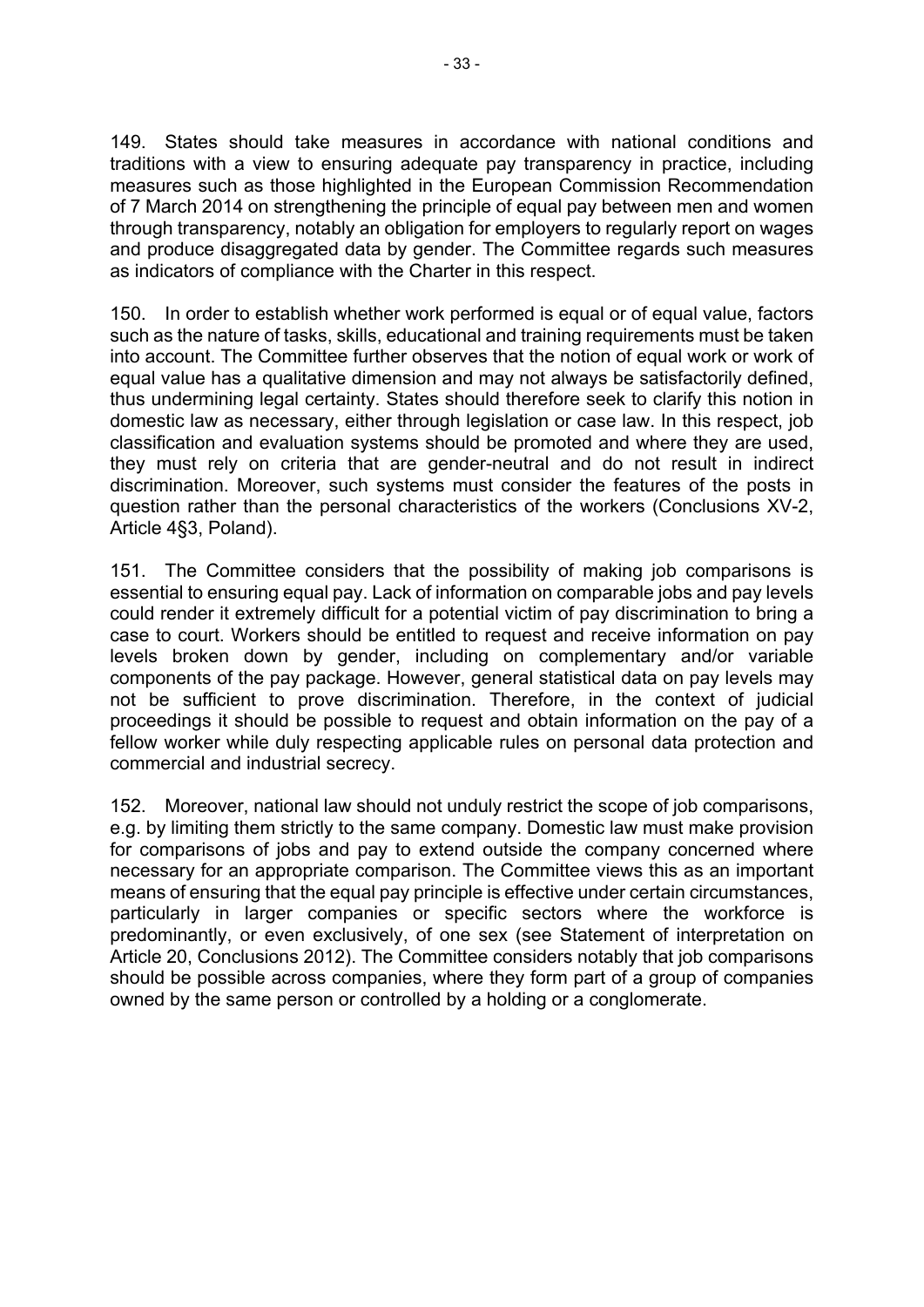153. As regards pay transparency, the Committee notes from the European Network of Legal Experts in Gender Equality and Non-Discrimination, Country Report on gender equality: Cyprus 2018 that domestic law does not lay down parameters for establishing the equal value of the work performed, such as the nature of the work, training and working conditions. In the public and semi-public sectors, equal pay is applied in all jobs at all levels. However, most employers in the private sector do not apply job classification or job description schemes. They do not perform an evaluation of every profession or post for the purpose of defining equal work or work of equal value.

154. The Committee further notes from the above report that Cyprus has not yet taken the necessary measures to ensure application of Recommendation of the European Commission of 7 March 2014 on strengthening the principle of equal pay between men and women through transparency.

155. As regards job comparisons, the Committee recalls that it considered that the situation in Cyprus was in conformity with Article 20 (Conclusions 2012) as following the adoption of Law L. 38(I)/2009 the comparison of pay between workers was extended to companies belonging to the same group/holding.

156. The Committee notes that it has not been demonstrated that the notion of work of equal value is adequately defined in domestic case law and, therefore, due to the lack of pay transparency and hence of information on comparable jobs and pay levels, it may be difficult for a potential victim of gender pay discrimination to successfully bring a case to court.

157. In view of the above, the Committee considers that the obligation to ensure pay transparency has not been satisfied.

### *Equality bodies and other institutions*

158. The Committee considers that the satisfactory application of the Charter cannot be ensured solely by the operation of legislation if this is not effectively applied and rigorously supervised (ICJ v. Portugal, Complaint No. 1/1998, op.cit., §32). The Committee has considered that measures to foster the full effectiveness of the efforts to combat discrimination include setting up of a specialised body to monitor and promote, independently, equal treatment, especially by providing discrimination victims with the support they need to take proceedings (Conclusions XVI-1, Article 1§2, Iceland). The status of such equality bodies in terms of their mandate, their independence and resources must be clearly defined. In this context, the Committee also has regard to the criteria for national human rights institutions set out in the socalled Paris Principles adopted in 1993 by the United Nations General Assembly.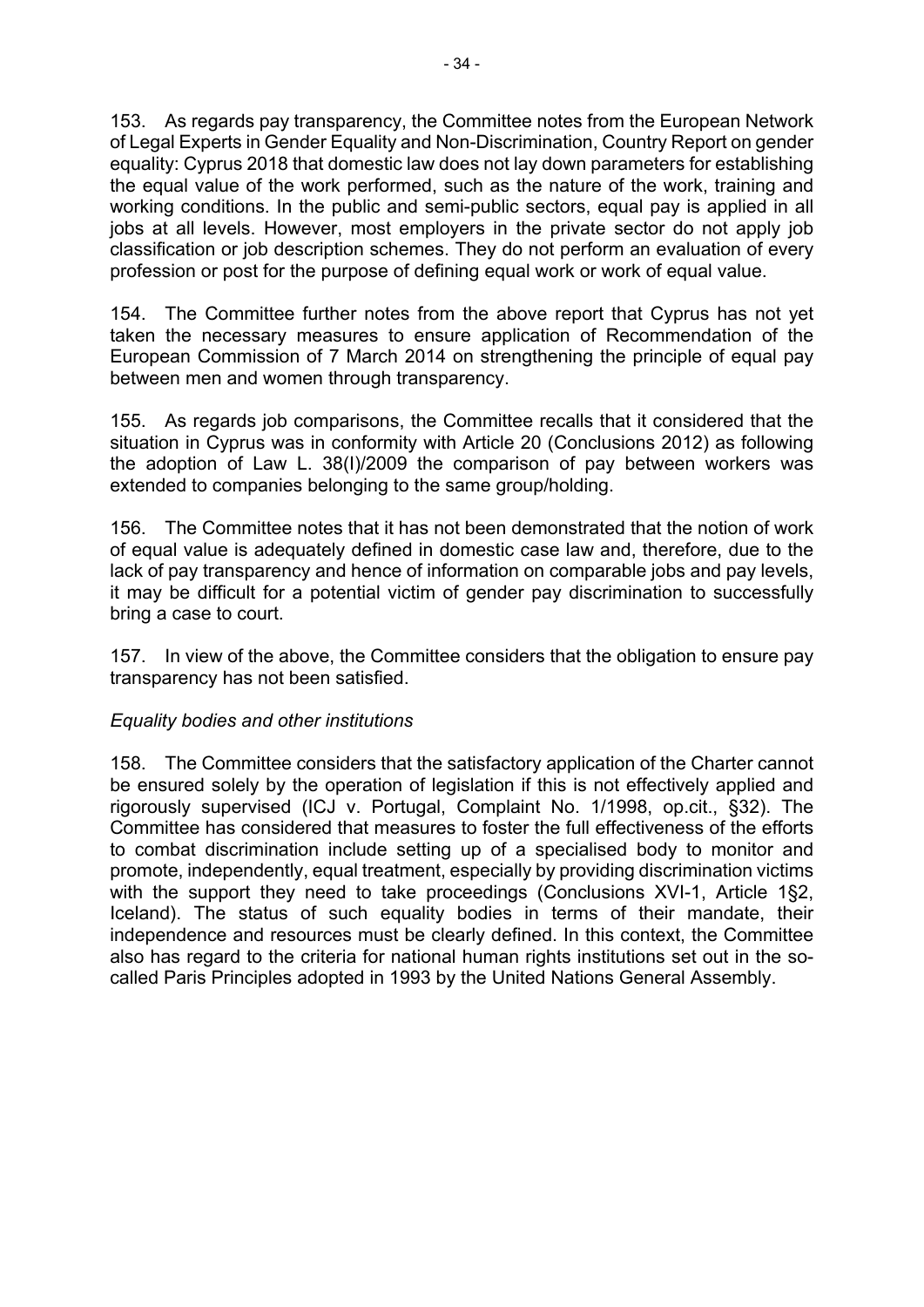159. As regards the mandate of equality bodies, the Committee considers that it should include provision for functions such as the following:

- monitoring and promotion: in cooperation with labour inspectorates or other relevant bodies, monitor the situation regarding gender discrimination, including in respect of pay, and produce regular reports; conduct inquiries at their own initiative and make recommendations; raise awareness of the equal pay principle across society.

- decision-making: receive, examine, hear cases of discrimination; issue binding or authoritative decisions on complaints concerning alleged discrimination and ensure the implementation of such decisions.

- assistance to victims: provide personal and legal support to complainants; mediate settlements in cases of discrimination; represent victims in cases of discrimination; and monitor the implementation of decisions in such cases.

160. The Committee further considers that in addition to having a clear and comprehensive mandate, these specialised equality bodies must be equipped with the necessary human and financial resources as well as infrastructure to ensure that they can effectively combat and eliminate pay discrimination.

161. The Committee wishes to emphasise that it is not within the scope of the examination of this complaint to conduct an exhaustive analysis of the conformity of the situation with the above criteria. The Committee will restrict its examination to assessing in light of the information available to it the effectiveness of equality bodies and other relevant institutions in ensuring equal pay for equal work or work of equal value.

162. The Committee notes from the submissions of EQUINET that the Commissioner's competences as regards equal pay is limited to the investigation of complaints. The Committee further notes from the European Network of Legal Experts in Gender Equality and Non-Discrimination, Country Report on gender equality: Cyprus (2019) that the only procedure available to change a discriminatory law is for the Equality Body to refer to the Attorney General and for the latter to promote a bill to be approved first by the Council of Ministers and then by Parliament. In December 2014, the Supreme Court ruled that this provision must be interpreted so as to mean that the Attorney General is under a duty to inform the executive regarding changes in the legislation deemed necessary by the Equality Body.

163. The Committee notes that the Equality Body has a duty to make recommendations to the competent Minister, the Parliament and affected groups of persons on, inter alia, the amendment of any legal provision or regulation which constitutes unlawful discrimination. The law empowers the Equality Body to issue such recommendations either in its own right or following a specific complaint to that effect referred to the Equality Body. It also has the power to conduct independent surveys and compile reports on any matter within its competence concerning any activity or practice in the public or private domain.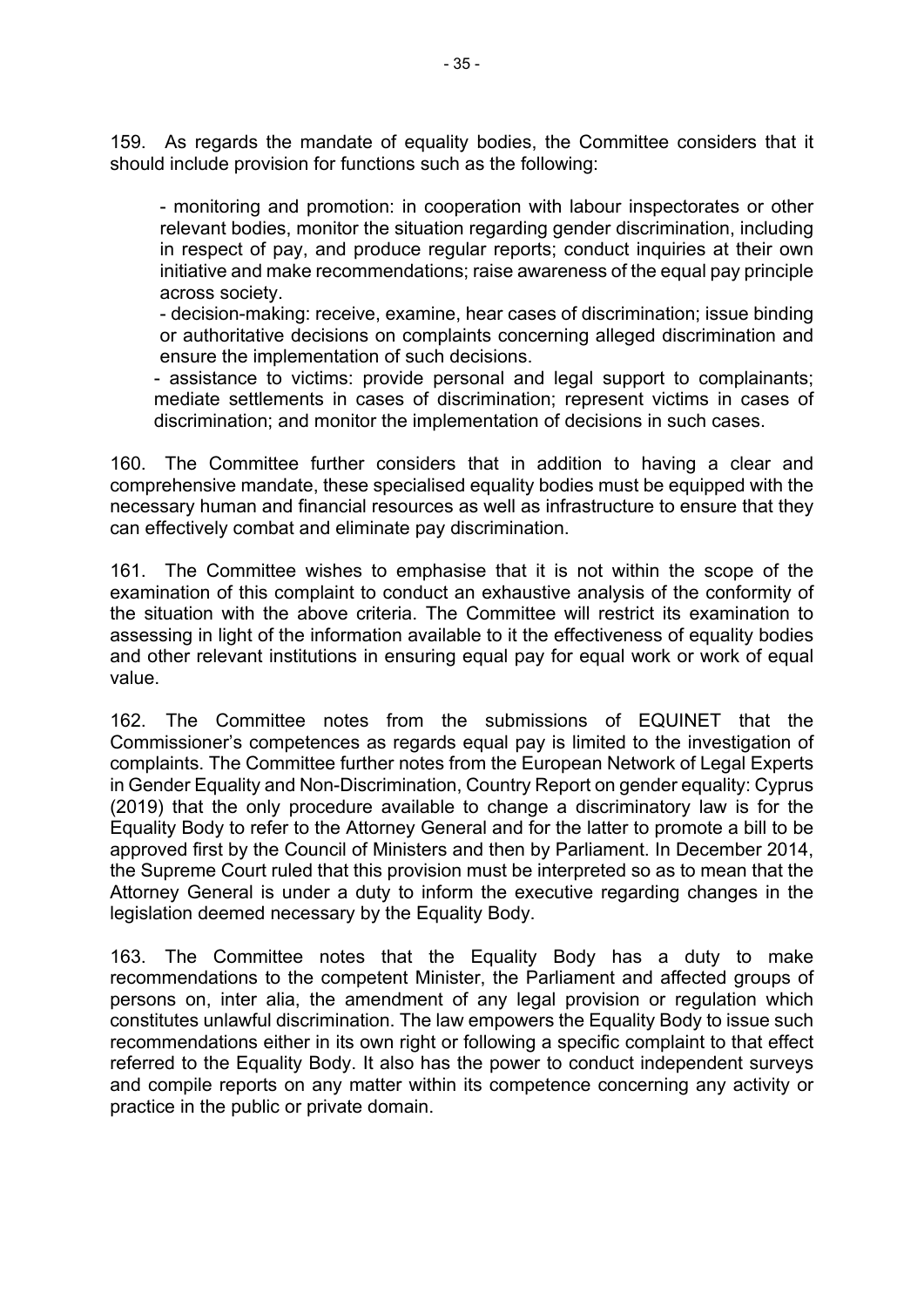164. As regards the mandate of the equality body in terms of monitoring and decisionmaking functions assigned to it, the Committee observes that the Commissioner does not have the competence to provide independent assistance to victims. However, the Commissioner investigates complaints and submits concrete recommendations and suggestions to the authorities. It advises and assists the Government, the Parliament and other relevant stakeholders on any matter related to the promotion and protection of human rights. Furthermore, it fulfils a promotion function and public education role (e.g. raising awareness on human rights issues, publications).

165. As regards resources at the disposal of the equality body, the Committee notes from EQUINET that, over the period of 2006-2016, there has been an increase in the number of staff of the Commissioner and the allocated budget has remained stable.

166. In view of the above, the Committee considers that the obligation to maintain an equality body with a view to guaranteeing the right to equal pay has been satisfied.

### *Concluding assessment*

167. Firstly, the Committee considers that the right to equal pay is recognised in the legislation.

168. Secondly, it considers that the obligation to ensure access to appropriate remedies in case of pay discrimination on grounds of gender has been satisfied.

169. Thirdly, the Committee considers that the lack of pay transparency is a major obstacle for victims of gender pay discrimination to prove discrimination and thus effectively enforce their rights. In the absence of job classification systems and hence of information on comparable jobs, making it difficult to compare situations of workers performing work of equal value, the right to equal pay may be rendered ineffective in practice. The Committee considers that the obligation to ensure pay transparency has not been satisfied.

170. Finally, the Committee considers that the obligation to maintain an equality body with a view to guaranteeing the right to equal pay has been satisfied.

171. The Committee holds that there is a violation of Article 20.c of the Charter on the ground that pay transparency is not ensured in practice.

### **II. ALLEGED VIOLATION OF ARTICLE 20.C OF THE CHARTER AS REGARDS MEASURES TO PROMOTE EQUAL OPPORTUNITIES BETWEEN WOMEN AND MEN IN RESPECT OF EQUAL PAY**

172. Article 20.c of the Charter reads as follows:

**Article 20 – Right to equal opportunities and equal treatment in employment and occupation without sex discrimination**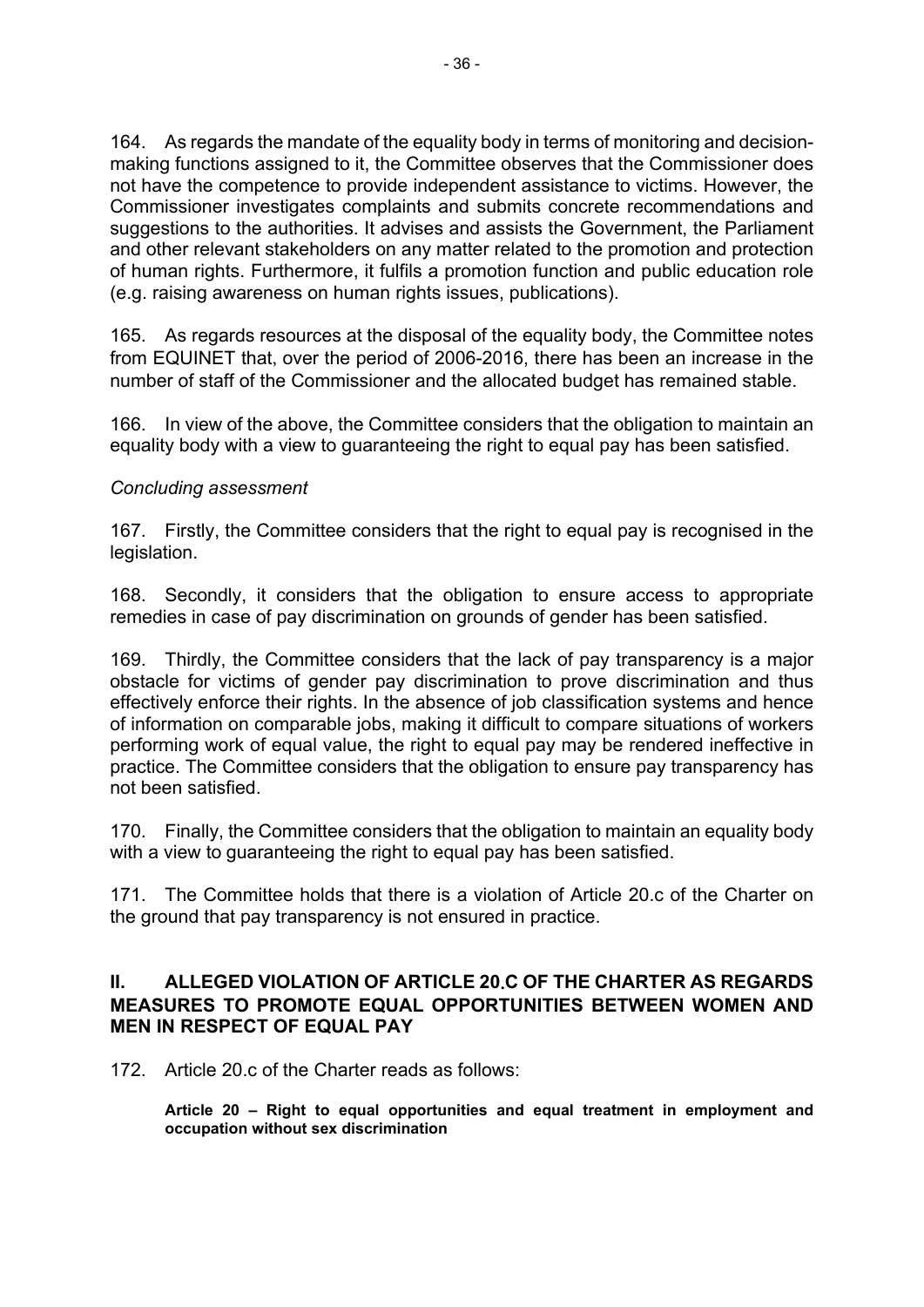Part I: "All workers have the right to equal opportunities and equal treatment in matters of employment and occupation without discrimination on the grounds of sex."

Part II: "With a view to ensuring the effective exercise of the right to equal opportunities and equal treatment in matters of employment and occupation without discrimination on the grounds of sex, the Parties undertake to recognise that right and to take appropriate measures to ensure or promote its application in the following fields: (…)

c. terms of employment and working conditions, including remuneration;"

# **A – Arguments of the Parties**

…

# **1. The complainant organisation**

173. According to UWE, the Government provides only very few relevant and reliable figures. This is contrary to the requirements under the Charter which stipulates that Governments must provide relevant statistical data and must compare the actual situation with the requirements to be achieved, the resources employed and the results obtained. The Government makes choices in order that one or other criterion is included in its statistics and others are excluded in an attempt to conceal greater wage inequality than it admits. According to UWE, to assess the reality of the pay gap, it must be corrected or refined with other indicators and data. Moreover, it should not be calculated on the basis of hourly wages as this approach does not reflect the actual wage inequalities, because women are much more likely to be confined to part-time work than men.

174. According to UWE, there must be a systematic awareness-raising for all parties concerned with the issue of gender equality in employment, pay and positions of responsibility and the necessary funding must be provided to support the measures. As regards measures taken by the Government to address gender equality, UWE maintains that there is no sign of gender mainstreaming in the cypriot policies concerned, decision-making or access to resources, or monitoring or evaluation.

### **2. The respondent Government**

175. According to the Government, concerning Cyprus' performance as regards the gender pay gap *per se*, it is clear that significant progress has been made. The gap has decreased significantly since 2007 (22%) and continues on a downward trend reaching a percentage as low as 14% in 2015. With a percentage higher than the EU average in 2010, Cyprus currently ranks seventhamongst the countries with the lowest rate and has achieved a rate significantly below the EU average. Cyprus ranks fifth amongst the States having accomplished the highest percentage decrease in the gender pay gap during the period 2010-2015, despite the economic crisis and the need to implement a strict economic adjustment programme during 2013-2016.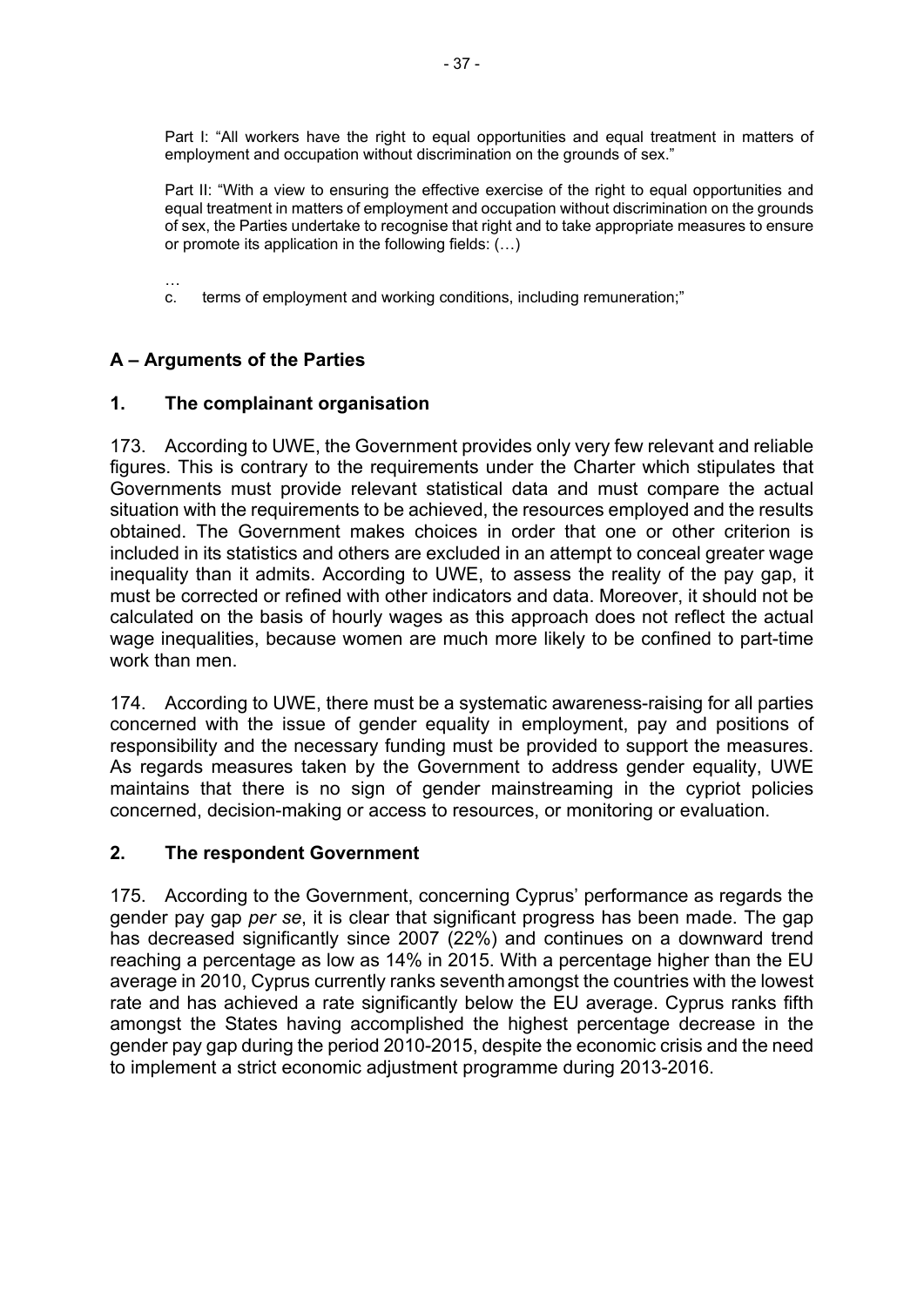176. The Government also responds to UWE's comment about consistent violation as regards women's pay both in the private and the public sectors, and states that the gender pay gap for 2014 of publicly controlled enterprises is actually negative and stands at -0.9%, which means that in this sector men's average gross hourly earnings are less than that of women.

177. In its further response on the merits, the Government indicates that according to the latest Eurostat data (2016), the gender pay gap in Cyprus has further decreased to 13.9%. The unadjusted gender pay gap has been the headline indicator in the European statistical system for a long time, to measure the average difference in hourly earnings between male employees and female workers. It is widely used in gender policy at the European and national level.

178. The Government also comments on UWE's references to the "gender overall earnings gap", which measures the average difference in earnings between men and women employed (working part-time or full-time) but also not employed. In this respect, according to the Government, the gender overall earnings gap in Cyprus (2014 figures) was 26.6%, which still places Cyprus amongst the best performing countries.

179. As regards UWE's claim that the measures taken exclude small enterprises, the Government states that when it comes to data published by Eurostat, for comparability reasons, there is a common definition for all member states, according to which, only data concerning enterprises with 10 or more employees should be taken into account. The Government argues that it is not up to a member state to decide, at national level, the structure and content of the indicators, which renders UWE's comment irrelevant. Moreover, in response to UWE's claim that the gender pay gap is likely to be even higher in small enterprises, the Government indicates that in enterprises with 1-9 employees the gender pay gap in Cyprus was actually lower (11,3%) than the gap in enterprises with 10 or more employees (14.4%).

180. According to the Government, despite not being enforced by law, all Government departments have appointed Equality Officers/representatives to handle gender equality issues, while in practice companies also appoint Equality Officers by choice. Furthermore, the Law on Equal Treatment of Men and Women in Employment and Vocational Training (No. 205(I)/2002) provides for equal treatment for men and women in respect to access to employment and employment practices, henceforth, access to vocational education and training as well as professional development and the conditions and preconditions of dismissal.

181. The Government further provides information about the project on the practical and effective promotion of gender equality as regards pay. This project consists of a broad mix of measures, aiming at eliminating the causes of the gap. It involves interventions in every relevant field: education, occupational counselling, labour law enforcement mechanisms, incentives for companies, training and guidance of social partners and raising public awareness. The following are examples of activities implemented in the framework of the project: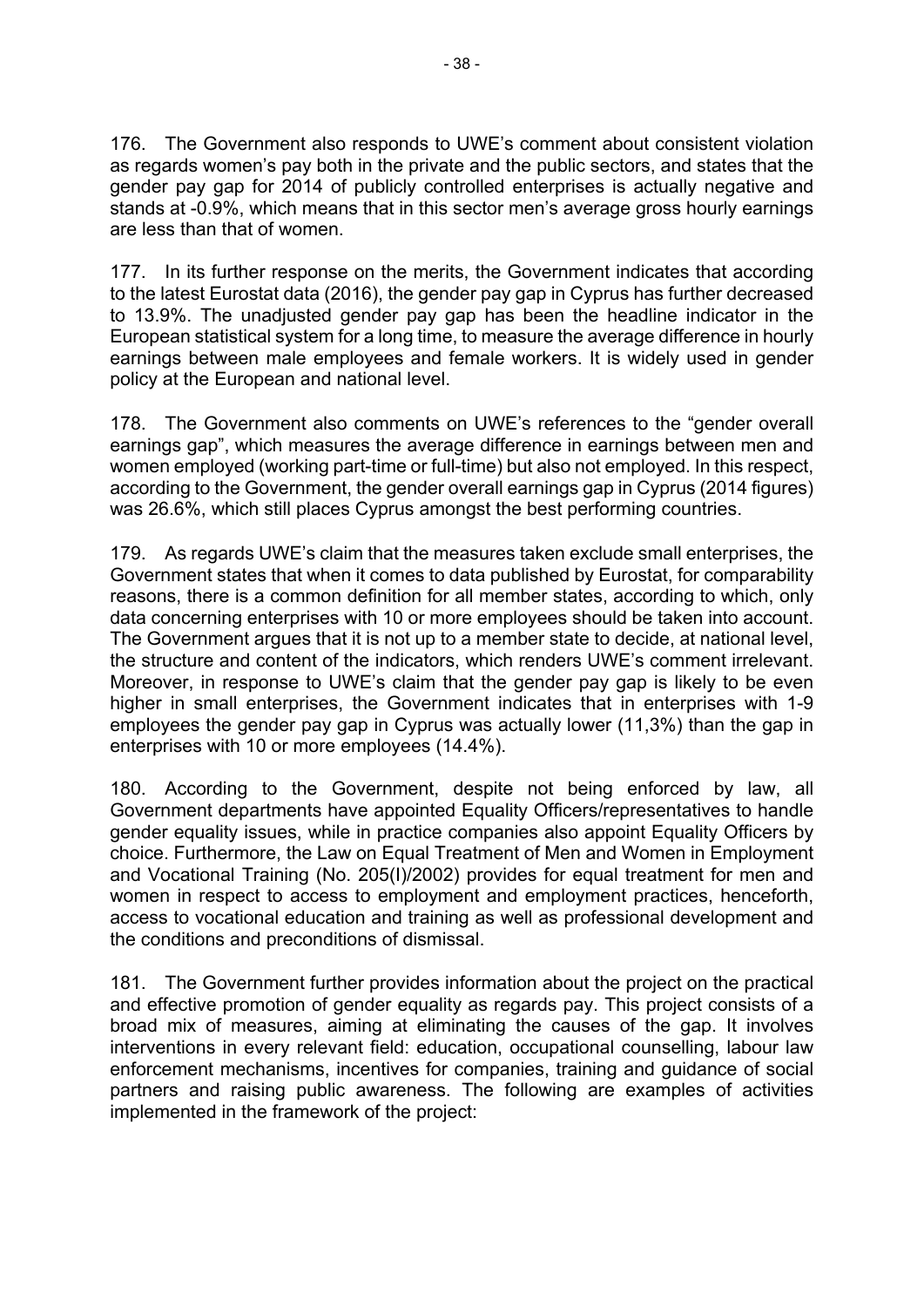- Strengthening and upgrading of the inspection mechanism for the enforcement of equality in employment and equal pay legislation, including a training programme for officers and inspectors of the Ministry, along with officers from the Ombudsman's office, following a detailed training programme of theoretical and practical content, aimed at enhancing their knowledge and skills when handling complaints or conducting inspections involving inequalities in employment and pay. Their training included job evaluation methods.
- Certification for promoting gender equality: a national model for certifying enterprises that adopt policies promoting gender equality in the workplace has been developed. Also, a National Certification Body was established in April 2014 responsible for granting these certifications, by decision of the Council of Ministers. The National Body is chaired by the Ministry of Labour, while its members are the Gender Equality Commissioner and representatives of the employers' and employees' associations. According to the certification model, companies have the right to apply for two types of certification namely (a) "Best Practice" for individual practices applied, and (b) "Equality Employer" for adopting a comprehensive system of promoting gender equality in their workplace. There are 40 companies that have been awarded a certification so far.
- Reviewing of collective agreements: In 2013, the text of all signed collective agreements was reviewed, including the original text and their renewals, with the aim of examining their provisions and identifying any direct or indirect discrimination on pay based on gender.
- Training of social partner representatives and members of professional associations: trade union members, employers associations' representatives, lawyers, accountants, human resource professionals and members of professional associations, participated in the 2014 training seminars aimed at improving the level of company compliance with the Equal Pay Legislation. A guide was also issued and disseminated, which covered practical ways to promote pay equality while engaging in collective bargaining.
- Equal Pay Day: An "Equal Pay Day" event was organised twice (March 2013 and March 2015) raising public awareness on the gender pay gap and the detrimental consequences on women's economic and social life.
- Consultation to employers: A guide explaining in detail the provisions of the Equal Pay, and Protection of Wages Laws was issued and disseminated to nearly 1,500 companies and associations. Moreover, counsellors visited 400 companies for a personalised presentation of the guide, aiming at strengthening the companies' commitment for compliance.

182. The Government contends that the successful implementation of the above measures, has contributed, inter alia, to the significant decrease of the gender pay gap. Several of the measures are ongoing and expected to have long-term benefits. Due to the gradual but continuous advancement of women's position in the labour market the downward trend of the gender pay gap in Cyprus is expected to continue.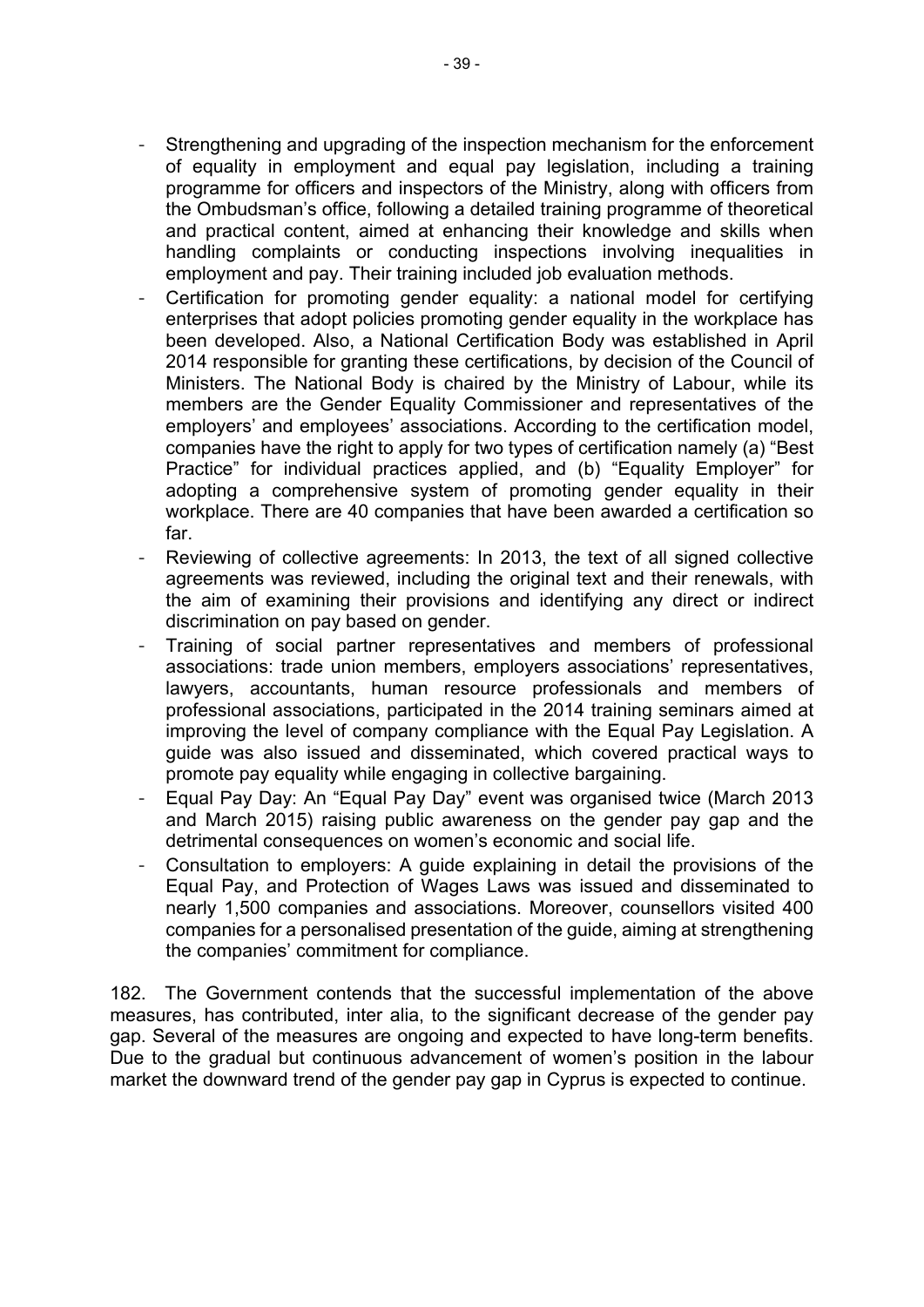183. In its further response on the merits, the Government indicates that as far as the on-going measures are concerned, another "Equal Pay Day" event was organised (17 March 2018). The event contributed to raising public awareness on the gender pay gap and bringing together public authorities, social partners and working people in a collective effort to reaffirm commitment to reduce the gender pay gap and promote cooperation for further action. Moreover, the National Certification Body for Gender Equality continues its work, by granting certifications to companies that implement good practices to promote gender equality. Companies that are awarded the "Equality Employer" certification, have demonstrated their fulfillment of the pay equality principle, amongst other criteria.

# **B – Assessment of the Committee**

# *a) Key figures as regards equal pay in Cyprus*

184. The Committee notes from Eurostat that the gender pay gap stood at 21.8% in 2006, at 16.8% in 2010, at 14% in 2015, at 13.9% in 2016 and 13.7% in 2017. The EU 28 average in 2017 was 16.0%. The overall earnings gap in 2014 was 26.9%. The adjusted or "unexplained" gender pay gap was at 12.2% compared to an EU-28 average of 11.5% (2014 data, see the Eurostat study "A decomposition of the unadjusted gender pay gap using Structure of Earnings Survey data, 2018).

# *b) Collection of data on equal pay and measures to promote equal opportunities*

185. The Committee considers that in order to ensure and promote equal pay, the collection of high-quality pay statistics broken down by gender as well as statistics on the number and type of pay discrimination cases are crucial. The collection of such data increases pay transparency at aggregate levels and ultimately uncovers the cases of unequal pay and therefore the gender pay gap. The gender pay gap is one of the most widely accepted indicators of the differences in pay that persist for men and women doing jobs that are either equal or of equal value. In addition, to the overall pay gap (unadjusted and adjusted, the Committee will also, where appropriate, have regard to more specific data on the gender pay gap by sectors, by occupations, by age, by educational level, etc.

186. The Committee considers that States are under an obligation to analyse the causes of the gender pay gap with a view to designing effective policies aimed at reducing it. The Committee here recalls its previous holding that the collection of data with a view to adopting adequate measures is essential to promote equal opportunities. Indeed, it has held that where it is known that a certain category of persons is, or might be, discriminated against, it is the duty of the national authorities to collect data to assess the extent of the problem *(*European Roma Rights Centre v. Greece, Complaint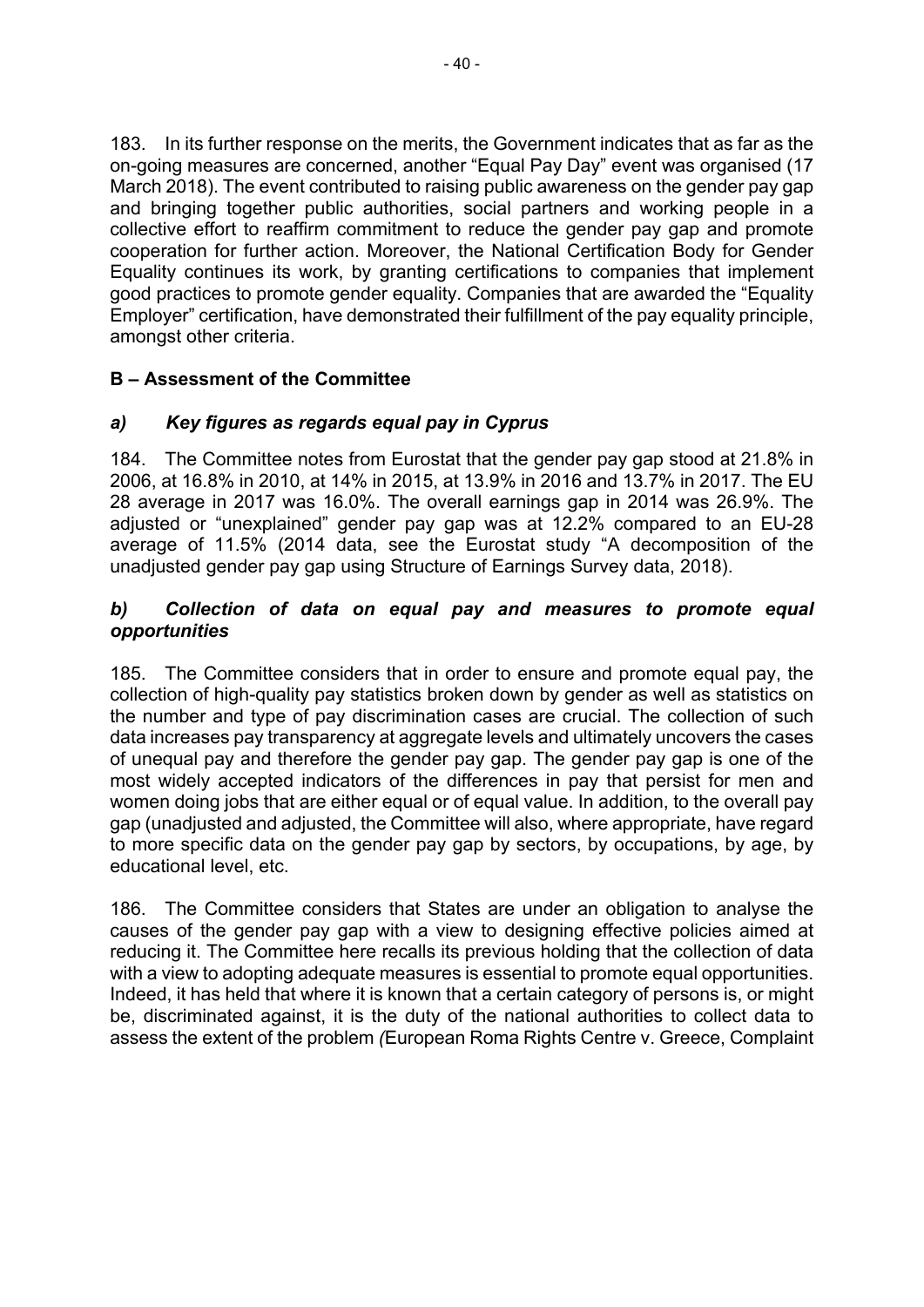No. 15/2003, decision on the merits of 8 December 2004, §27). The gathering and analysis of such data (with due safeguards for privacy and to avoid abuse) is indispensable to the formulation of rational policy (European Roma Rights Centre v. Italy, Complaint No. 27/2004, decision on the merits of 7 December 2005, §23).

187. The Committee further recalls that the aim and purpose of the Charter, being a human rights protection instrument, is to protect rights not merely theoretically, but also in fact (ICJ v. Portugal, Complaint No. 1/1998, op.cit., §32). Conformity with the Charter cannot be ensured solely by legislation and States Parties must take measures to actively promote equal opportunities. Besides the fact that legislation must not prevent the adoption of positive measures or positive action, the States are required to take specific steps aimed at removing *de facto* inequalities that affect women's and men's chances with regard to equal pay.

188. While the Committee acknowledges that the realisation of the obligation to take adequate measures to promote equal opportunities is complex, the States Parties must take measures that enable the achievement of the objectives of the Charter within a reasonable time, with measurable progress and to an extent consistent with the maximum use of available resources (International Association Autism-Europe (AIAE) v. France, Complaint No. 13/2002, op.cit., §53).

189. Under Article 20.c of the Charter the obligation to take appropriate measures to promote equal opportunities entails gender mainstreaming which is the internationally recognised strategy towards realising gender equality. It involves the integration of a gender perspective into the preparation, design, implementation, monitoring and evaluation of policies, regulatory measures and spending programmes, with a view to promoting equality between women and men, and combating discrimination. The Committee considers that gender mainstreaming, as recommended in particular by the Committee of Ministers of the Council of Europe (Recommendation No. R(98)14), should cover all aspects of the labour market, including pay, career development and occupational recognition, and extending to the education system (Conclusions XVII-2, Article 1 of the 1988 Additional Protocol, Greece).

190. States should assess the impact of the policy measures adopted in tackling vertical or horizontal occupational gender segregation in employment, improving women's participation in a wider range of jobs and occupations.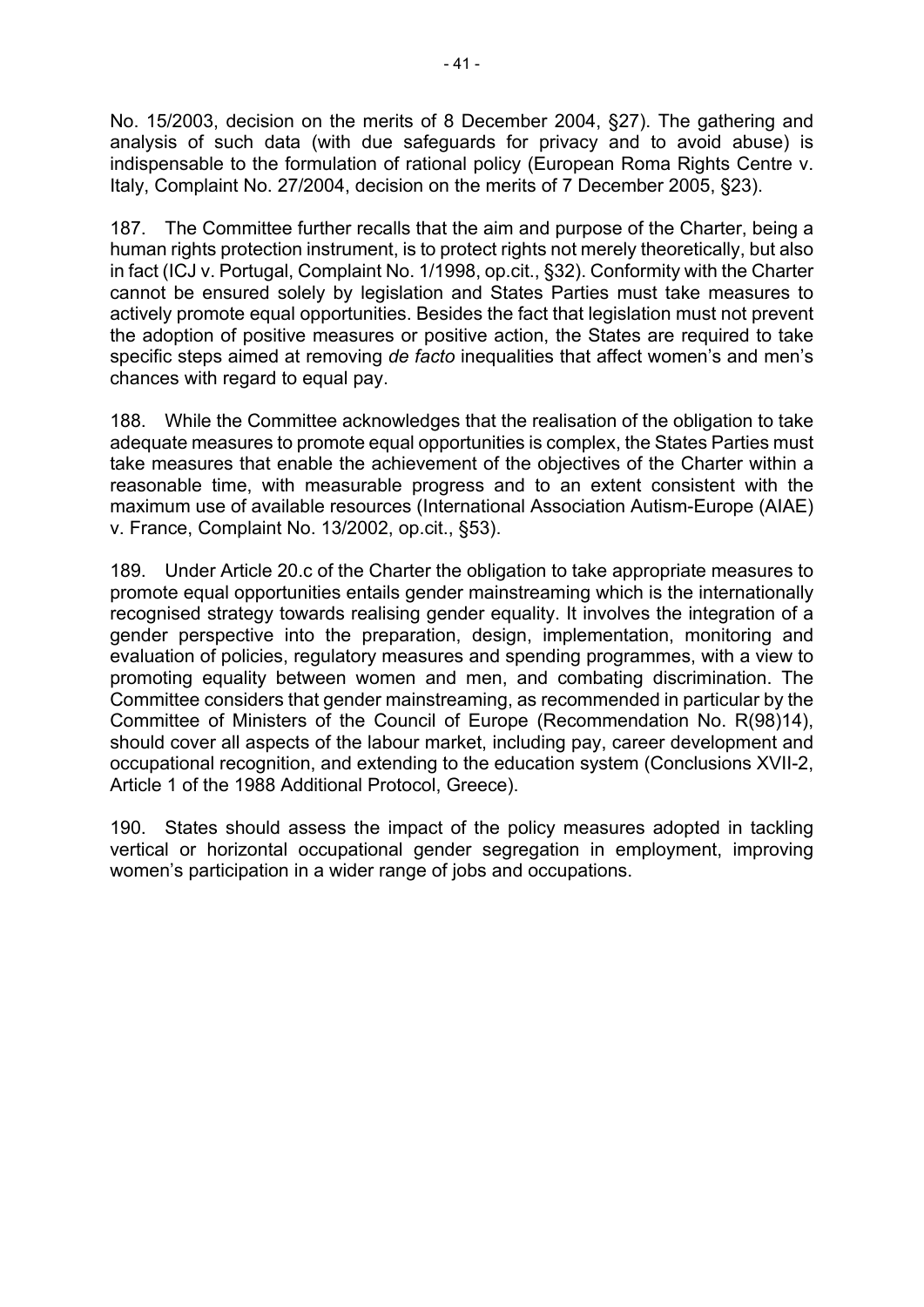191. Among other measures that States could adopt to reduce the gender pay gap and which the Committee regards as relevant indicators for assessing compliance with the obligations laid down by the Charter the following are highlighted:

- adoption and implementation of national action plans for employment which effectively ensure equality between women and men, including pay;
- requiring individual undertakings to draw up enterprise or company plans to secure equal pay;
- encouraging employers and workers to deal with equality issues in collective agreements;
- raising awareness of the equal pay principle among employers, organisations and the public at large, including through the activities of equality bodies.

192. The Committee observes that Cyprus has taken a wide range of measures to reduce the gender pay gap. The Committee considers that the setting up of a National Certification Body which awards the "Equality Employer" certification, as well as awareness raising among employers to promote and adhere to the principles of equality, are examples of this action. Moreover, measures have been taken with a view to strengthening and upgrading the inspection mechanism; setting up of a national certification body to certify enterprises which adopt policies promoting gender equality; reviewing collective agreements to identify pay discrimination clauses; and training of social partners in matters of equal pay.

193. Moreover, the Committee observes that the Government has collected and analysed data and provided statistics regarding the situation of women in the labour market. The Committee considers that the downward trend in the gender pay gap (13.7% in 2017) since the year 2002 when the latter stood at 22.5% constitutes measurable progress.

194. On this basis, the Committee holds that there is no violation of Article 20.c as regards measures to promote equal opportunities in the labour market with regard to equal pay.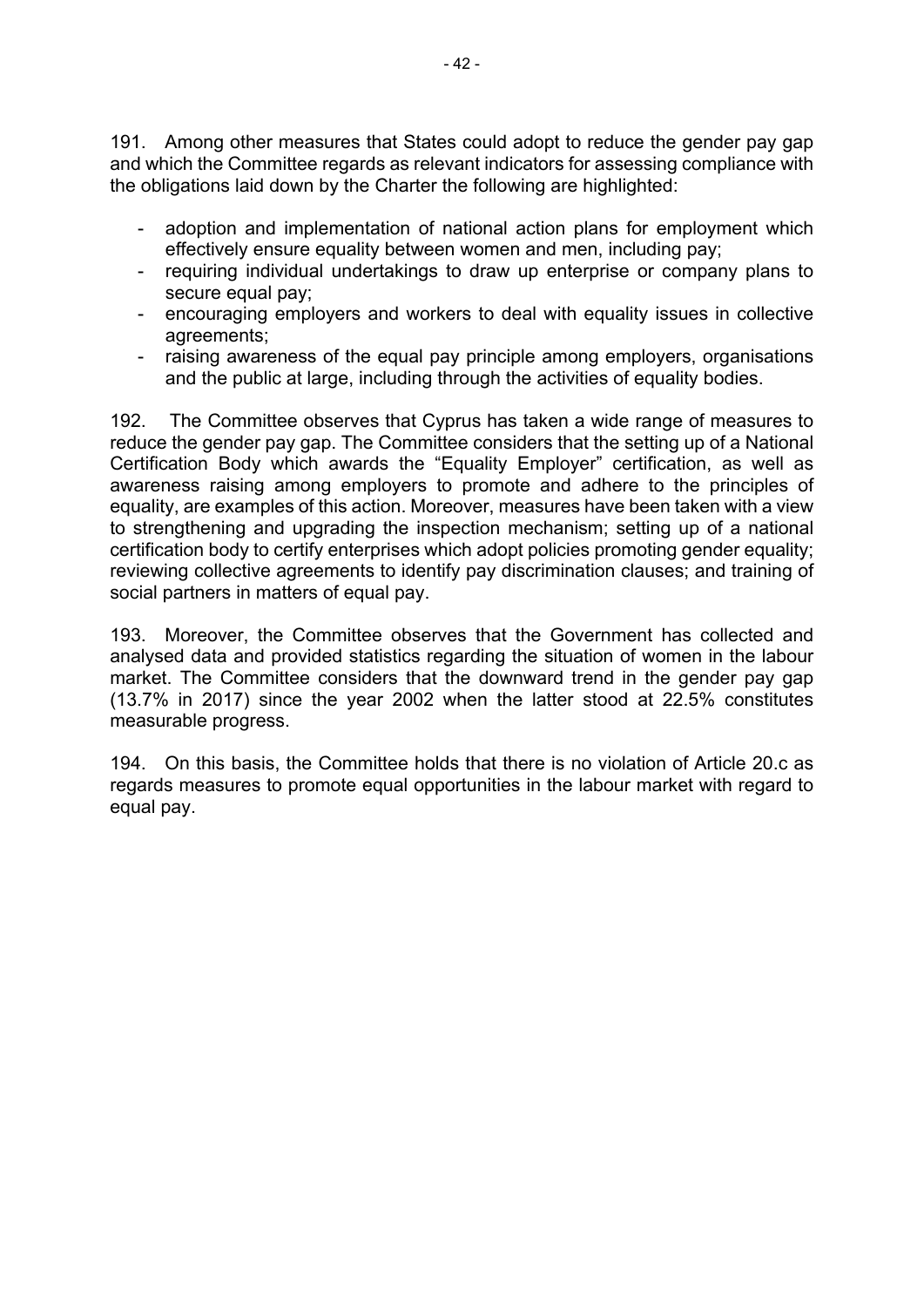### **III. ALLEGED VIOLATION OF ARTICLE 20.D OF THE CHARTER AS REGARDS ENSURING BALANCED REPRESENTATION OF WOMEN IN DECISION MAKING POSITIONS WITHIN PRIVATE COMPANIES**

195. Article 20.d of the Charter reads as follows:

#### **Article 20 – Right to equal opportunities and equal treatment in employment and occupation without sex discrimination**

Part I: "All workers have the right to equal opportunities and equal treatment in matters of employment and occupation without discrimination on the grounds of sex."

Part II: "With a view to ensuring the effective exercise of the right to equal opportunities and equal treatment in matters of employment and occupation without discrimination on the grounds of sex, the Parties undertake to recognise that right and to take appropriate measures to ensure or promote its application in the following fields:

(…)

d. career development, including promotion."

#### **A – Arguments of the parties**

#### **1. The complainant organisation**

196. UWE maintains that Cyprus does not have a mechanism to foster representation of women on boards of private companies. Women account for 8.4% of company board members. UWE also refers to ETUC who states that in April 2016 the average share of women on the boards of the largest publicly listed companies registered in the EU-28 Member States reached 23.3%, whereas the figure was only 10.9% in Cyprus.

197. UWE considers that the progress is slow and is confined very narrowly to the largest companies in the country and to boards of directors. Cyprus is still at the discussion stage of what should be done to end the under-representation of women in decision-making positions. The Cyprus Chamber of Commerce and Industry (CCCI) participates actively in the policy-making bodies dealing with gender equality issues and contributes to the promotion of the correct implementation of the existing legislation on equality, as well as on the strengthening of the position of women in employment. However, very few business leaders are women: only 8.4% in Cyprus, compared to 32.6% in the EU

#### **2. The respondent Government**

198. According to the Government, the employment rate of women was 64.1% in 2016 and 64.0% in 2015 as opposed to the employment rate of men at 73.9% in 2016 and 72.2% in 2015. The overall unemployment rate was 13.0% in 2016 and the unemployment rate for women was 13.5% compared to 12.6% for men.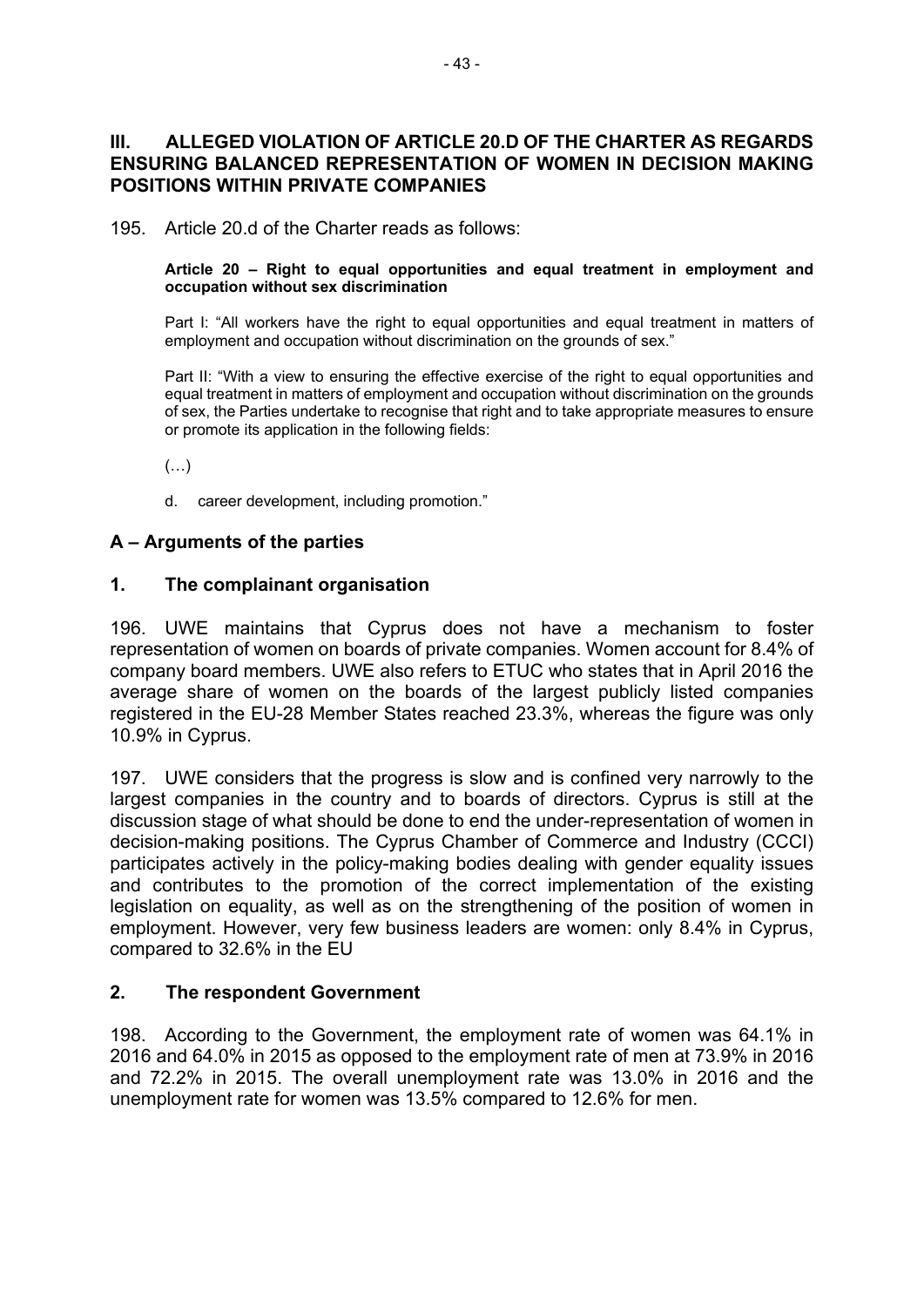199. As regard the participation of women in decision-making positions, the Employers and Industrialist Federation (OEB) has carried out specialised surveys, in order to ascertain the reasons why there are fewer women occupying such positions. The results were disseminated through press conferences and were discussed publicly. The conclusions of the surveys have been the basis of many actions undertaken by OEB in the field of gender equality. The Government considers it worthwhile to note that the majority of companies in Cyprus are small and mediumsized and/or are family businesses where gender issues are not so prevalent.

200. OEB has also amended its own articles of association in order to ensure the participation of women on their board. In Cyprus although 50.2% of working women hold high academic qualifications, only 27.5% of women are in decision-making positions according to a study by the University of Cyprus Field Research Centre. The study concluded that this situation has improved at least among administrative staff. It also found that the Cypriot businesses demonstrate their willingness to implement good practices to promote gender equality.

201. According to the Government, Cyprus Chamber of Commerce and Industry (CCCI) believes that women's participation in company boards can yield significant results in the company's competitiveness and encourages its member companies to adopt strategies and targeted measures to achieve gender equality on boards based on merit.

202. CCCI participates actively in the policy-making bodies dealing with gender equality issues and contributes to the promotion of the correct implementation of the existing legislation on equality, as well as on the strengthening of the position of women in employment. Further, according to the Government, CCCI, in close cooperation with the Cyprus Federation of Business and Professional Women (BPW), which operates under the auspices of CCCI, will continue its efforts to sensitise the business world, by raising awareness about the professional development of women.

203. In its further response on the merits, the Government indicates that although Cyprus does not have a mechanism to foster representation of women on the boards of private companies, various mechanisms have been put in place, to promote gender equality in the public and private sphere. This includes the Commissioner for Administration and Human Rights (Ombudsperson), the National Institution for the Protection of Human Rights, the Commissioner for Gender Equality, the Gender Equality Committee in Employment and Vocational Training and the Equality Inspectors of the Department of Labour/Ministry of Labour, Welfare and Social Insurance.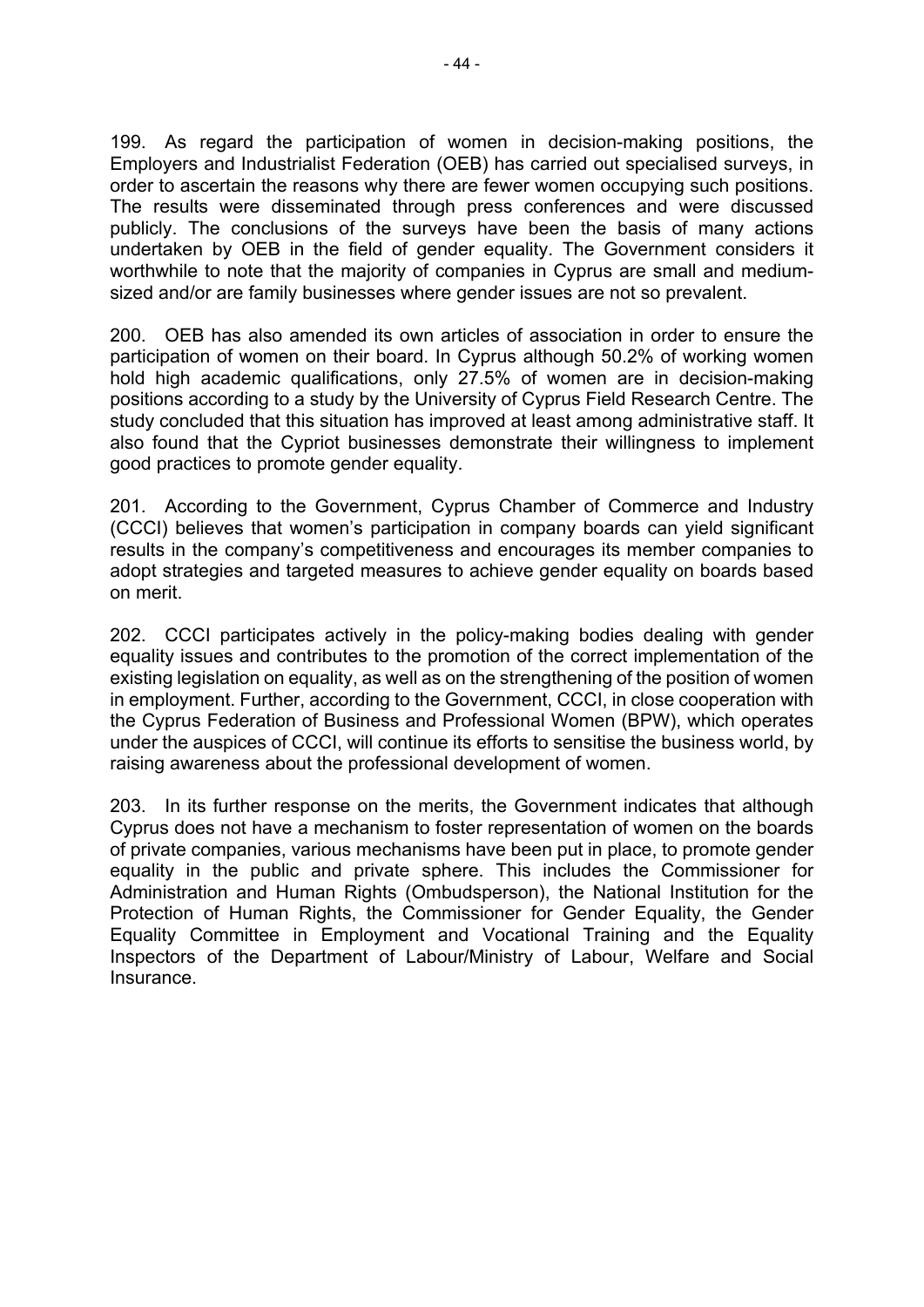204. Moreover, according to the Government, the introduction of gender mainstreaming in economic decision-making in the public and private spheres is of primary importance in order to lay the foundations for sustainable progress. In addition, the Government considers that policy measures could be adopted with specific targets to promote a work-life balance, female entrepreneurship and the reconciliation of professional and private life, to encourage career development for both women and men. The contribution of the social partners and businesses in efforts to increase women's participation in economic decision-making is of critical importance.

205. The Government indicates that the promotion of women in economic life has been identified as a major priority of the Cyprus National Action Plan for Equality between Women and Men 2014-2017. The measures include schemes to increase the availability of high quality but low-cost child-care facilities, provide vocational guidance and training programmes, schemes to support women's entrepreneurship, reduce gender segregation in employment and eliminate the gender pay gap. The Ministry of Labour, Welfare and Social Insurance also proceeded with the establishment of a "gender equality label" for those businesses that actively promote gender quality policies.

# **B – Assessment of the Committee**

206. The Committee considers that Article 20.d of the Charter imposes positive obligations on States to tackle vertical segregation in the labour market, by means of, inter alia, promoting the advancement of women in decision-making positions in private companies. This obligation may entail introduction of binding legislative measures to ensure equal access to management boards of companies. Measures designed to promote equal opportunities for women and men in the labour market must include promoting an effective parity in the representation of women and men in decisionmaking positions in both the public and private sectors (Conclusions 2016, Article 20, Portugal).

207. The Committee observes that according to the European Commission's 2019 Report on equality between women and men, the proportion of women on management boards of the largest publicly listed companies in countries with binding legislative measures has risen from an average of 9.8% in 2010 to 37.5% in 2018. In countries with non-binding measures, including positive action to promote gender balance, the corresponding percentages were 12.8% in 2010 and 25.6% in 2018, whereas in countries where no particular action (apart from self-regulation by companies) has been taken, the situation remained almost stagnant with 12.8% on average in 2010 and 14.3% in 2018. The overall EU-28 average was 26.7% in 2018. The Committee further observes that PACE Resolution 1715(2010) recommends that the proportion of women on management boards of companies should be at least 40%.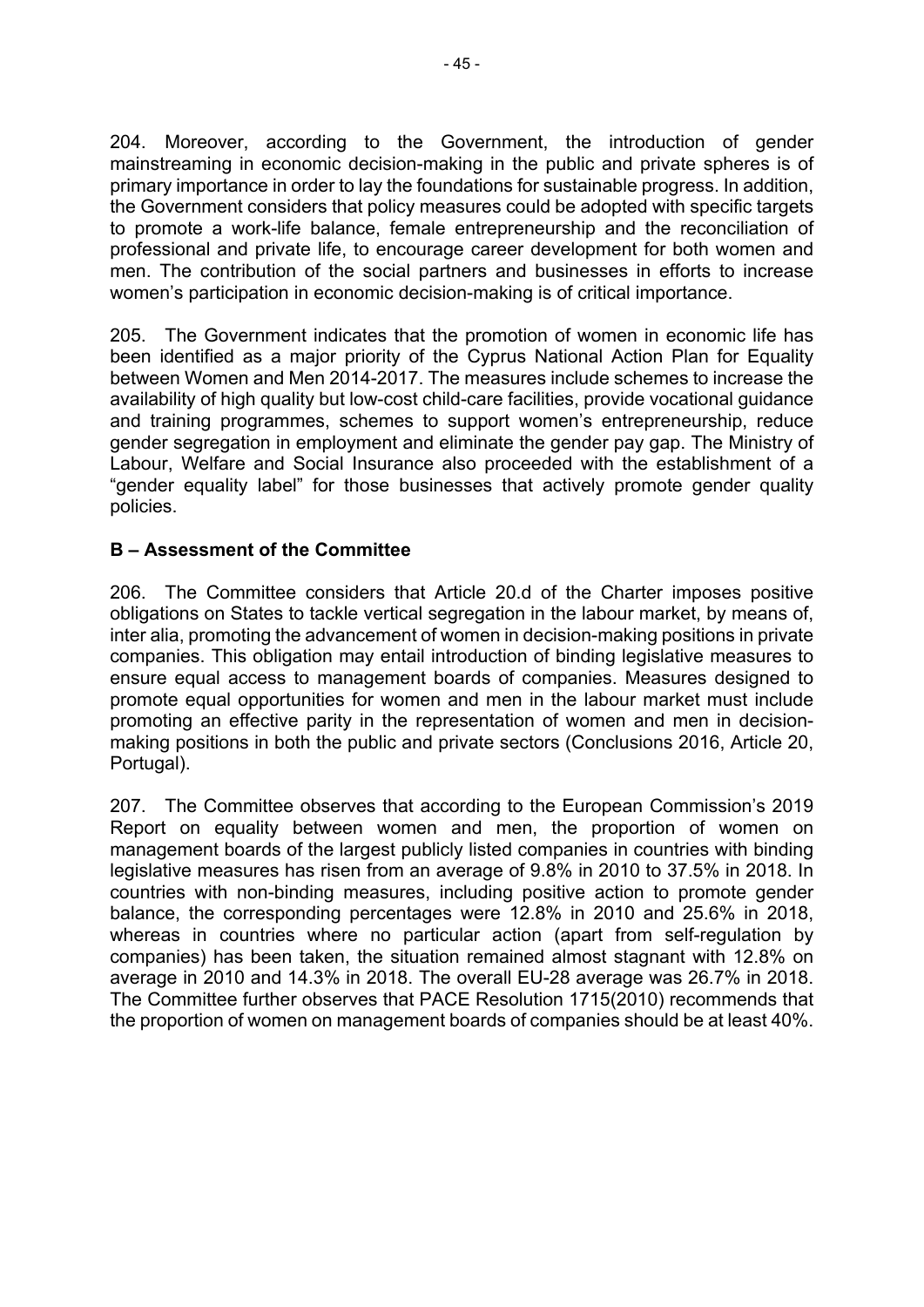208. Finally, the Committee recalls that in respect of Article 20.d, as for Article 20.c, States must take measures that enable the achievement of the objectives of the Charter within a reasonable time, with measurable progress and to an extent consistent with the maximum use of available resources.

209. The Committee notes that the Government has taken certain measures to meet its obligation to tackle vertical segregation in the labour market, as well as measures to promote the advancement of women in decision-making positions in private companies, such as introduction of gender mainstreaming in economic decisionmaking and making promotion of women in economic life a priority in the National Action Plan for Equality.

210. However, the Committee observes that the share of women in decision making remains very low at 10.5%. The Committee considers that measures taken have neither led to a balanced representation of women in decision making positions in private companies nor to a clear and significant trend for improvement in such representation in recent years.

211. Therefore, the Committee holds that there is a violation of Article 20.d of the Charter.

# **IV. REQUEST FOR COMPENSATION**

212. The Committee decides not to make a recommendation to the Committee of Ministers as regards the complainant's request for a payment of  $€10,000$  in compensation for legal costs incurred in connection with the proceedings. It refers in this respect to the stance taken by the Committee of Ministers in the past (see Resolution CM/ResChS(2016)4 in European Roma Rights Centre (ERRC) v. Ireland, Complaint No. 100/2013) and to the letter of the President of the Committee addressed

to the Committee of Ministers dated 3 February 2017 in which the President announced that the Committee would for the time being refrain from inviting the Committee of Ministers to recommend reimbursement of costs.

213. The Committee nevertheless maintains its view that reimbursement of costs is in principle justified and appropriate under certain circumstances and an important factor in enabling the complaints procedure to attain the objectives and the impact that led the member States of the Council of Europe to adopt it in the first place.